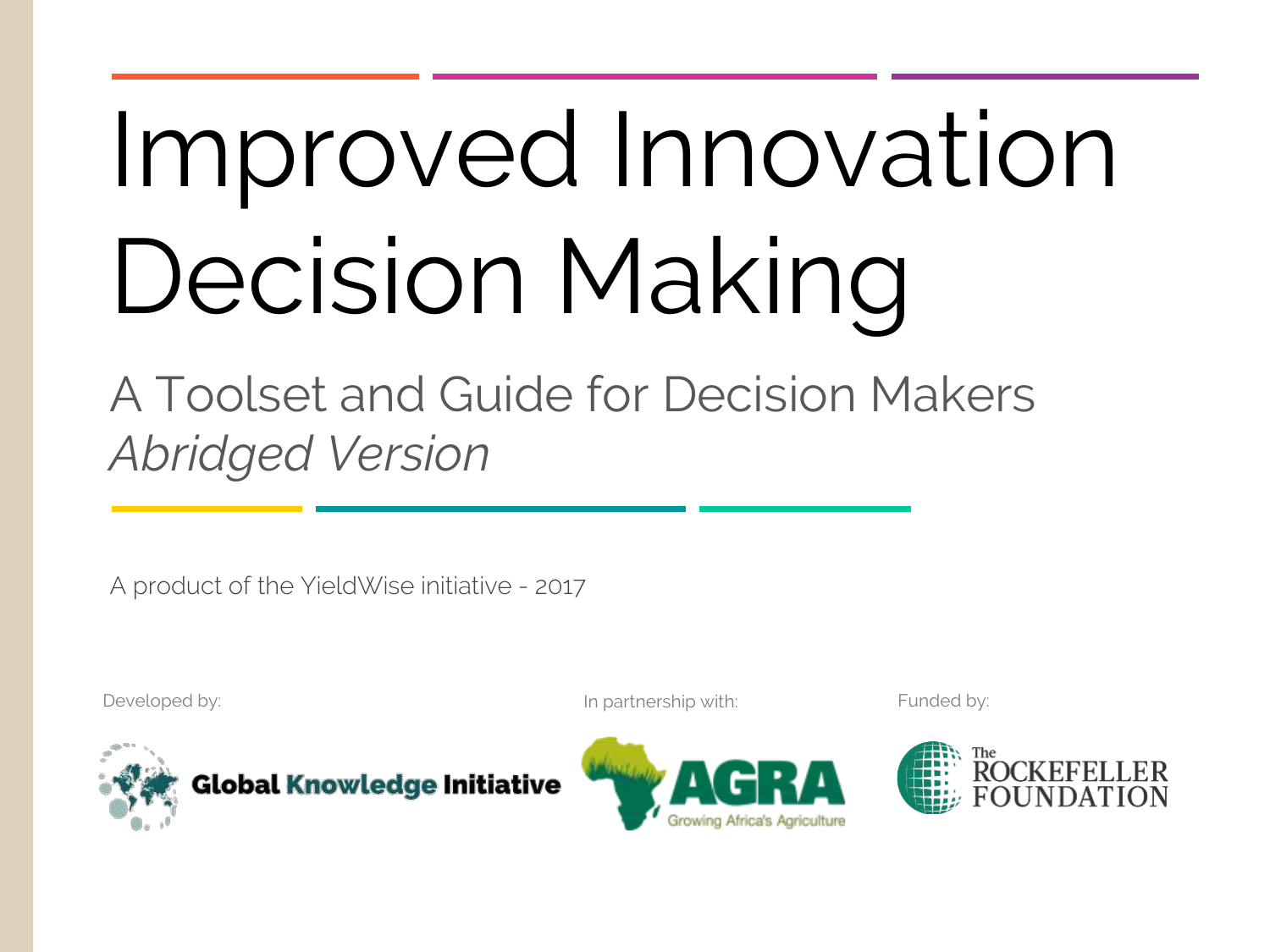

This work is licensed under a Creative Commons Attribution-NonCommercial-NoDerivatives 4.0 International License. To view a copy of this license, visit https://creativecommons.org/licenses/by-nc-nd/4.0/.

> You are free to copy and redistribute this material in any medium or format but only under the following terms:

**Attribution** – You must give appropriate credit, provide a link to the license, and indicate if changes were made. You may do so in any reasonable manner, but not in any way that suggests the licensor endorses you or your use.

**Non Commercial** – You may not use the material for commercial purposes.

**No Derivatives** – If you remix, transform, or build upon the material, you may not distribute the modified material.

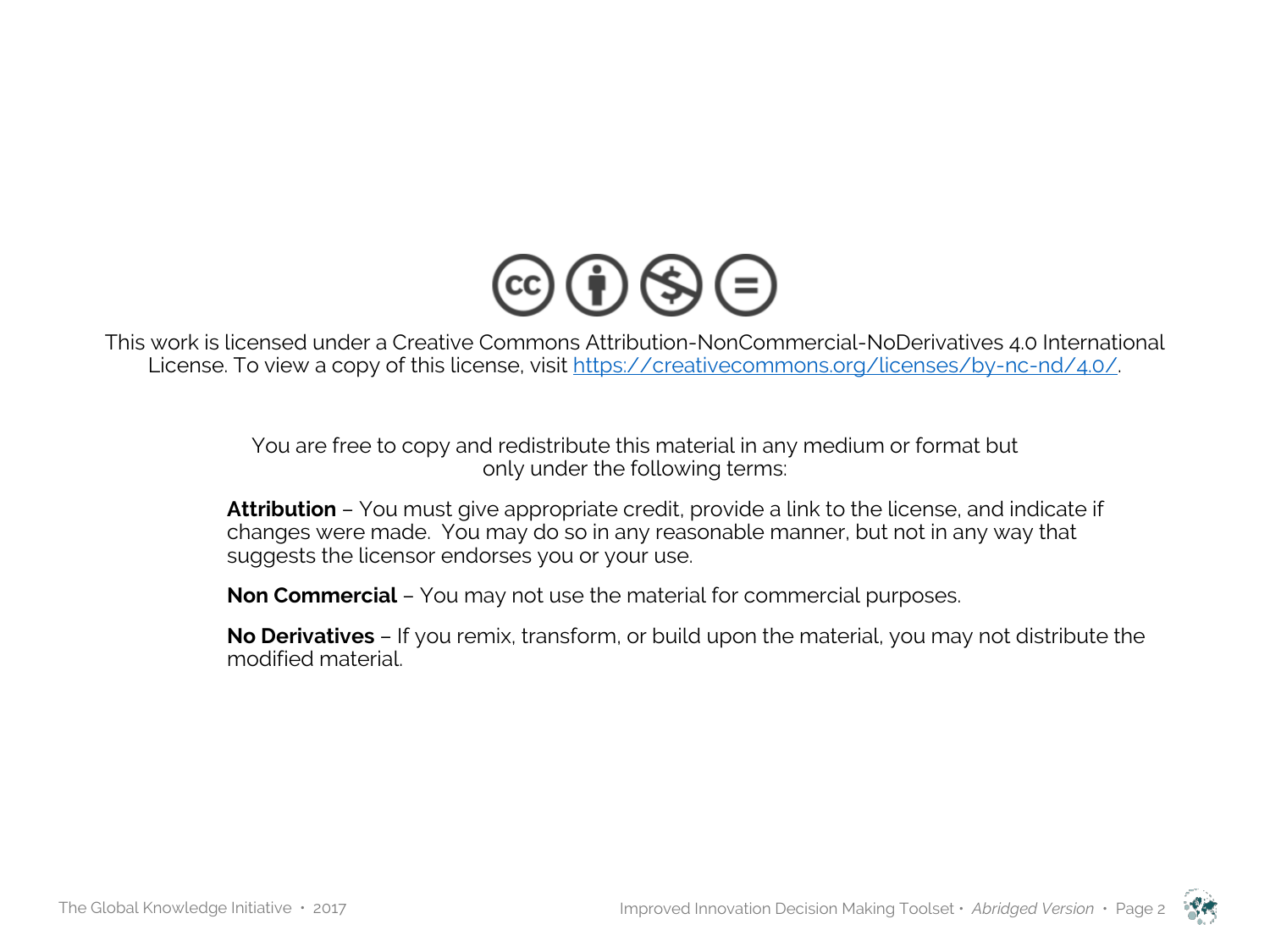## **Acknowledgements**

The following staff from the Global Knowledge Initiative (GKI) authored and contributed to this toolset: Amanda L. Rose (Senior Program Office and Lead Author); Sara Farley (Chief Operating Officer and Co-Founder); Ritse Erumi (Doctoral Fellow); Renee Vuillaume (Program Officer); and Cait Goddard (Program Officer).

GKI extends special thanks to Anne Mbaabu (Director, Market Access Program), Jones Govereh (Team Leader, YieldWise), and Stella Rwiza (Country Program Officer, Tanzania) of the Alliance for a Green Revolution in Africa (AGRA) for their close partnership and the great insight they provided. Their call to action for innovation decision-making support served as the lightning rod for this endeavor.

We also acknowledge the feedback to this toolkit offered during a December 5-7, 2016, workshop in Dar es Salaam, which helped us refine and strengthen this work. Workshop participants hailed from the following organizations, each of which represents an important player in agricultural development for Tanzania: A to Z Textile Mills Ltd, AfricaPractice, Alliance for a Green Revolution in Africa (AGRA), Building Rural Incomes Through Enterprise (BRiTEN), Centre For Sustainable Development Initiatives (CSDI), Equity Bank Tanzania, Farm Africa, GrainPro Inc., Helvetas, Ministry of Communication, Science and Technology, Pee Pee (Tanzania) Ltd., Quality Food Products Ltd., Rural Urban Development Initiative (RUDI), Vestergaard, World Food Program (WFP). Colleagues from MIT's Comprehensive Initiative on Technology Evaluation (CITE), namely Jarrod Goentzel and Mark Brennan, provided valuable intellectual input for which we are grateful.

The Rockefeller Foundation provided financial support for this project. Specifically, GKI acknowledges the support of Rafael Flores, Betty Kibaara, and Olivia Karanja of the Africa Regional Office, and Amira Bliss and Hunter Goldman of the Innovation Pathway team, during this endeavor.

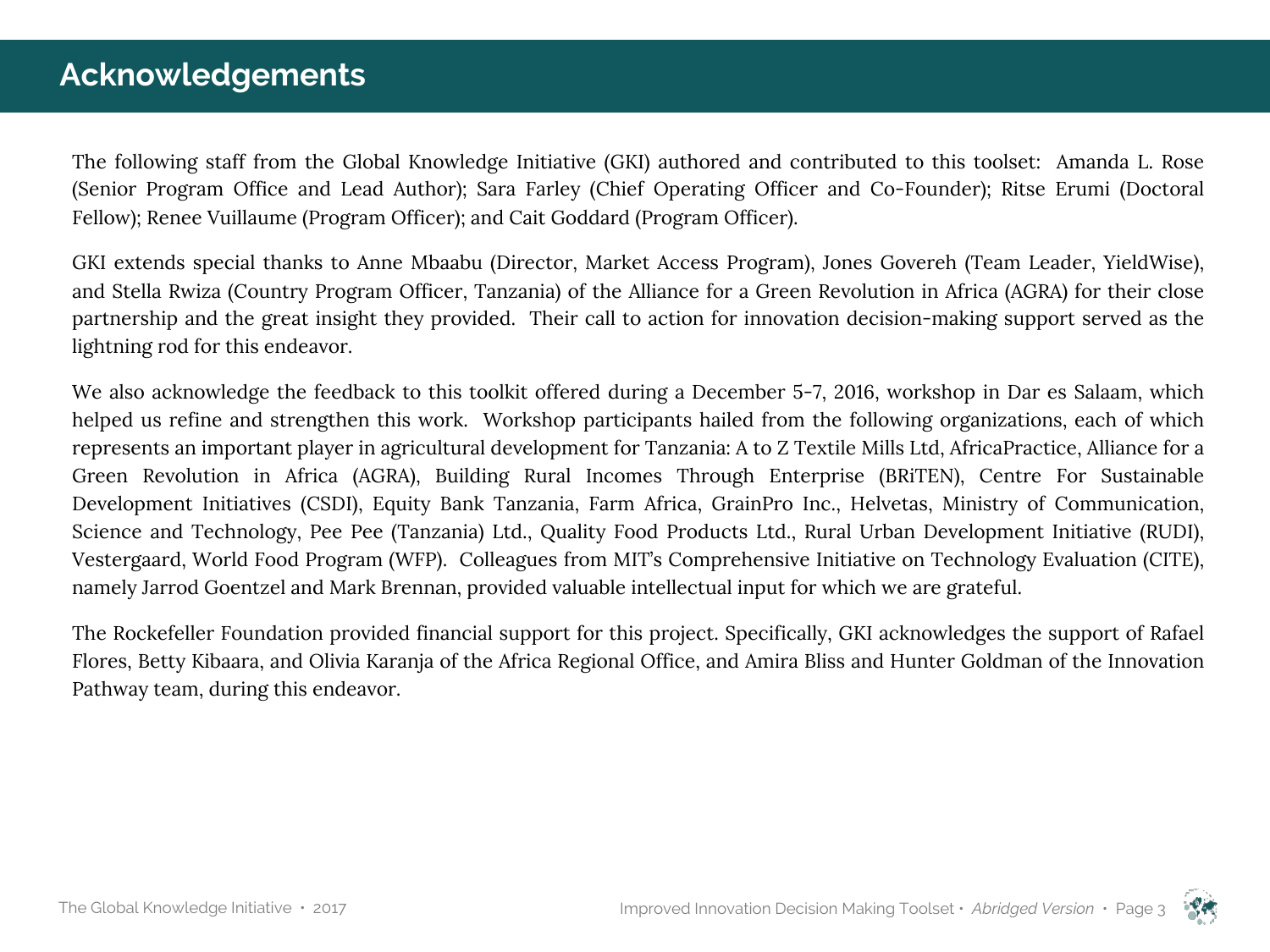# **Acknowledgements**

- **Introduction**
- 12 The Mindset
- 18 The Process
- 51 Getting to Results
- **Appendix**

#### **About YieldWise:**

In 2016, The Rockefeller Foundation launched YieldWise, a US \$130 million initiative to demonstrate how the world can halve postharvest food loss by 2030. This effort currently focuses on four value chains in three countries: maize in Tanzania, cassava and tomatoes in Nigeria, and mangoes in Kenya. To help meet their ambitious target, The Rockefeller Foundation invited GKI to support YieldWise as its Innovation Partner.

#### **About the Global Knowledge Initiative:**

GKI is a non-profit organization with the mission of developing purpose-driven networks to deliver innovative solutions to the world's most pressing challenges. In its role as the YieldWise Innovation Partner, GKI helps Implementing Partners improve their effectiveness and impact through innovation. In addition to scanning for innovations with the potential to reduce food loss, GKI works with Implementing Partners to address their innovation capacity building goals. This effort builds upon a legacy of work with The Rockefeller Foundation on the post-harvest food loss challenge: GKI served as the Social Innovation Lab for the Foundation's Food Waste and Spoilage Initiative in 2013-15.

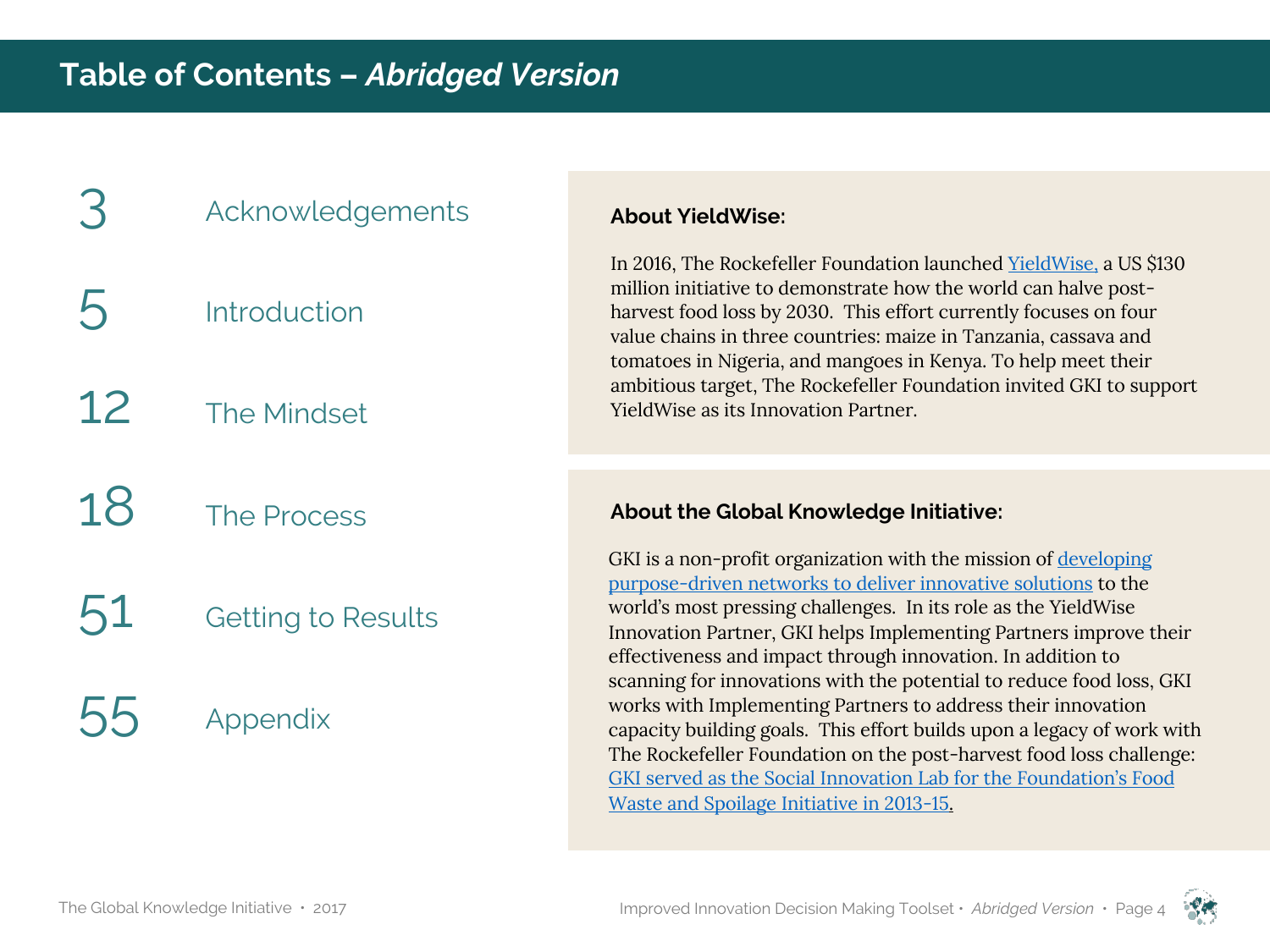

# Introduction

What is improved innovation decision making and why does it matter for global development?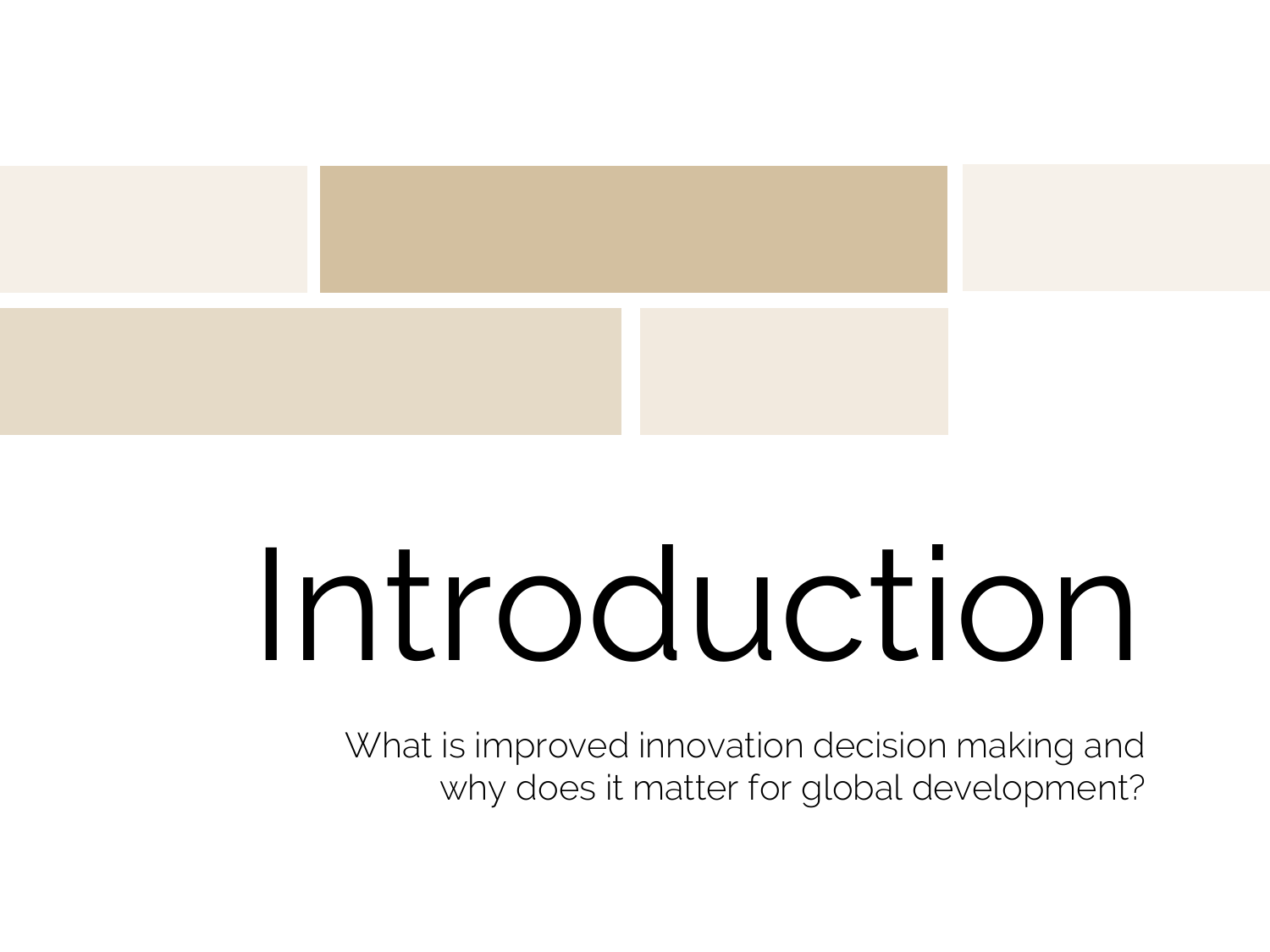# **What is Innovation Decision Making?**

As a term, "innovation" is everywhere. Headlines tout it; commercials advertise it; innumerable companies claim it. It is a term so pervasive that it risks becoming meaningless. According to WIRED contributor Michael O'Bryan, "the overuse and generalization of the term 'innovation' has led to a loss of understanding of what it is we need when we say we need more innovation" (n.d.).

The hype around innovation has led to a proliferation of shorthand images and explanations that do not do justice to the iterative process by which innovation emerges. Images of shiny products, smart gadgets, and new, efficient processes fill our mind's eye when we think of innovation. But the truth is a bit more complicated. Innovation is the culmination of a series of decisions — both small and profound— made within a deliberate process of experimentation and design, all in an effort to unlock new value and achieve significant outcomes not achievable through status quo approaches. It takes a particular **mindset** and clear decision-making **process** to effectively translate a novel idea into an innovation with impact.

An innovation decision-making process – and the mindset that enables it – isn't a highly guarded secret. It is learnable and feasible for individuals and organizations seeking to deliver value, whether in the private, public, or philanthropic sector. Indeed, improved innovation decision making is a skill set *anyone* can develop with the right support and resources (Banjeree & Ceri, 2016).

*Innovation is the culmination of a series of decisions – both small and profound – made within a deliberate process of experimentation and design.*



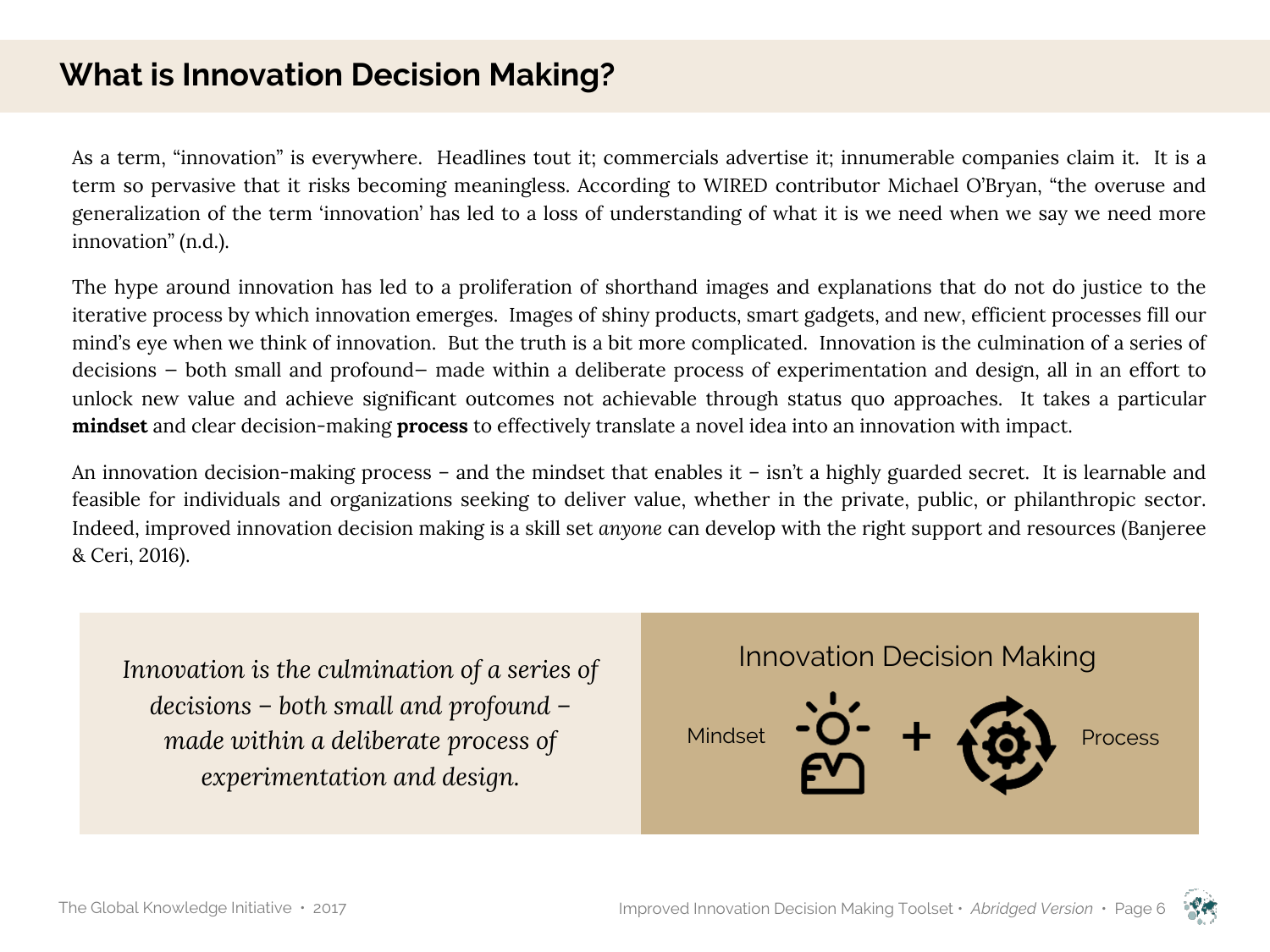# **Why do we need to improve Innovation Decision Making?**

The global development community is feeling more intense pressure to solve problems while global challenges become more complex, interconnected, and dynamic. Against this backdrop, organizations race to keep up while pursuing their impact goals. And all of this occurs at a time of global economic recovery, when organizations are expected to do more with less.

It is no wonder then that global development practitioners are increasingly called upon to better integrate and support innovation within their programs and projects. Innovation has incredible potential to unlock new value and deliver impact at a pace and scope far greater that traditional approaches. This is especially true for challenges that persist despite development organizations' best efforts.

So then, the most pressing questions ahead of development practitioners may not be *why* improve innovation decision-making, but *how.* For example:

- How might I improve my innovation decision-making skills amidst other expectations and pressures of my job?
- How do I / my organization get started?
- How might I become an effective innovation decision maker without becoming an innovation expert?

This improved innovation decision-making toolset is meant to be a guide for individuals and organizations asking "how" amidst a growing list of innovation-related questions. Continue reading to learn more!

#### **The Innovation Imperative:**

*Why individuals and organizations seeking development impact should make innovation a core value*

- Innovation helps "bridge the gap between" new types of problems and current organizational capacity."
- Often an underutilized resource, the innovation capacity of an organization's workforce represents "untapped potential for value creation" and leadership.
- Status quo approaches "encourage solving piecemeal problems but miss opportunities to generate systemic solutions."
- There is "universal pressure to achieve more with less."
- Innovation can serve as a way to "reinvent" one's own organization" and become resilient in the face of uncertainty and future unknowns.

#### *(Excerpt from Banerjee & Ceri, 2016)*

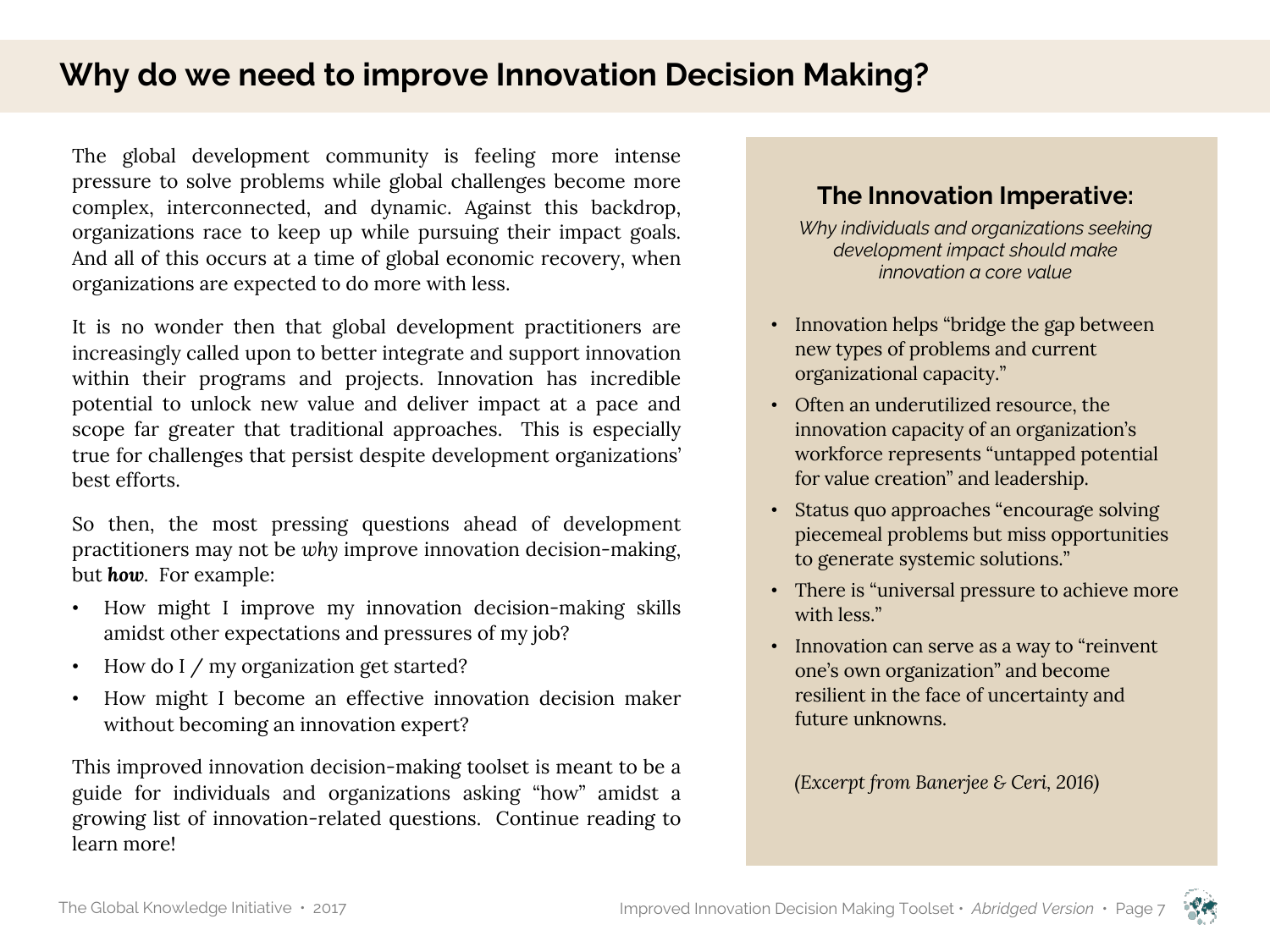# **How do you improve Innovation Decision Making?**

The Global Knowledge Initiative (GKI) asserts that efforts to improve innovation decision making must address both a decision maker's *mindset*, and the *process* they use to make choices as they journey from idea to impact. Having the right *mindset* will only get you so far without a clear *process* for generating insights, reframing challenges, developing and testing new ideas, and determining a course of action. The same can be said for the inverse: having an effective *process* without the right *mindset*.

+



"Mindset" refers to a person's way of thinking, their mental attitude, and their assumptions or biases about how the world works. A person's mindset informs how they view the world, explore possibilities, and imagine alternatives (Banerjee et al., 2016). An "innovation" mindset exhibits creativity and systems thinking, among other things. For more about cultivating a mindset ripe for innovation decision making, see page 12.

A decision-making process involves analyzing alternatives, making choices among options, and ultimately selecting a course of action (UMass Dartmouth). Within the realm of innovation, this could mean the process by which decision makers source innovation externally, or cultivate it internally, in an effort to achieve various goals. Specific tools and approaches  $-$  and the skills to use them effectively  $-$  can strengthen and inform innovation decision-making processes. For more on innovation decision-making process, see page 18.



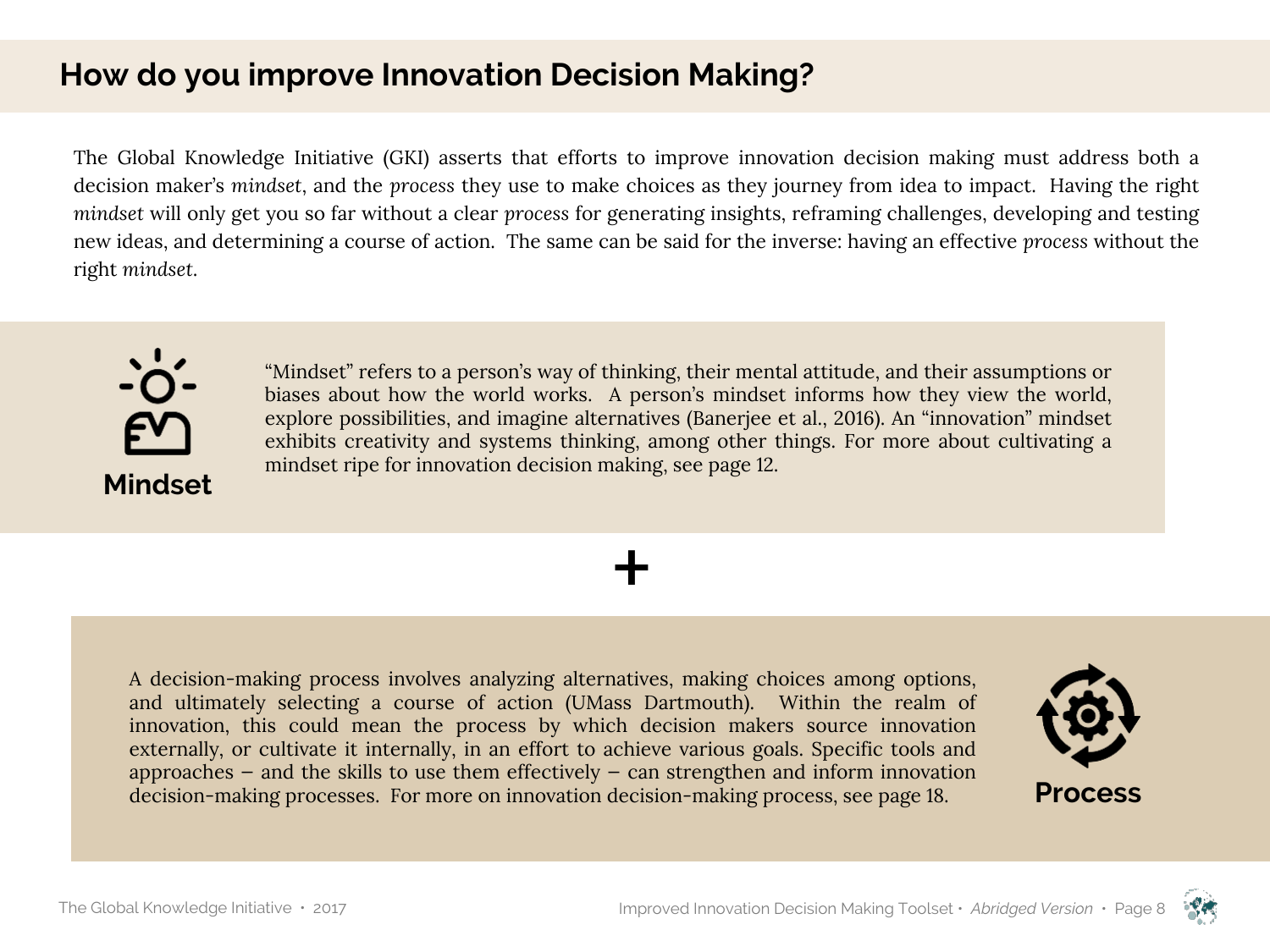# **Who is an Innovation Decision Maker?**

*Anyone* **can be an innovation decision maker.** Truly, the mindset and process for effective, impactful innovation decision making can be learned and exhibited by anyone who dares to try, given the right resources and support.

That said, the increasing gap between the innovation imperative for global development organizations, and the limited support given to innovation capacity building within these organizations, beckons for a response. This toolset, therefore, takes as its **primary focus** those practitioners whose day-to-day work entails translating ideas into impact for global development programming: **Senior Managers, Program Managers, and Field Officers.** These practitioners are characterized by different roles and responsibilities, but each exhibits the potential for significant influence over global development operations.



#### **Senior Manager**

People in charge of high-level vision, strategy, organizational development, etc.

*Key Responsibilities: Strategic planning and visioning; Business development and fundraising; Hiring and staff planning; Organizational strengthening*

*Key Interactions: Program Managers, Partners, Donors, Senior Managers of peer organizations, Other stakeholders* 

*Key Innovation Questions: How can we support a more innovative culture across our organization? How can we incentivize innovation and remove barriers to collaboration? How can we model, not just mandate, innovation from the top? How can we learn from colleagues working at all levels of the organization?*



#### **Program Manager**

People in charge of day-to-day operations, staffing, budgets, etc.

*Key Responsibilities: Program planning and implementation; Business development and fundraising; Monitoring and evaluation; Communications; Staff capacity building*

*Key Interactions: Senior Managers, Field Staff, Partners, Donors, Other Stakeholders* 

*Key Innovation Questions: How can we leverage innovation to more effectively and efficiently achieve sustainable, scalable impact? How can we convene stakeholders and align around shared goals? How can we boost the innovation capacity of our team and broader organization?*



#### **Field Officer**

People who oversee and support program implementation on the ground.

*Key Responsibilities: Program planning and implementation; Community mobilization; Task management and planning; Monitoring and evaluation; Knowledge transfer (internal and external)*

*Key Interactions: Senior Management, Community Leaders, Beneficiaries, Local Stakeholders*

*Key Innovation Questions: How can we better leverage innovation to achieve program or project goals? How can we achieve greater success with the innovations we implement? How can we effectively source and generate innovative solutions?* 

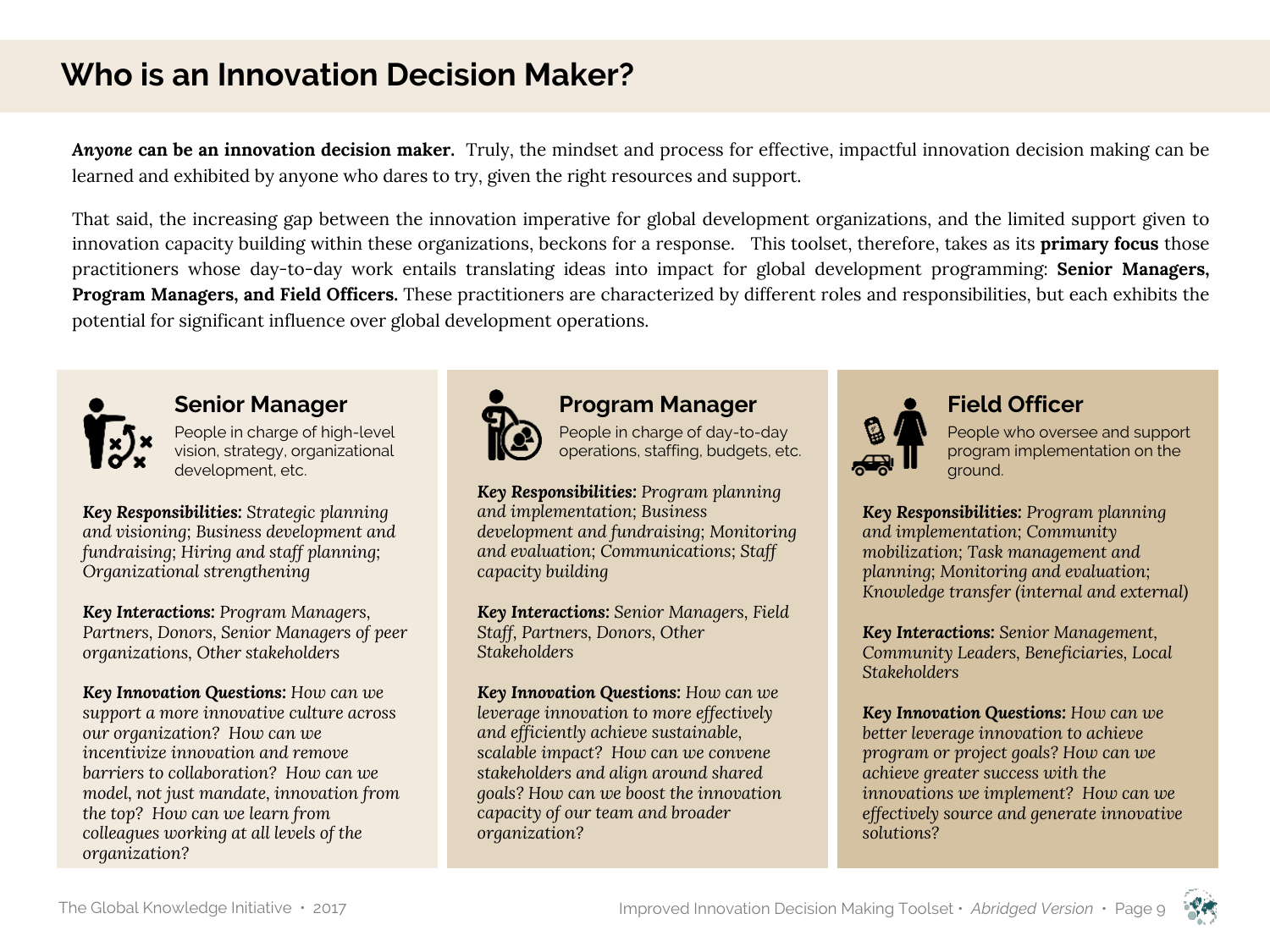# **What role does your organization play?**

Innovation decision making most often takes place in a broad organizational context. Indeed, the role of organizations in promoting innovation for global development is becoming more pronounced: organizations serve as effective platforms to mobilize resources, aggregate talent, and operate at a large scale – all things needed to address complex development challenges.

That said, even the best efforts to improve innovation decision making among staff will prove insufficient if not met with similar efforts to enable an innovation-friendly culture across the organization (Horth and Vehar, 2014). Organizational culture can be defined as the values, behaviors, and norms that define an organization from the inside out (Watkins, 2013). Being "innovative" cannot just be mandated from the top down (Horth and Vehar, 2014). It has to be sponsored and modeled from the top, while at the same time, nurtured and prioritized from the lower tiers of the organization. Indeed, people will only be as innovative as their organizational context allows.

The bulk of this toolset focuses on what individual practitioners, namely Program Managers and Field Officers, can do to be more innovative in their roles. Of course, individual efforts will only go so far on their own if the organizational context is not conducive to innovation. Ideas for how to spur organizational change can be found on Page 65.



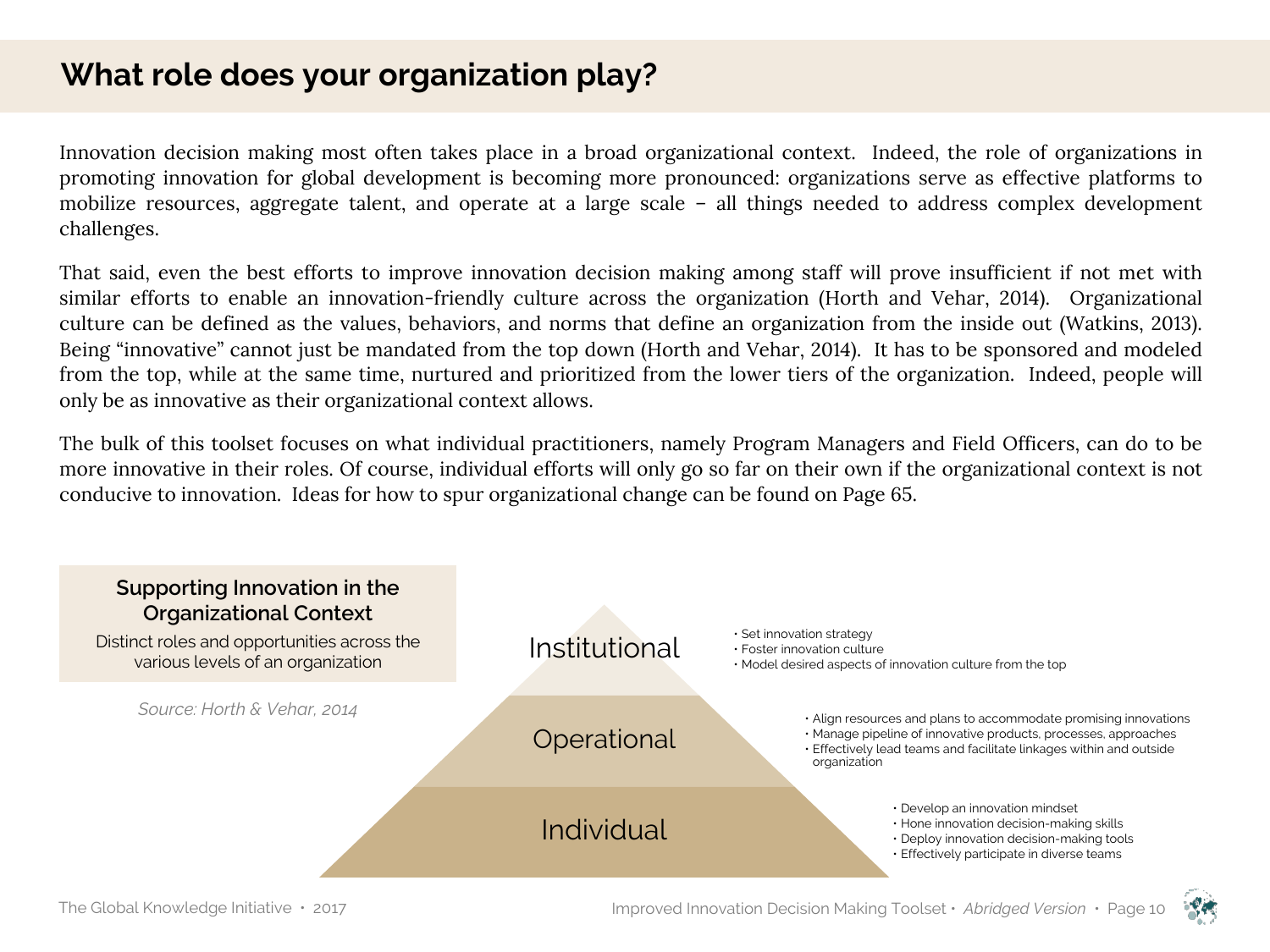*"In the last century, the competency of an organization was measured in terms of its operational excellence…In the twenty-first century, it is going to be measured in terms of its innovation capacity."* 

*(Banerjee & Ceri, 2016)*

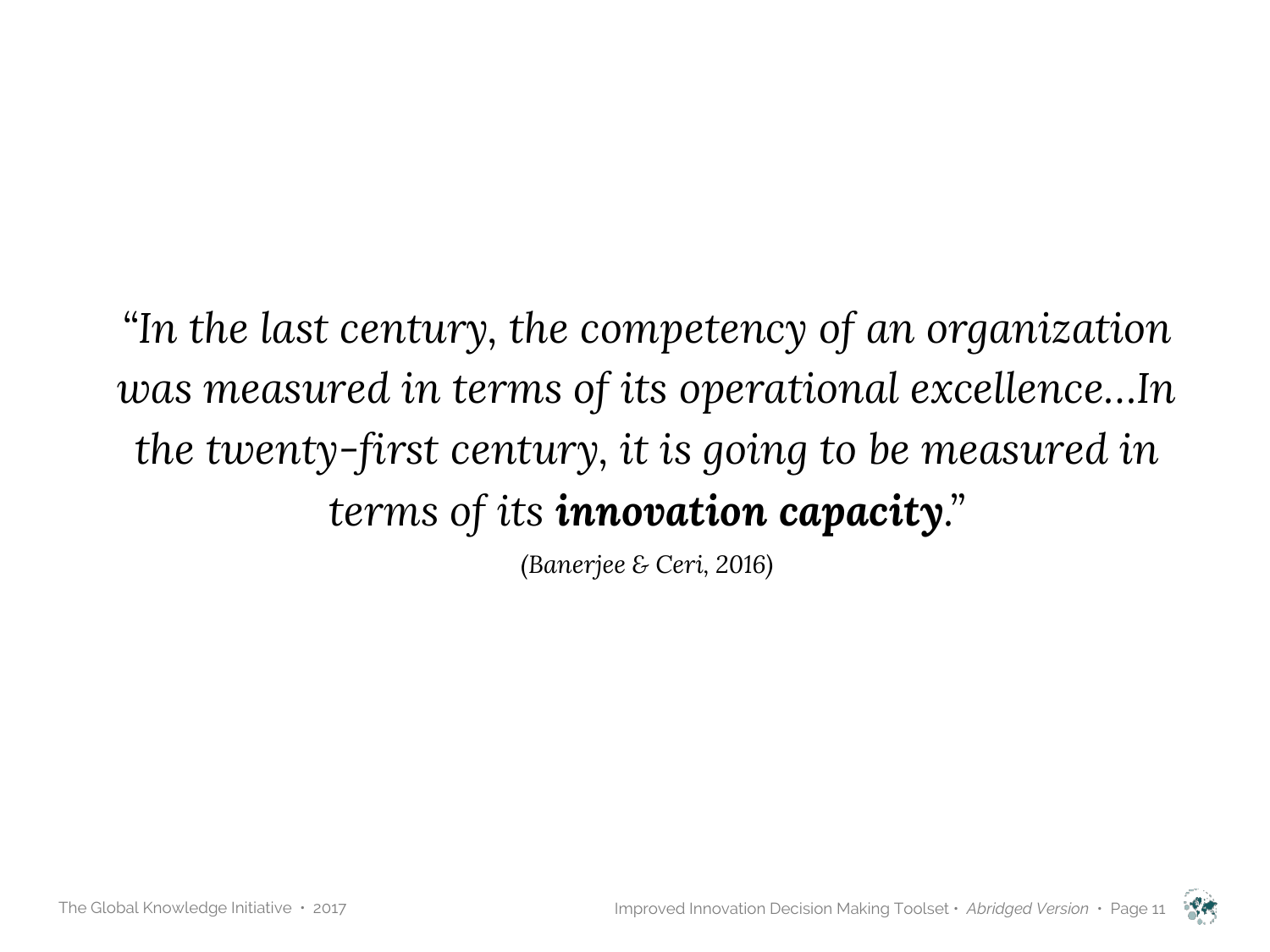

# The Mindset

The "central operating system" of an innovative thinker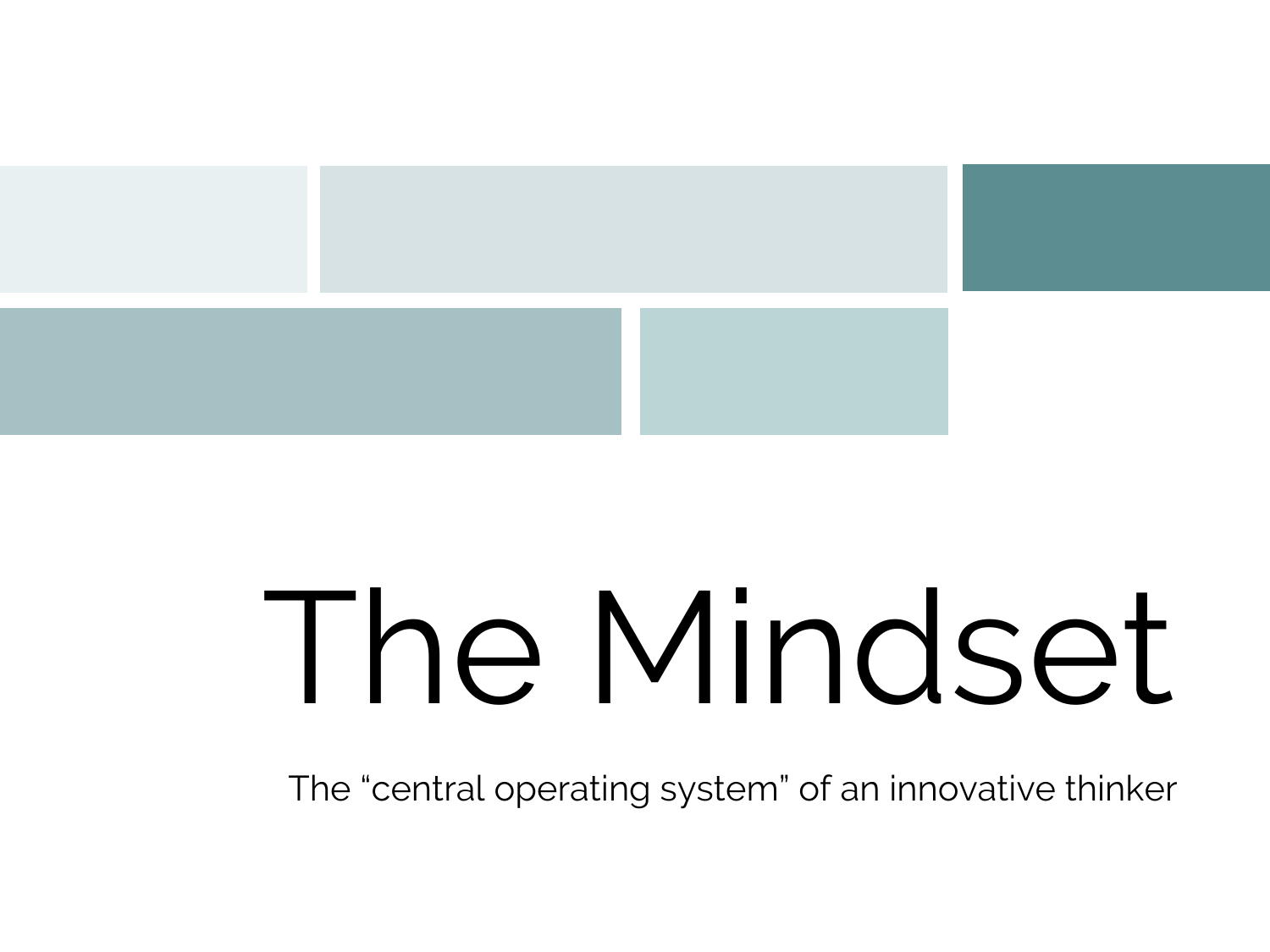# **What is an Innovation Mindset?**

Mindset is the "central operating system" of the innovative thinker (Horth, 2014). It sets the frame for how an individual approaches a challenge, explores possibilities, engages others, and ultimately determines a course of action. As noted previously, global development organizations increasingly seek to address complex challenges that are multidimensional, oftentimes ambiguous, and constantly evolving. Decision makers within these organizations, therefore, are increasingly expected to innovate amidst complexity, a charge that requires a particularly unique innovation mindset.

The bulk of innovation literature emphasizes *creative thinking* as a central feature of the innovation mindset. When dealing with complex challenges, GKI believes that *systems thinking* is also warranted. "Creative thinking" and "systems thinking" often are treated in isolation because they have emerged from different schools of study and practice. GKI argues that pursuing innovation amidst complexity beckons for a hybrid of the two. The approaches in this toolset invite development practitioners to employ both creative and systems thinking as a cohesive innovation mindset that exhibits the characteristics highlighted on Page 14.



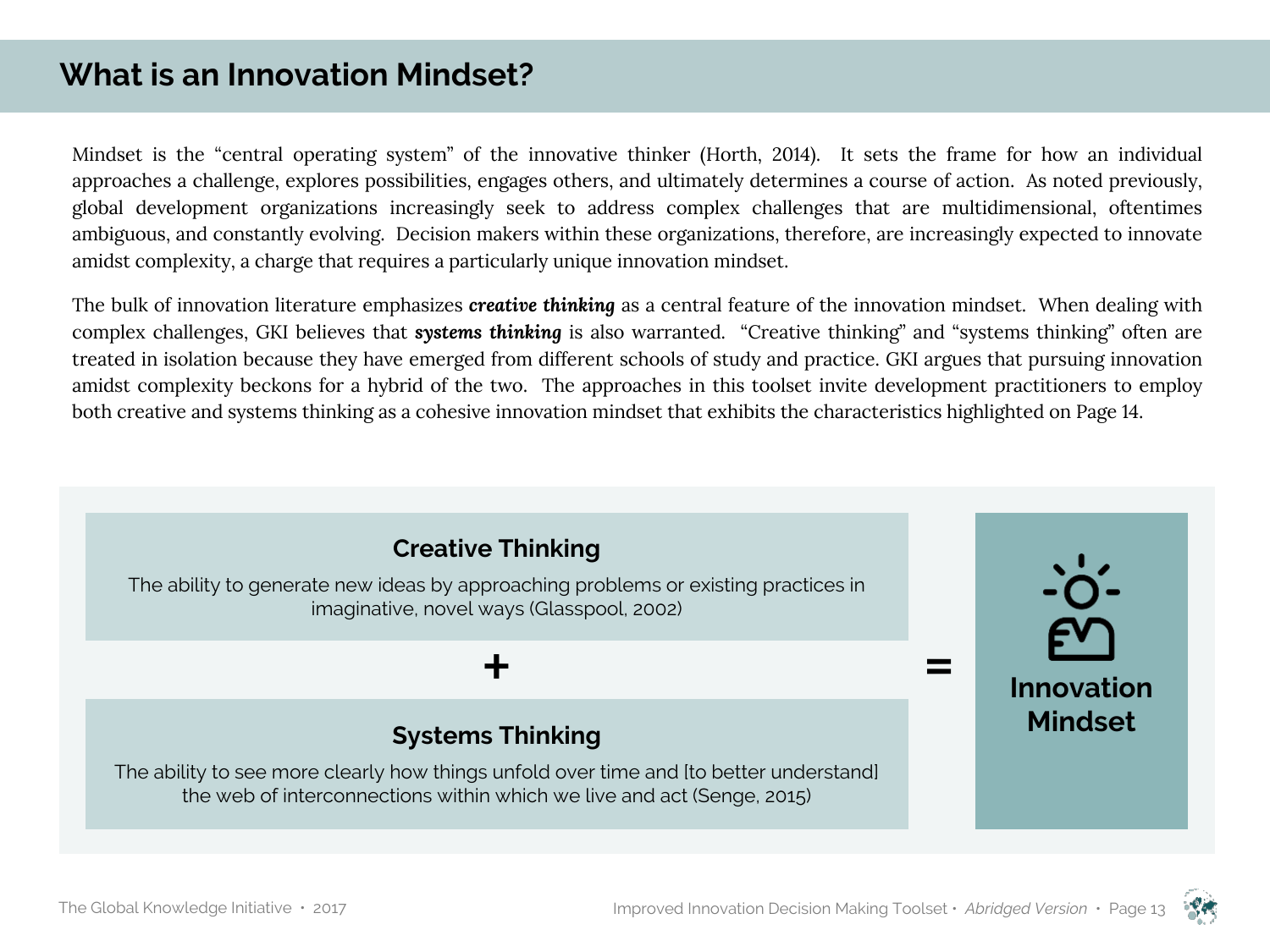# **What characterizes an Innovation Mindset?**

Much has been written – and much will be written still – about the characteristics of an innovation mindset. While there is no ultimate authority or definition, the following table highlights some of the well-established characteristics of an innovation mindset, as understood as the integration of creative and systems thinking. (List informed by Senge, 2011; Horth & Vehar, 2014; Banerjee & Ceri, 2016; *Grantmakers for Effective Organizations, 2016)*

#### **Creative Thinking <b>Systems** Thinking **Systems** Thinking

#### **Key Principles:**

- Innovation emerges from a creative process in which ideas are generated and transformed into something that shifts or disrupts typical practice
- Emphasizes generating many, diverse ideas before evaluating them in order to identify high-potential innovation opportunities

#### **Key Characteristics:**

- Empathetic; Takes a human-centered approach
- Optimistic; Asks "What if…"
- Proactive; Is future-oriented
- Avoids making quick judgements; Remains open to unexpected possibilities
- Embraces potential risk and failure

#### **Key Principles:**

- Complex challenges emerge and persist in systems; to have any chance at addressing such challenges, we must have insight into the system in which it manifests
- Emphasizes the importance of flexibility and feedback loops in program design and implementation

#### **Key Characteristics:**

- Holistic; Aims to understand the full system (e.g., interactions within, functions of)
- Expects non-linearity; Assumes an unpredictable future
- Embraces complexity; Focuses on clarifying interactions
- Seeks out patterns and feedback loops; Anticipates unintended consequences

#### **Shared Characteristics**

While often treated as distinct, creative thinking and systems thinking share a number of characteristics, which highlight their complementarity and "fit" within a cohesive innovation mindset.

- Reflective; Surfaces and tests assumptions
- Open to ideas; Emphasizes co-creation with others who offer diverse perspectives
- Flexible; Embraces ambiguity and can sit with unknowns
- Balances synthesis with analysis
- Exploratory; Acknowledges multiple possible solutions
- Curious; Emphasizes continuous learning and idea refinement
- Multi-faceted; Works on multiple levels and timeframes

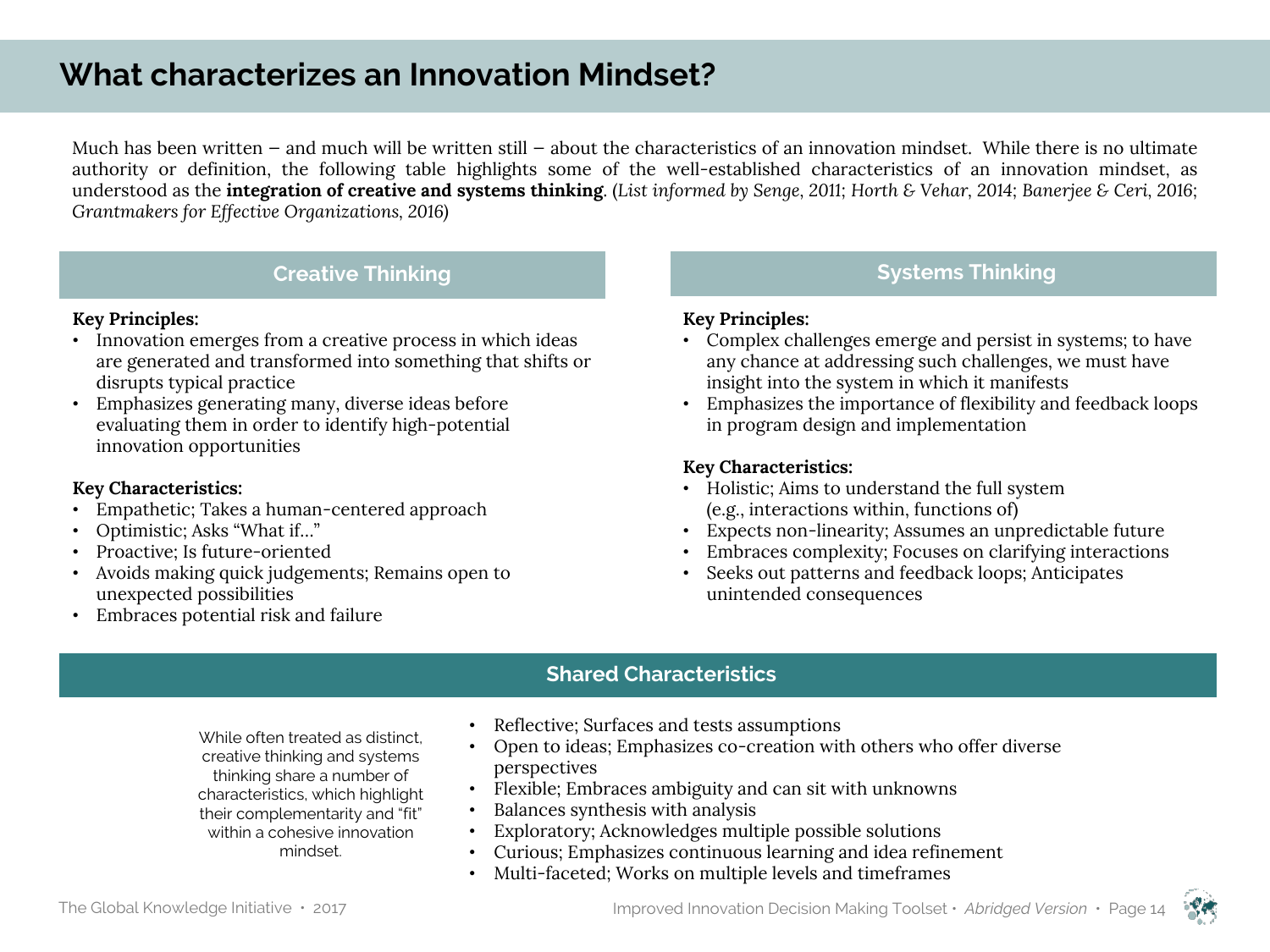# **How is an Innovation Mindset distinct?**

Innovation decision making is not meant to supplant the traditional planning and implementation practices of global development organizations. No doubt, people make decisions every day. Rather, this toolset and the mindset it beckons are meant to improve the degree to which decisions elicit better innovation outcomes. That said, savvy innovation decision makers are able to move flexibly between an innovation and "business as usual" mindset. They understand that particular scenarios and circumstances call for different types of mindset and approaches for decision making. It is worth noting how an innovation mindset is distinct from "business as usual."

| "Business as usual" Mindset                               | <b>Innovation Mindset</b>                                         |
|-----------------------------------------------------------|-------------------------------------------------------------------|
| Emphasizes logic                                          | Emphasizes intuition                                              |
| Asks "How do we know?"                                    | Asks "What if?"                                                   |
| Jumps quickly to decisions                                | Considers multiple options and reserves judgement                 |
| Asserts "Right" or "Wrong"                                | Asserts "There is a better way"                                   |
| Avoids ambiguity                                          | Embraces ambiguity                                                |
| Seeks to clarify the immediate decision-making<br>context | Seeks to understand the full system                               |
| Expects linear cause and effect                           | Anticipates nonlinear interactions and unintended<br>consequences |
| Set it and forget it                                      | Ongoing, iterative planning                                       |
| Learn than execute                                        | Continuous learning and refinement of ideas                       |

*Table modified from Horth & Vehar, 2014 and Grantmakers for Effective Organizations, 2016*

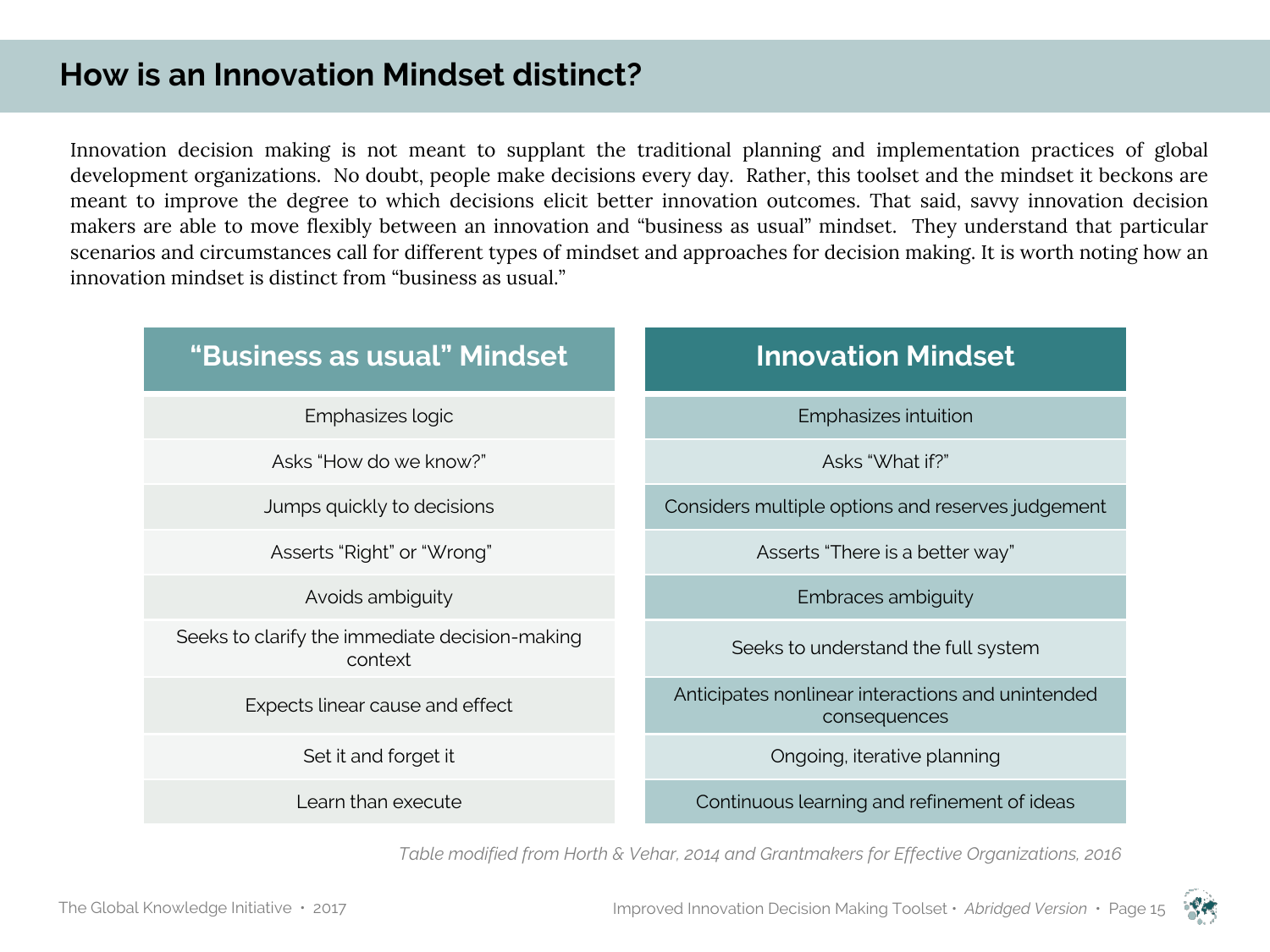As noted, **anyone** can develop an innovation mindset. To be sure, practice makes (close to) perfect. There are many ways to strengthen an individual's innovation mindset, whether in terms of generating more, creative ideas, or in finding connections in seemingly unconnected things. The approaches listed below aim to develop a way of thinking that can inform innovation decision making, no matter the organizational contexts or specific challenge to be addressed. While you may start by trialing one or two of these approaches in your work, the idea is that eventually they become habit, a regular way of thinking and operating, such that an innovation mindset becomes second nature.

#### **Connect What's Not Connected**

Practice connecting the dots between ideas that seemingly have nothing in common. **Pick a random input**, like a picture, or a word plucked out of a dictionary, and tell a story about how it connects to the problem you seek to solve. **Create a visual mind map** by writing a few key phrases on a blank sheet of paper along with anything else on your mind; connect what is on the page as much as possible.

#### **Take a Different Perspective**

Push yourself to get in the habit of engaging others to explore nascent ideas, or evaluate possible options. **Ask different people**, even individuals outside your organization, what they think. **Consider the problem from multiple vantage points**  (e.g., from that of a single mother, a recent college graduate, a community leader) to refine your understanding of a problem, and its possible solutions

#### **Disrupt Thought Patterns**

Find specific ways to break out of "business as usual" thinking. **Challenge your assumptions** about why a specific problem exists or why a current practice persists. **Reverse your thinking**: instead of thinking about how you might double the number of beneficiaries served by a program, think instead about how you might reduce beneficiaries by half. The flip side of *those* ideas might just lead you to a novel approach to your original problem.

### **Get in a Positive Headspace**

Innovation is an inherently optimistic endeavor. It stands that an innovation mindset should be similarly positive. **Believe in yourself** and your ability to think and act differently. **Remove distractions** and **give yourself space** to think and daydream; **Change your surroundings**, such as by going outside or to a place that inspires you. **Lighten the mood** by doing something that is active or makes you laugh.

*Content informed by: Mind Tools, n.d.*

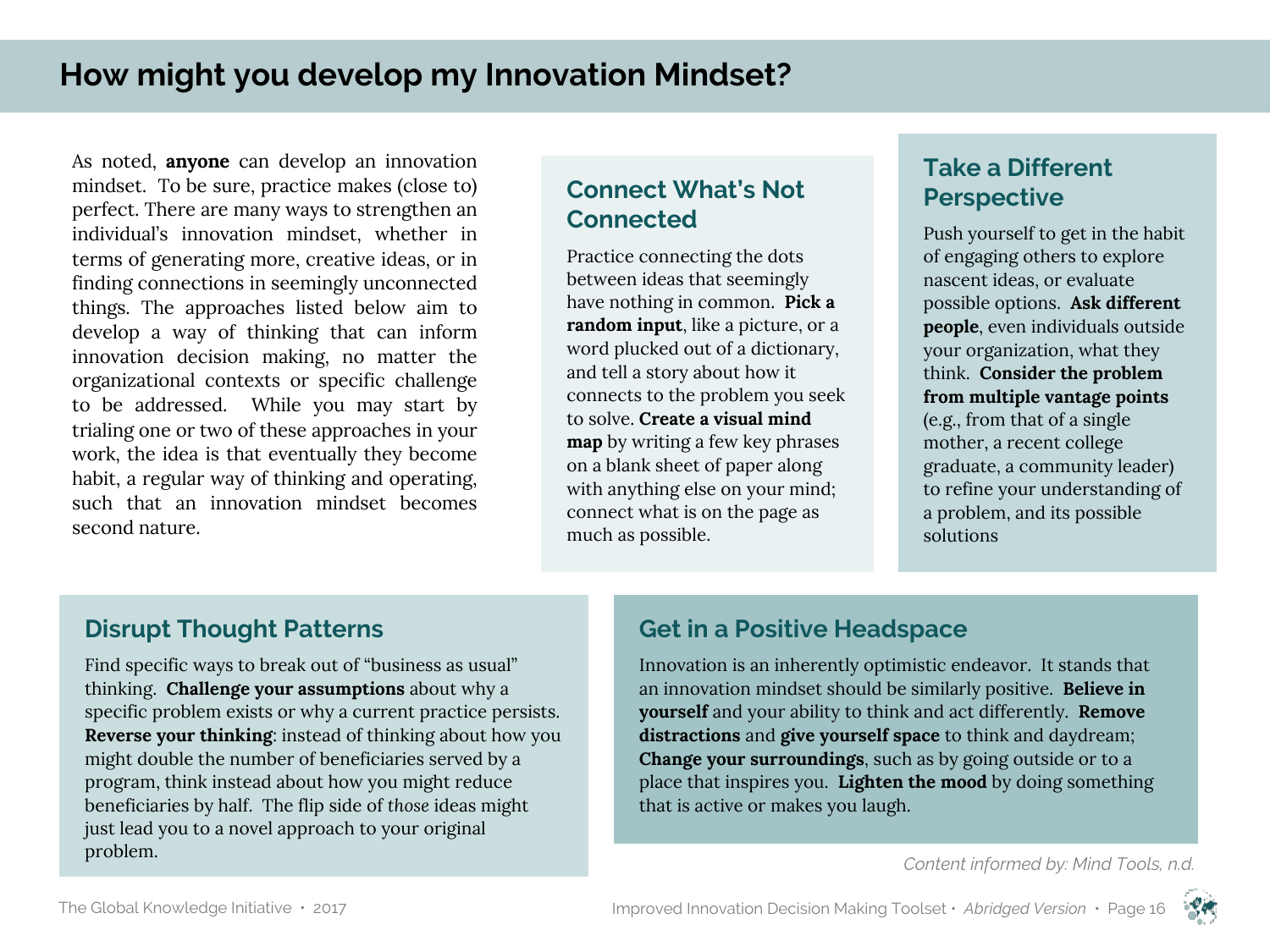# **How might you maximize your innovation talents?**

To be sure, the characteristics of an innovation mindset listed previously set a high bar. It is hard to imagine any single individual exhibiting *all* of those characteristics at a level sufficient to effectively innovate amidst complexity. This is one of the reasons why *teams* have been increasingly important within the innovation space, especially when trying to address multidimensional, quickly evolving challenges.

Not all individuals are endowed with the same proclivities or natural talents for creativity, risk taking, information synthesis, etc. While one person on a team may easily generate many possible solutions to a problem, another may struggle to come up with even one unique idea. However, that person may be brilliant at building upon others' ideas once they are on the table. Understanding the inherent strengths and weaknesses for innovation within yourself and your teammates serves as an important step in leveraging the full breadth of resources at your disposal.

Innovation and creativity expert Min Basadur presents four personas that map to a generic innovation decision-making process: The Generator, The Conceptualizer, The Optimizer, and The Implementer. Each of these personas exhibit particular natural talents and preferences that can be strategically leveraged as a team journeys from idea to impact. A deep-dive into these four personas and how individuals can maximize their natural talents and preferences for these roles falls outside the scope of this toolset. For more information, and to assess your own innovation persona, visit: http://www.basadur.com.

#### **The Generator**

• Often plays the role of "getting things started" • Loves identifying problems and collecting information pertinent to that problem

• Option creators

#### **The Optimizer**

- Often turns abstract ideas into concrete solutions & plans
- Loves to select an idea and plan next steps
- Serves as an idea evaluator and easily offers feedback

#### **The Conceptualizer**

- Likes defining the problem
- Often performs the function of "putting together ideas and solutions"
	- Also adept at option creation

#### **The Implementer**

- Known for "getting things done"
	- Loves to take action
- Can also serve as an idea evaluator

*Basadur, Applied Creativity, 2004*

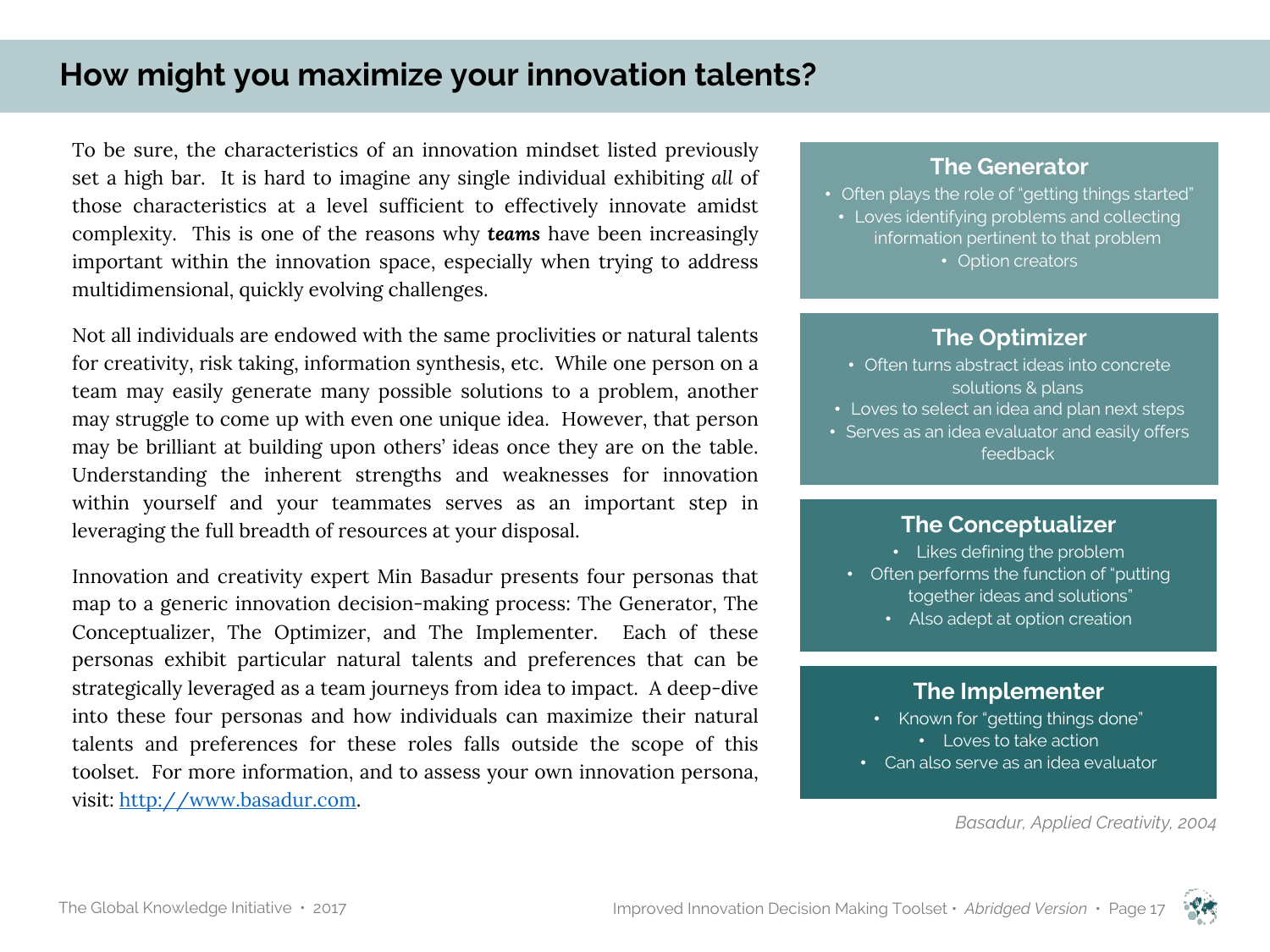

# The Process

Tools and approaches to support decision makers along their innovation journey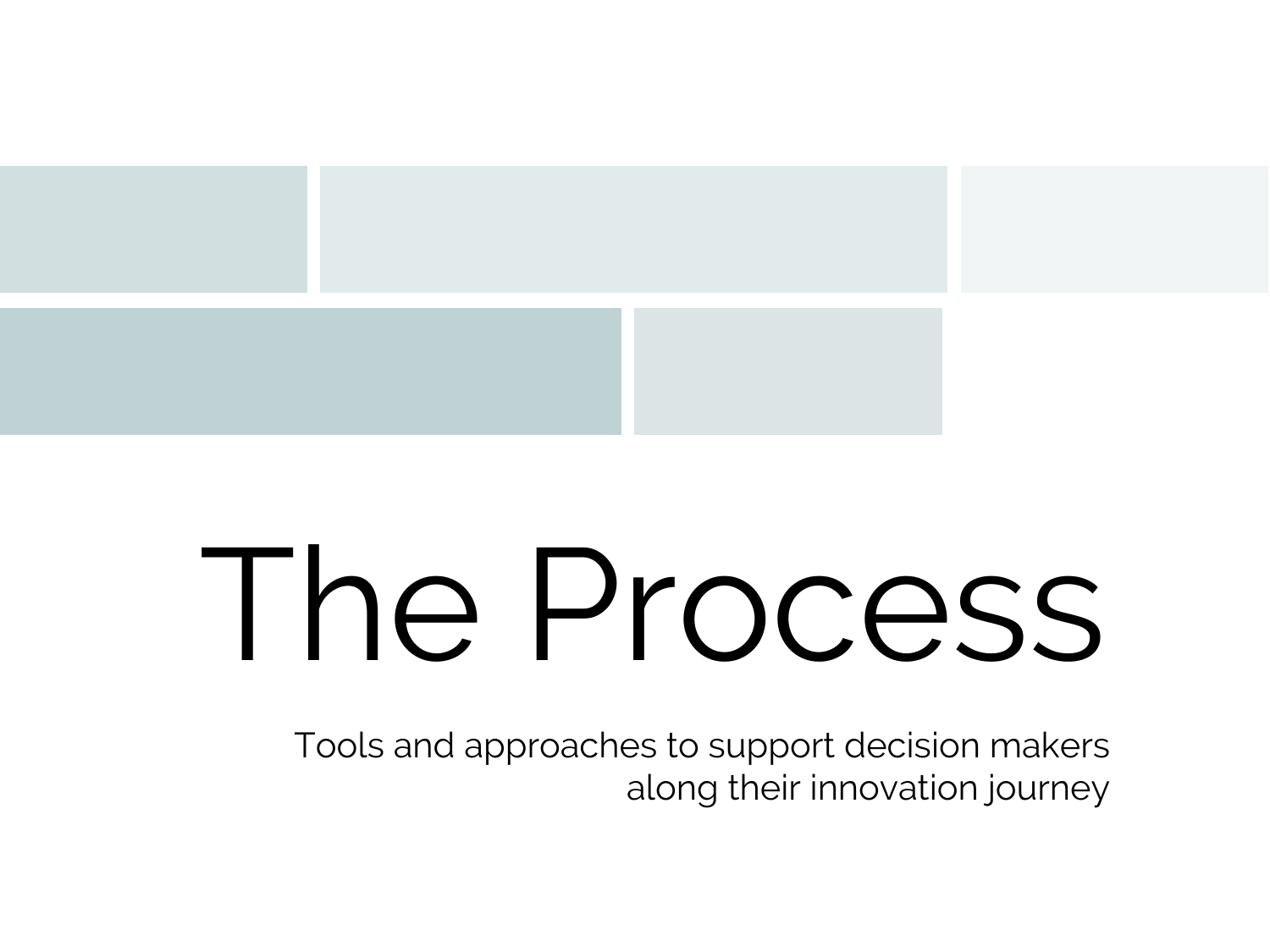# **What is an Innovation Decision-Making Process?**

Traditionally, a decision-making process is understood as a series of steps one undertakes to analyze alternatives, make choices among available options, and ultimately select a course of action (UMass Dartmouth). Everyday, individuals make thousands of decisions to complete tasks, reach goals, and generally function in the world. Innovation decision-making is a process distinct from this routine type of decision making. It is a series of iterative steps individuals and teams take to generate insights, reframe their challenges, develop and test new ideas, and determine a course of action - all in pursuit of **new sources of value, efficiency, and effectiveness** (Banerjee & Ceri, 2016; Horth & Vehar, 2014)**.** For global development organizations, this may mean cultivating innovation internally and/or sourcing innovative ideas externally.

Importantly, for those innovation decision makers seeking to deliver system-wide change akin to that sought through largescale international development efforts, GKI asserts that this process must also include **steps to contend with various dynamics of the system in which decision makers seek to achieve impact.** Innovation processes often fail to adequately contend with system dynamics, resulting in unintended consequences and unanticipated challenges related to executing innovation strategies in complex environments.

*The process upheld here seeks to bring these two objectives — (1) determining a course of action by generating insights, reframing challenges, developing and testing new ideas, and (2) contending with system dynamics — into one cohesive innovation decision-making process poised to help individuals and organizations achieve system-wide change through innovation.* 

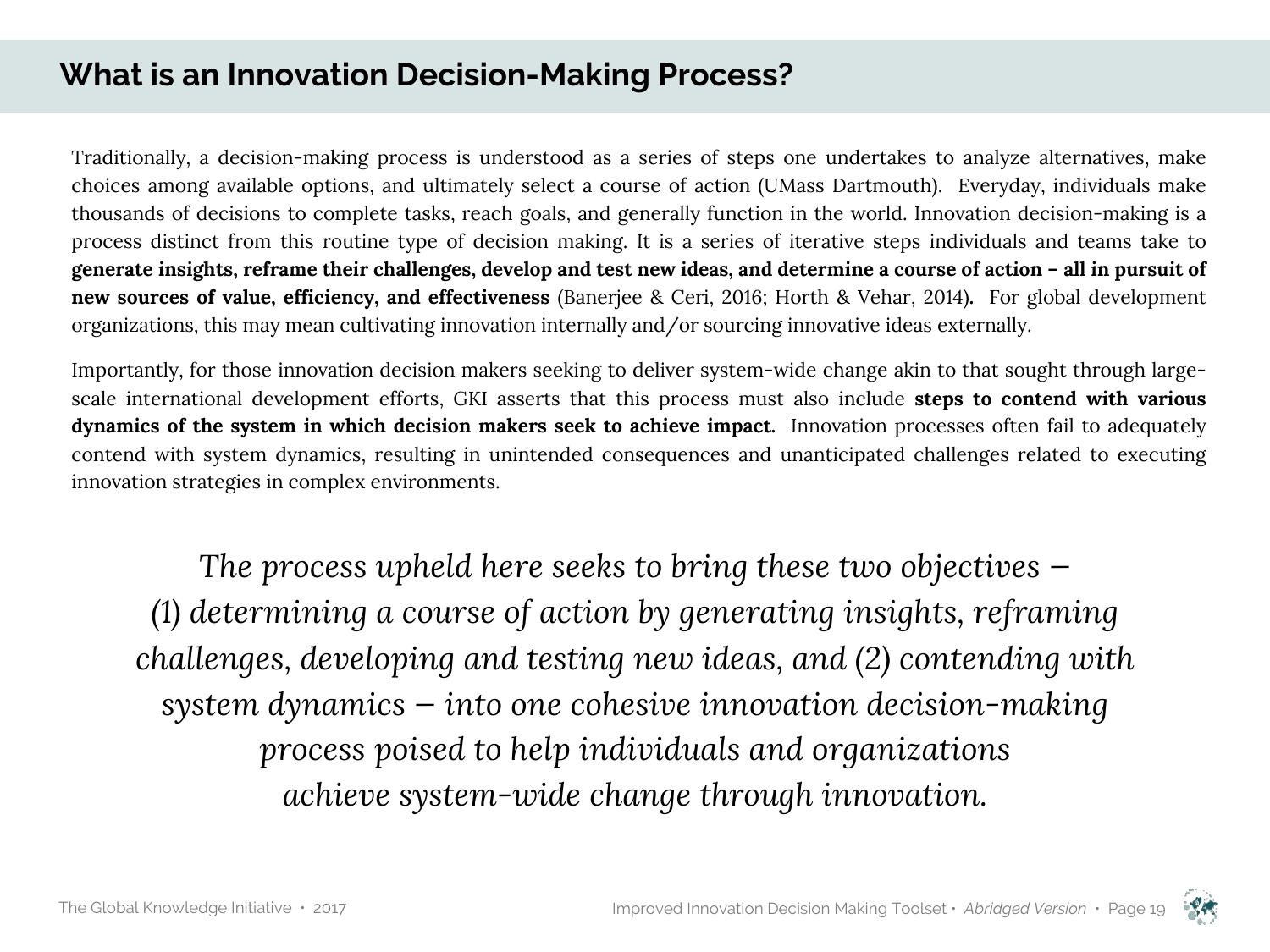*Ultimately, the quest to spur system-wide change via improved innovation decision making centers on how well individuals and organizations can generate insights, reframe their challenge, develop and test new ideas, and determine a course of action, while contending with system dynamics, as they pursue new sources of value, efficiency, and effectiveness.* 

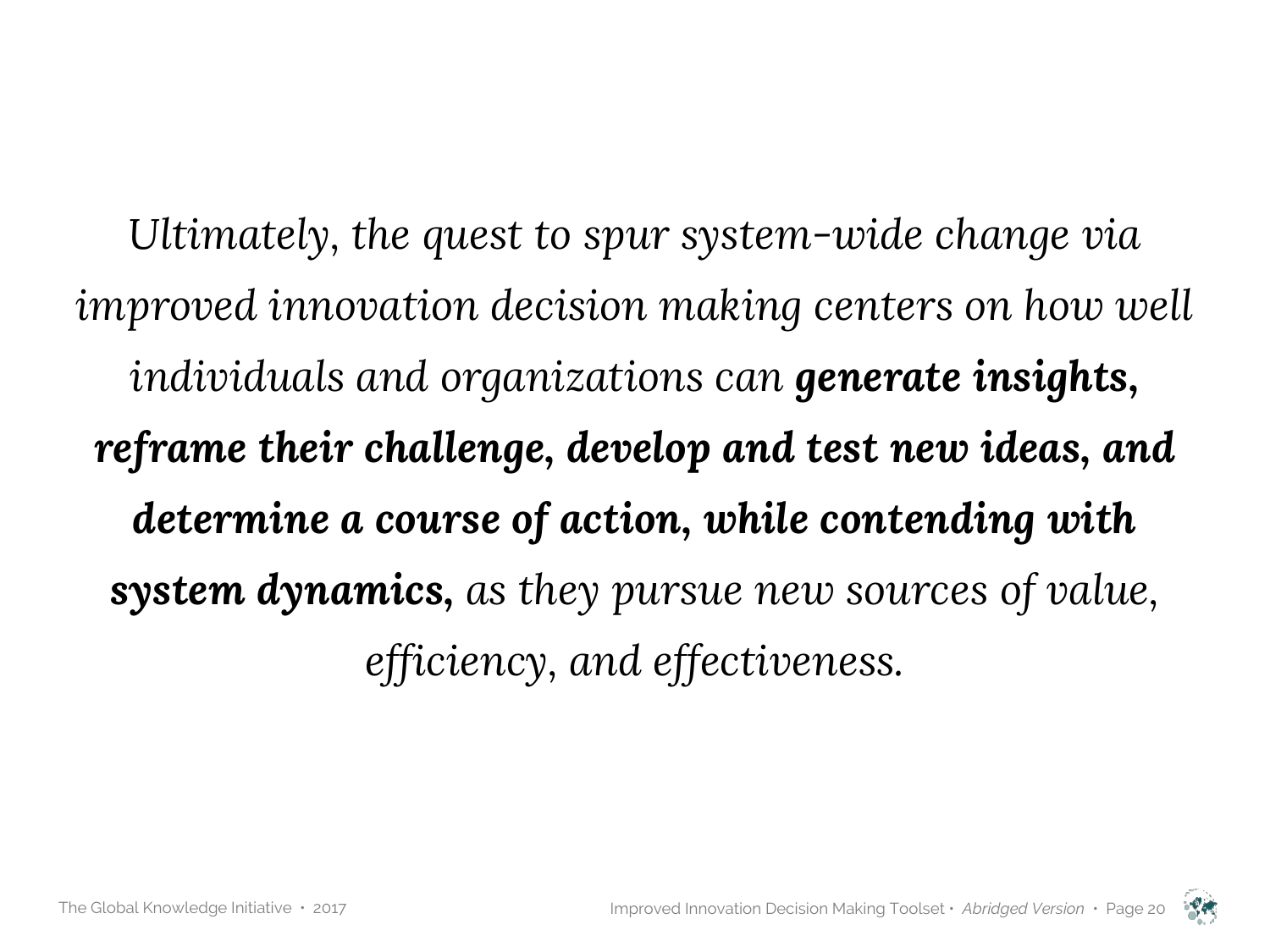# **What does this process entail?**

The innovation decision-making process is comprised of two main components: the **tools** used and the **skills** employed by decision makers as they work to deliver value, efficiency, and effectiveness through innovation. The tools for improved innovation decision making represents the major focus of this work. The tools presented include those sourced, tested, and refined by GKI over years. GKI has seen them offer value to a range of decision makers, in a host of contexts, on a variety of challenges. They are not the only tools to enhance decision making for innovation, but they are a powerful set proven to work.

The skills for improved innovation decision making are best learned and practiced over time, namely by applying the innovation mindset and toolset presented here. This document will not unpack these essential innovation skills in great detail, though we present some of the most important ones on Page 24. This choice is based on experience: individuals seeking to boost their innovation skills are best served via a combination of training, coaching and mentoring, and especially learning-by-doing.

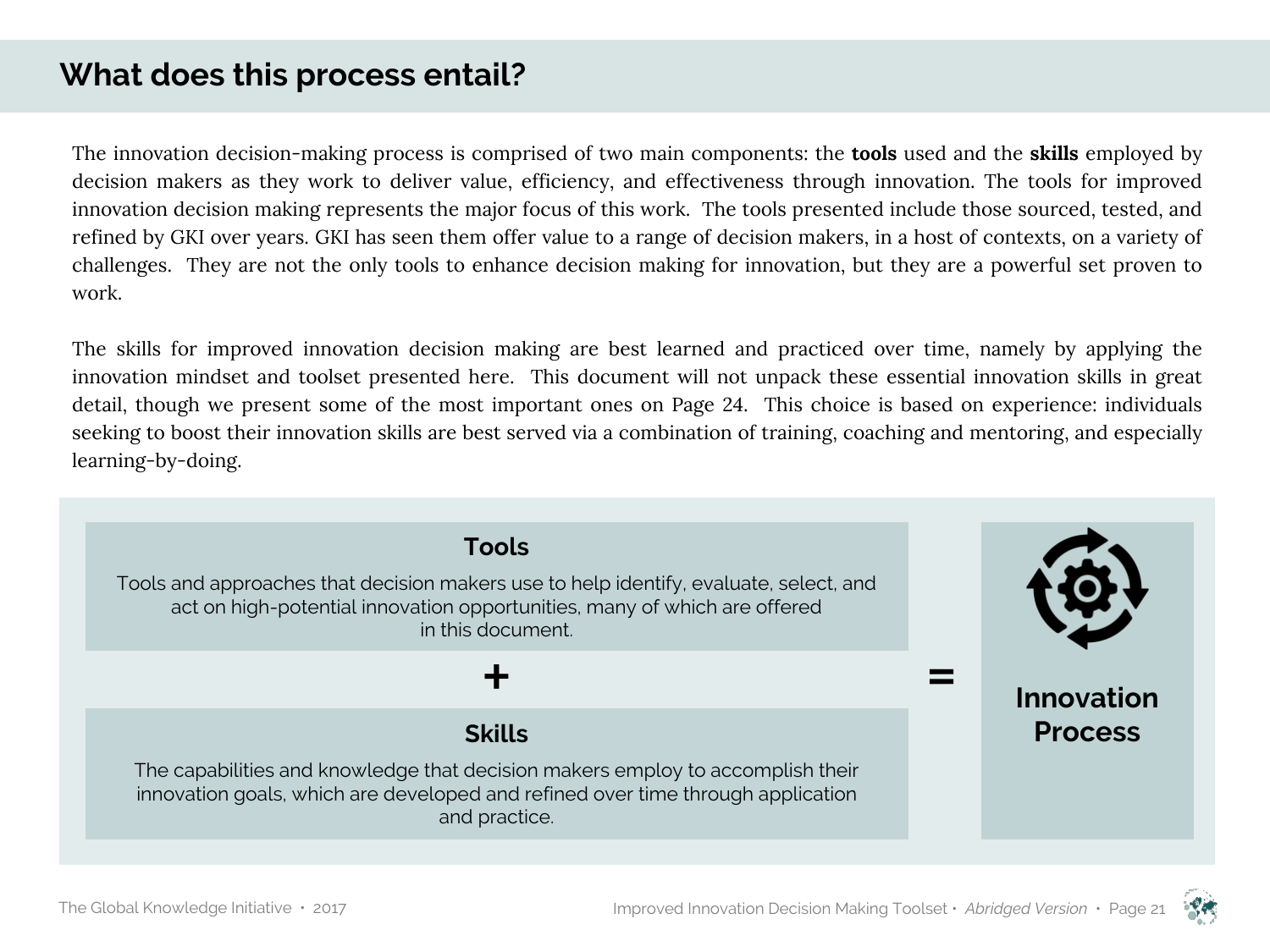# **What tools support Innovation Decision Making?**

As noted, many innovation processes — and their related tools and skills — fail to adequately support decision makers in their effort to unpack and maneuver amidst various systems dynamics. Decision makers must uphold an "inside-outside" perspective, understanding that factors outside their influence will bear on the choices they make and the courses of action they pursue inside their organization.

Understanding this reality, this toolset purposefully upholds this "inside-outside" perspective, empowering decision makers to make sense of the bigger context in which they seek to innovate.

- The **Programming** half of the toolset provides tools and skills to support operational decisions typically falling within a manager or field officer's influence: **prioritizing** among challenges, **designing** effective solutions, and **planning and improving** upon one's efforts.
- The **Enabling Environment** half of the toolset provides tools and skills to support decision areas that bear on Programming, but may lie somewhat outside an individual decision maker's full scope of influence: **cultivating** organizational innovation; **resourcing** innovation efforts; and **networking** with partners to achieve shared innovation goals.



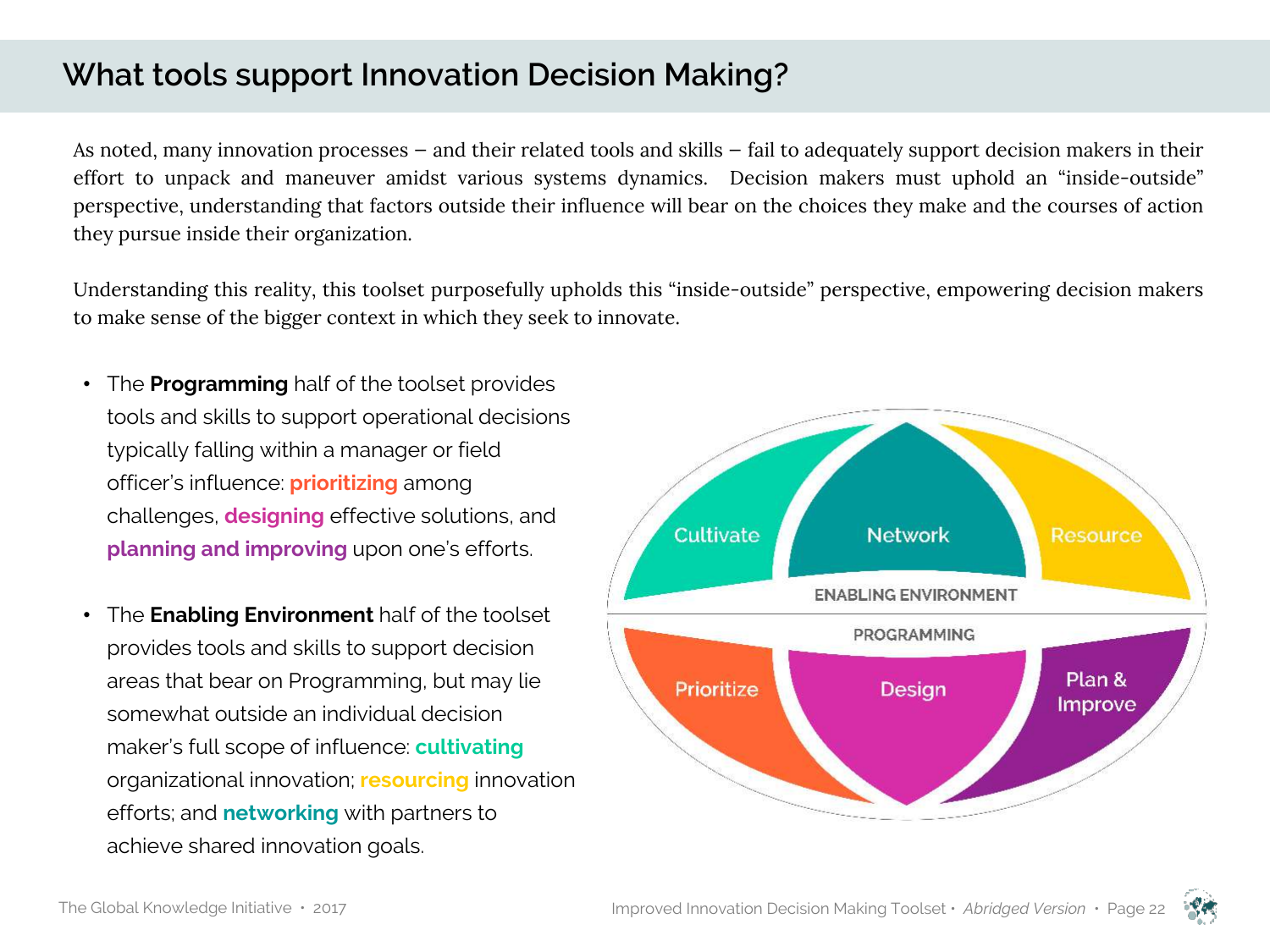# **Key innovation decisions supported by this toolset**



## **Prioritize:**

How might we prioritize among challenges, and better understand our selected challenge, before designing solutions?



# **Cultivate:**

How might we align our organizational culture toward our innovation goals?



### **Design:**

How might we generate many creative ideas for how to address our challenge and thoughtfully evaluate those ideas to select the top candidates?



#### **Resource:**

How might we take stock of the resources we have, and those that we need, to innovate effectively?



## **Plan & Improve:**

How might we develop our top ideas into robust solutions and improve upon them as we move into implementation?



## **Network:**

How might we build networks equipped to tackle complex challenges and deliver on proposed solutions?

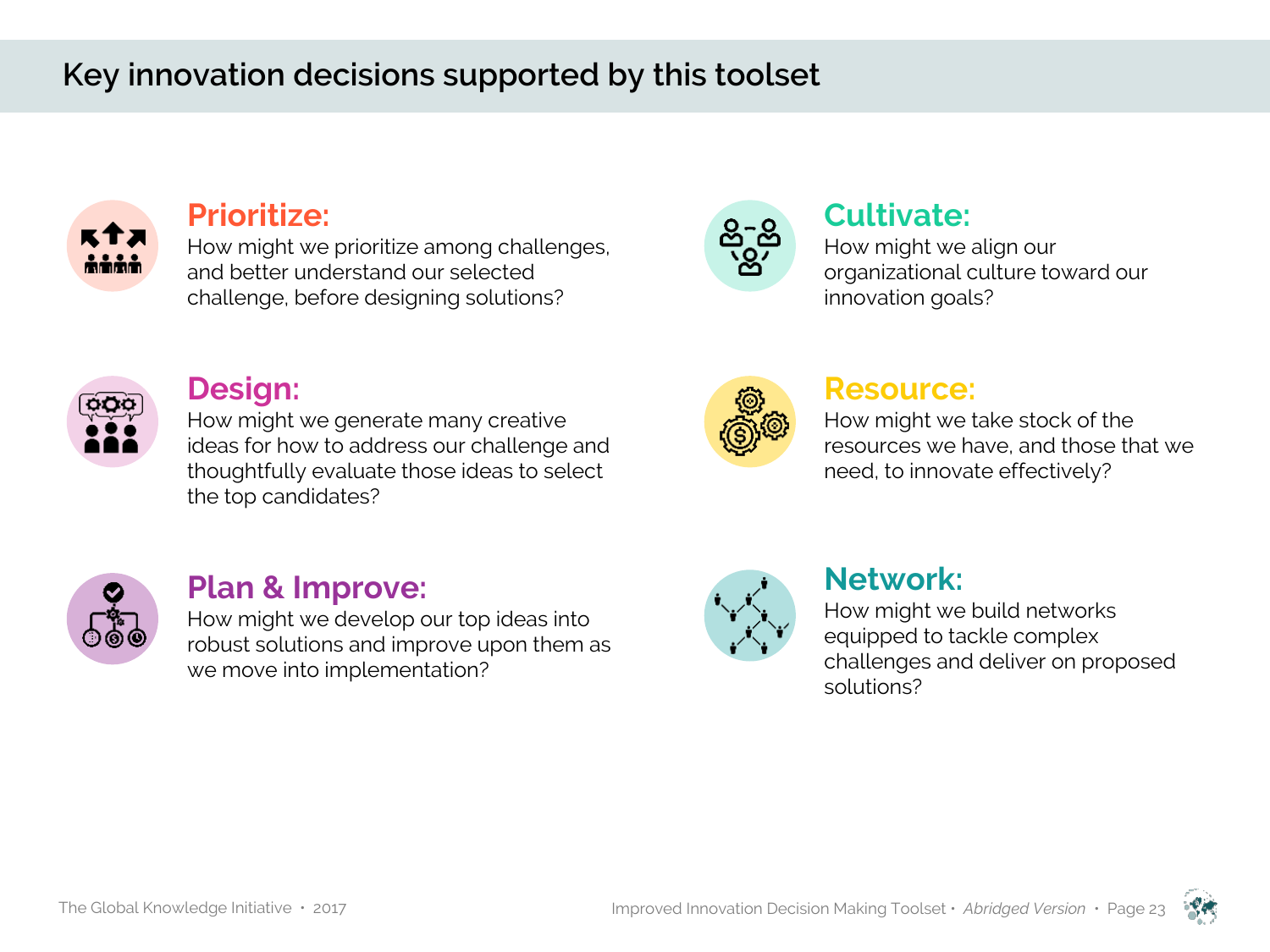# **What skills support Improved Innovation Decision Making?**

A host of skills underpin effective innovation decision making, especially when pursuing systems-level change. The below image highlights six essential innovation skills that underpin effective use of this Improved Innovation Decision-Making Toolset. The skill pairings listed below – Analysis/Synthesis and Idea Generation/Idea Evaluation – highlight distinct but complementary skills that, when effectively combined, help unlock the full power of innovation.



*The Global Knowledge Initiative actively supports individuals, organizations, even full networks seeking to deepen their innovation decisionmaking skills. For more information about course offerings and experiential learning opportunities, visit: www.globalknowledgeinitiative.org*

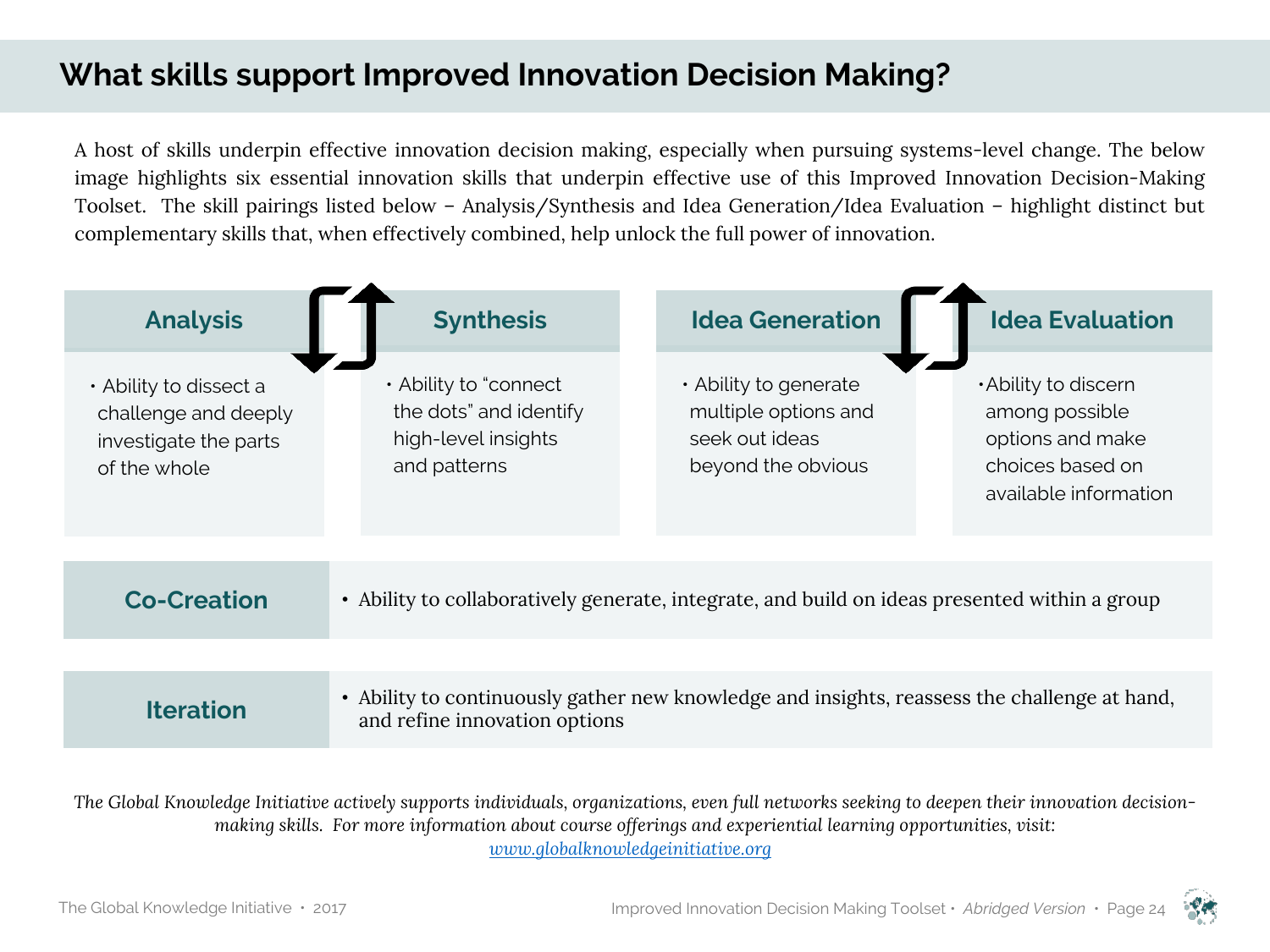*"Innovation is not something you can turn on and off. To dramatically improve your performance, you must make it routine."*

*- Min Basadur, The Power of Innovation*

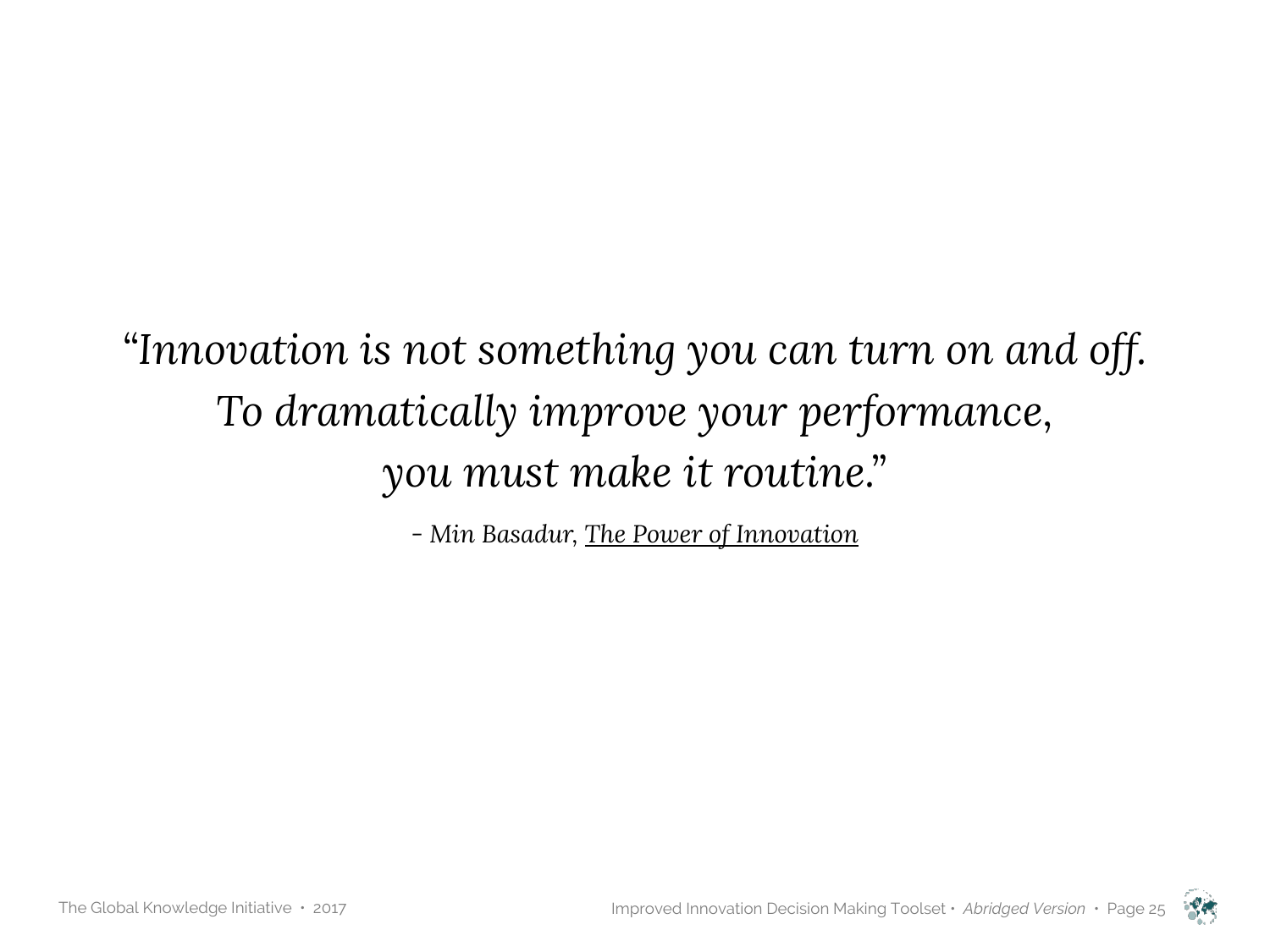# Programming

Operational decisions that typically fall within a decision maker's sphere of influence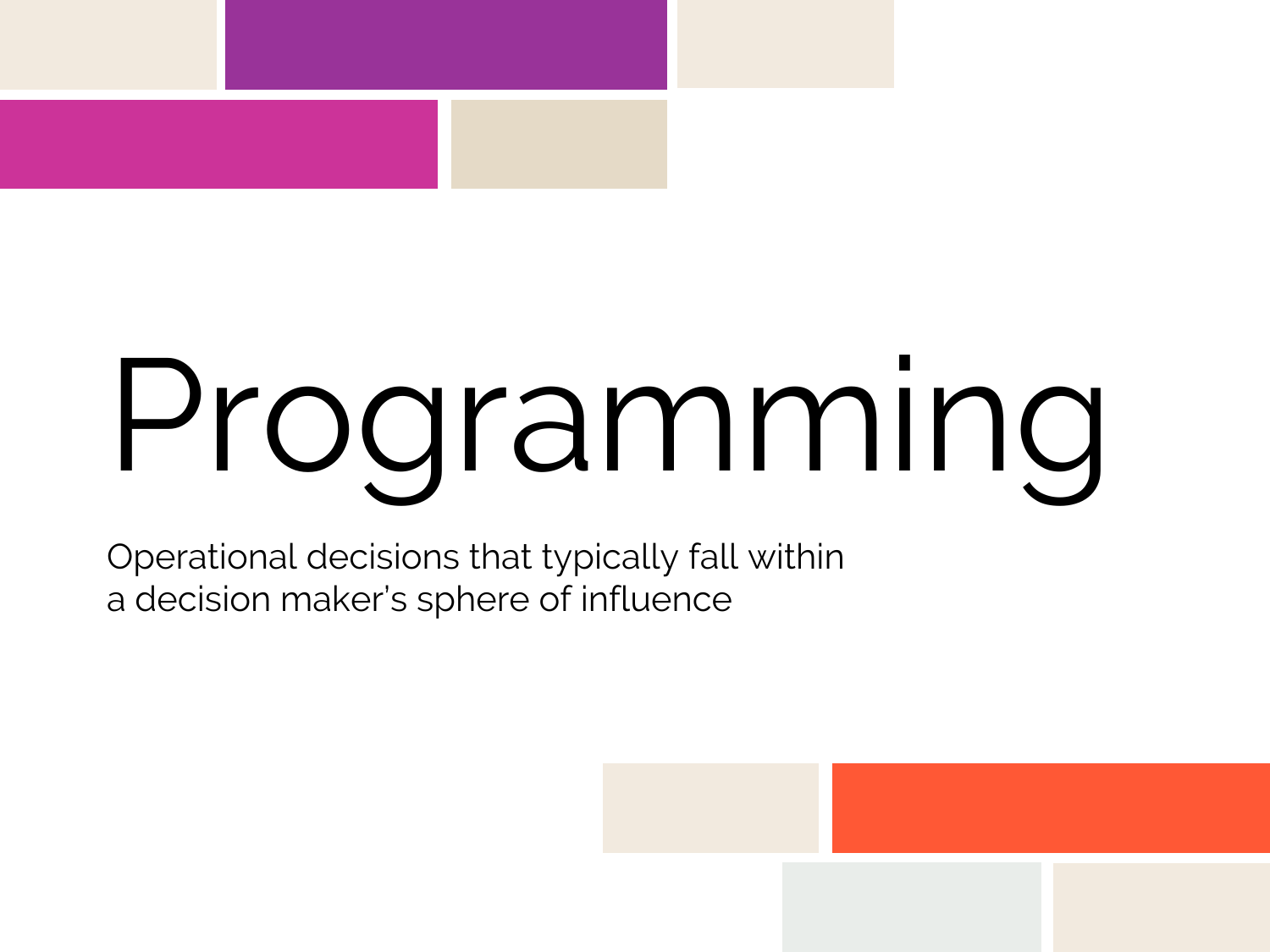# **PROGRAMMING**

Development practitioners are not new to decision making. They regularly grapple with a host of decisions within the program cycle (see image). For practitioners seeking to innovate, clarifying how program and innovation decisions intersect can sometimes be tricky. Improved innovation decision making aims to add value to decision making processes regularly used by development practitioners.

Three critical opportunities for innovation decision making within the program cycle include:

- **Prioritize:** How might we prioritize among many competing challenges and opportunities?
- **Design:** How might we generate many creative ideas for how to address our challenge, and thoughtfully evaluate those ideas to select the top candidates?
- **Plan and Improve:** How might we develop our top ideas into robust solutions, and improve upon them as we move into implementation?



Why are these critical? They represent steps in a decision-making process where creative, exploratory thinking can offer real value; where diversity of opinions and ideas can shape the possibilities considered; and where the need for judgment and evaluation stand out. These iterative steps don't map to just one aspect of the program cycle. They can be repeated as a way to continually integrate innovation in program planning and implementation. The tools presented in this section will help decision makers innovate more effectively within their traditional program cycles.

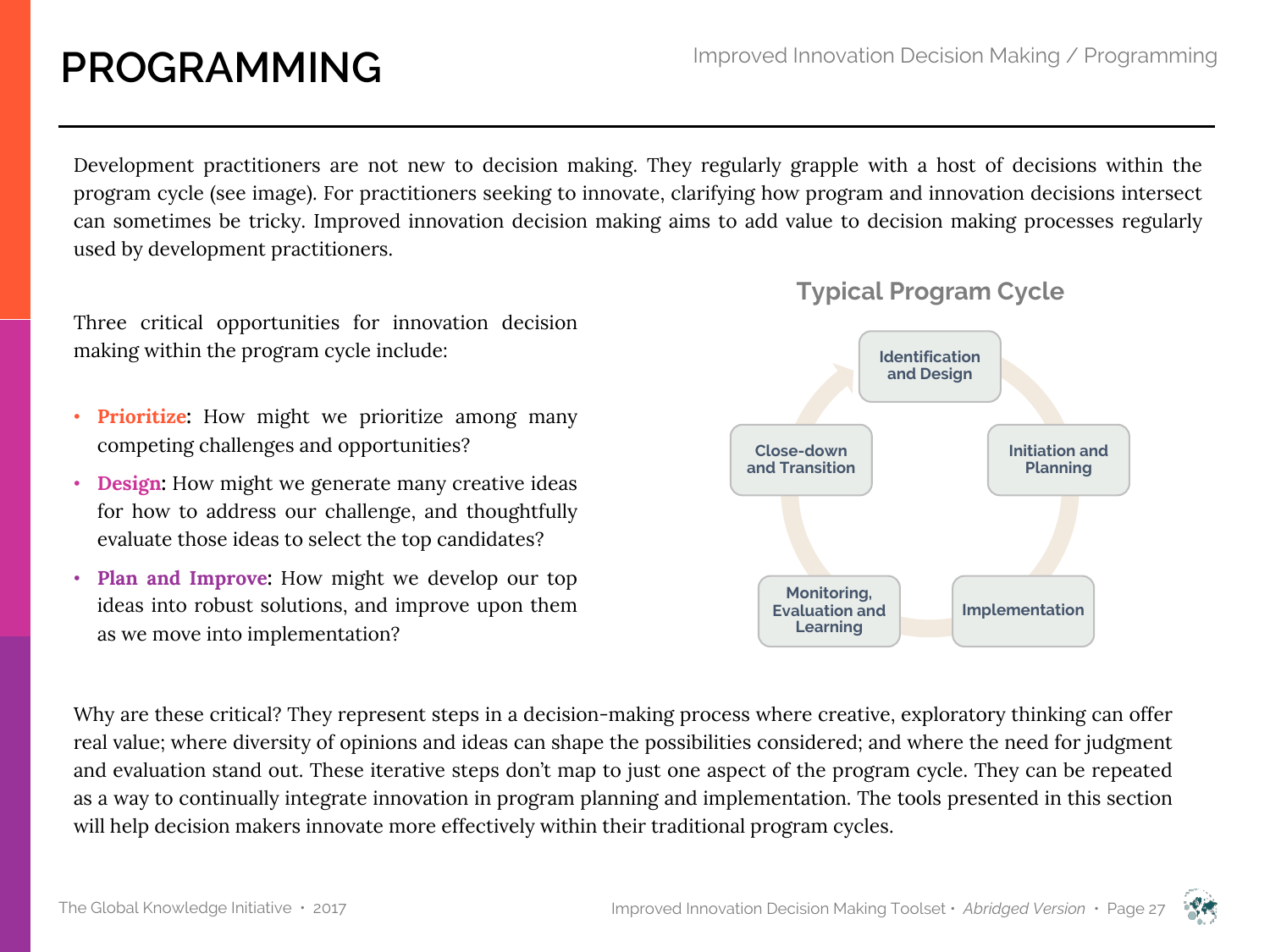*Each decision point within the program cycle offers an opportunity to integrate innovation by means of the processes through which we make decisions.*

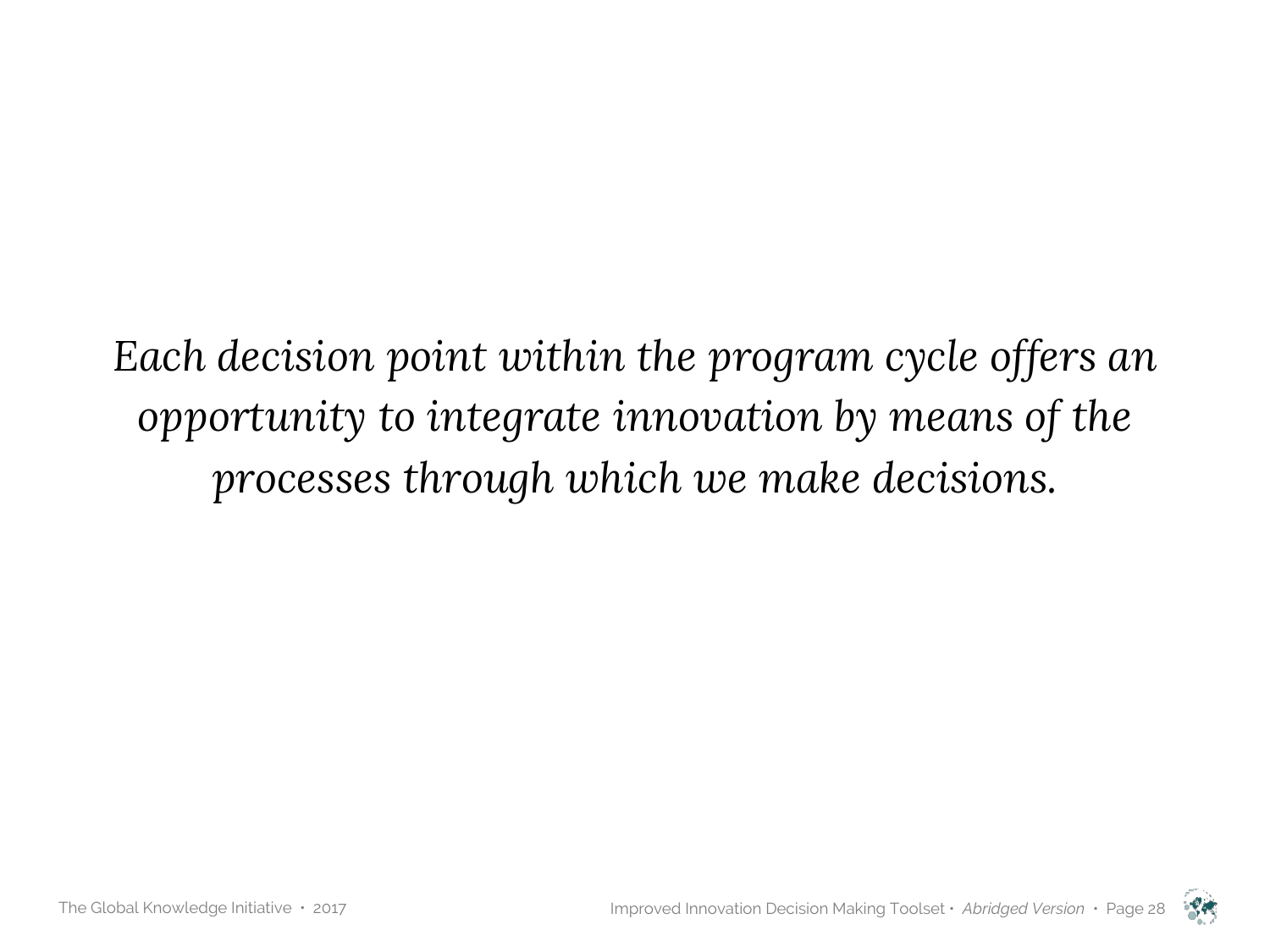

# Prioritize

These tools help decision makers prioritize among challenges and opportunities before designing innovative solutions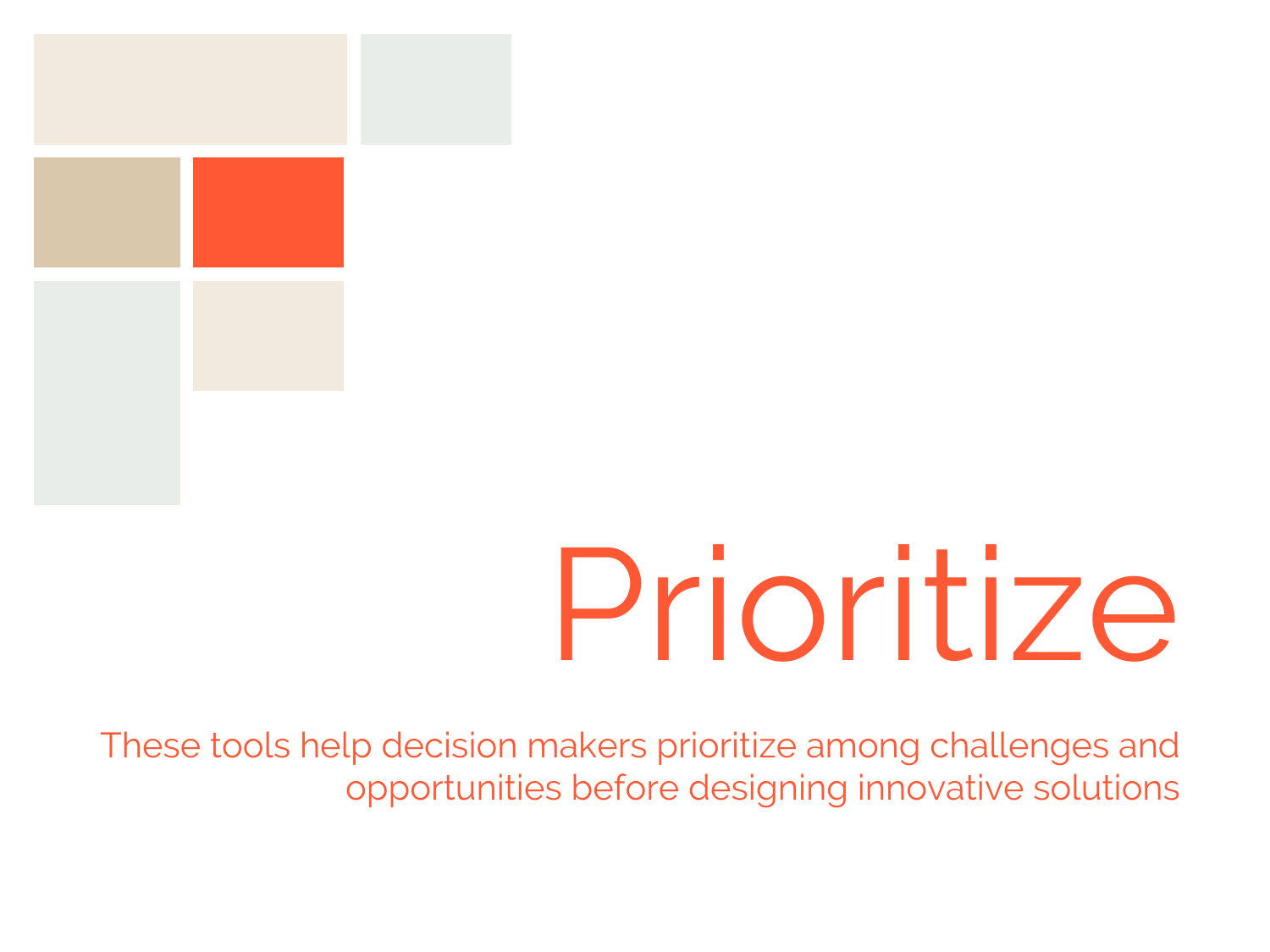# **Prioritize**

**Key Question:** How might we prioritize among many competing challenges and opportunities ?

**Why Prioritize?**

Many of the challenges we encounter in our work and daily lives are complex. They almost never exist in isolation. Whether big or small, they are typically influenced by a web of factors. These factors often mask the true nature of problems and impede our ability to address them. For instance, food insecurity is affected by a range of factors such as farmer production, post-harvest losses, trade and economic policies, and climate change. Any attempts to address food insecurity will need to take some of these factors into consideration. As development practitioners eager to make a difference, we often operate on a "jump in and solve" tendency. This may cause us to miss the impacts of some of the factors, leaving us perplexed about why challenges endure in spite of our best laid efforts.

Prioritization offers an opportunity to reframe the challenges we seek to solve in order to better understand them and identify alternative problem-solving pathways. Armed with this type of information, we become better placed to develop innovative solutions.

**Setting Priorities**



## **What Do We Gain?**

#### **Prioritize tools can help us…**

#### **Better Understand our Challenges:**

- Gain a better grasp on factors that cause or impact a challenge
- Separate root causes from symptoms

#### **Identify Alternate Problem-Solving Pathways:**

- Break challenges down into more manageable pieces
- Figure out how we might sequence activities aimed at addressing a challenge
- Identify aspects of the problem that can be tackled to achieve greater impact

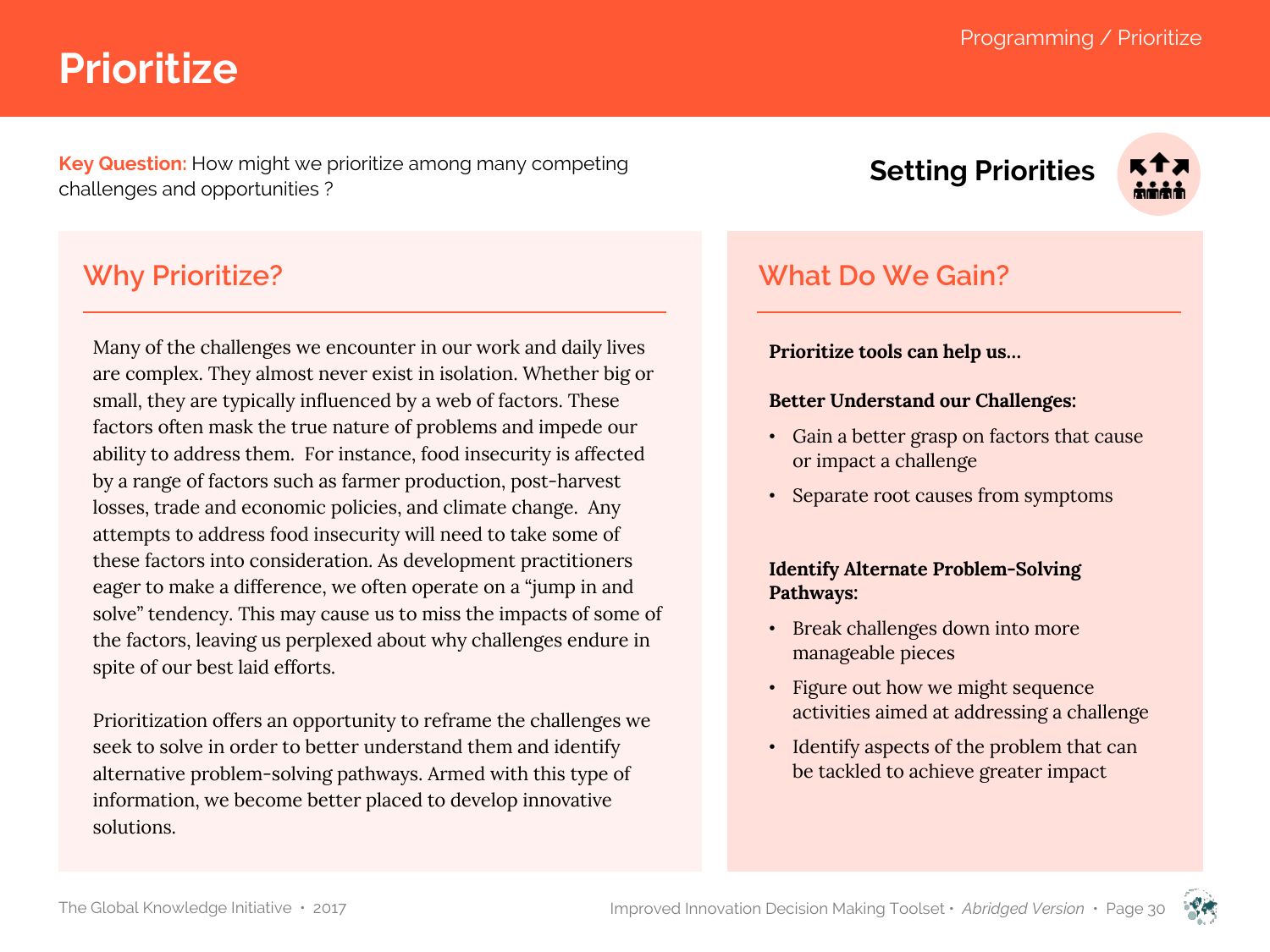# **Prioritize Programming / Prioritize**

## Innovation Decision Making

Decisions that fall within the Prioritize category can be some of the most critical types of decisions taken along the innovation journey. Though the journey is hardly ever linear, these decisions generally come into focus at the beginning, as we filter through information to refine our challenge. Examples of decisions development practitioners may need to tackle within this area include the following:



#### **Program Manager**

#### **Sample decisions:**

- What strategic objectives should we pursue?
- How do we strategically allocate resources?
- With whom should we partner to scale our impact?



### **Field Officer**

#### **Sample decisions:**

- How do we ensure that we generate ideas that are aligned with the interests and needs of our service population?
- How do we anticipate and plan for on-theground realities?
- How do we identify and sequence activities within our programs?

# **Tools**

Here are some tools innovation that decision makers can use to improve their ability to prioritize challenges.

## **1. Challenge Mapping:**

Tool to prioritize among many, competing challenges, and better understand how our work connects to that of our partners.

**Uses:** Helps us

- Break complex challenges into smaller elements
- Brainstorm full scope of issues involved in a challenge

## **2. System Diagram**

Tool to visualize the elements, interactions, and environmental features that comprise the system in which our challenge lives.

**Uses:** Helps us

- Create a shared understanding of how a system works
- Identify bottlenecks in a system that slow or stop progress on a challenge
- Identify additional actors with which to engage in addressing a challenge

## **3. Knowns, Unknowns, & Assumptions**

Tool to identify where our knowledge of the challenge falls short and determine assumptions to test.

**Uses:** Helps us

- Aggregate existing knowledge about a challenge
- Reveal knowledge gaps about a challenge
- Clarify assumptions held about a challenge

#### **To learn more about how to use and apply these tools, contact Cait Goddard** at **Caitie@gkinitiative.org**

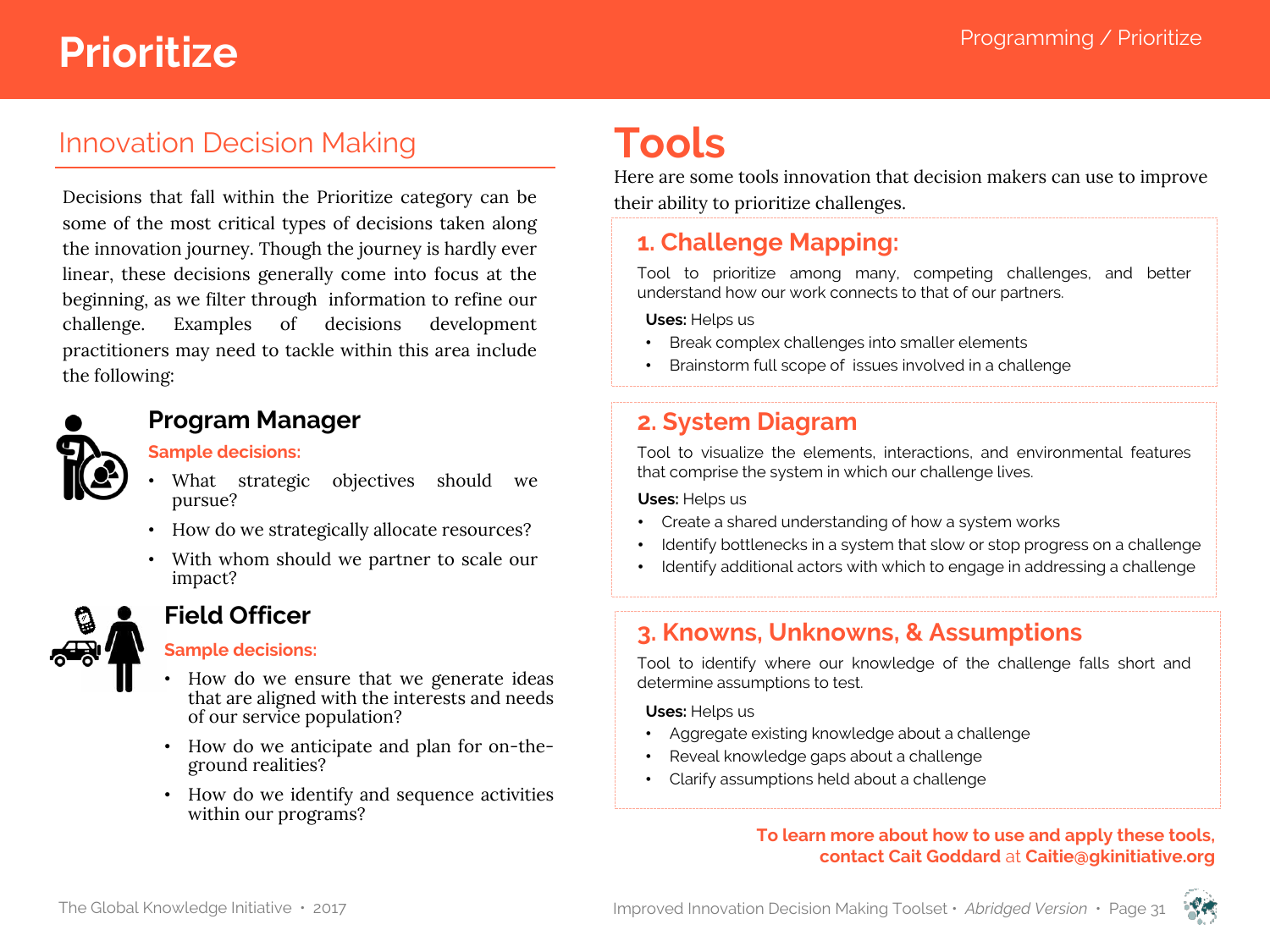

# Design

These tools help decision makers generate creative ideas, and evaluate those ideas, to drive solution design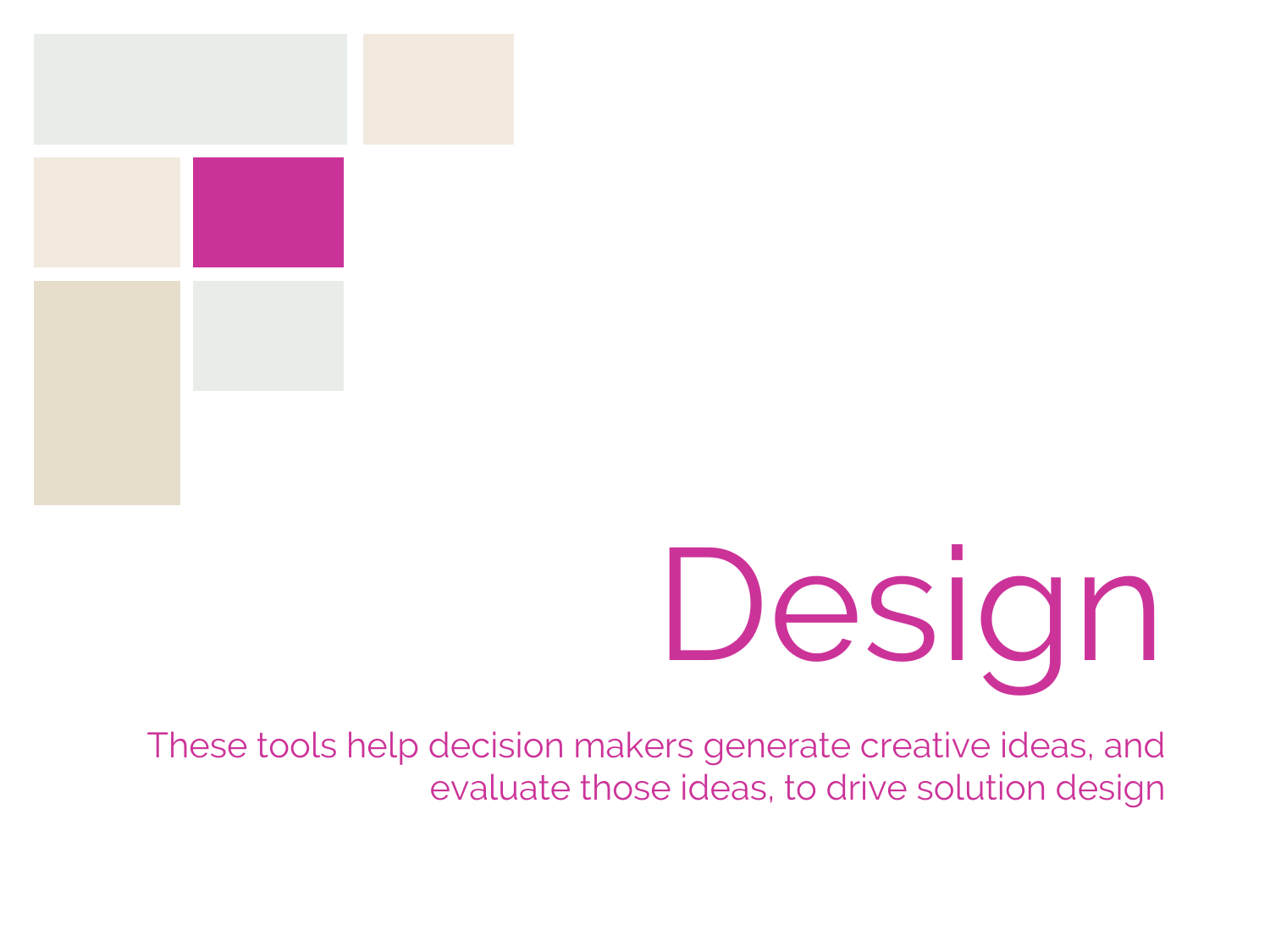# **Design**

**Key Question:** How might we generate many creative ideas to address our challenge, and thoughtfully evaluate those ideas to select the top candidates?

# **Brainstorming Ideas**



## **Why Design?**

Innovation is, first and foremost, an exercise in creativity, one where ideas are generated and transformed into something that shifts or disrupts typical practice. Contrary to popular belief, creativity does not primarily sit within the domain of a few "specially" gifted individuals. It can be learned and practiced by everyone through a continuous process of idea generation and evaluation (Basadur, 1995). This process is understood as "design."

Design offers an opportunity to harness our creative capacities towards identifying higher-quality solutions to the challenges we seek to address. It can be useful in helping us move beyond what we initially consider feasible to truly innovative possibilities. Design focuses on the creative process through which ideas are generated by brainstorming and exploration, and evaluated through comparison and filtration. It is a structured approach to creativity through which innovation often emerges.

# **What Do We Gain?**

**Design tools can help us:**

#### **Harness our Creative Capacities to Generate Ideas:**

- Improve the quality and quantity of ideas generated through our brainstorming efforts
- Move beyond the status quo and realize truly innovative ideas

#### **Improve our Capacity to Evaluate Ideas:**

- Compare a broad range of ideas systematically
- Reduce the potential for bias toward a particular solution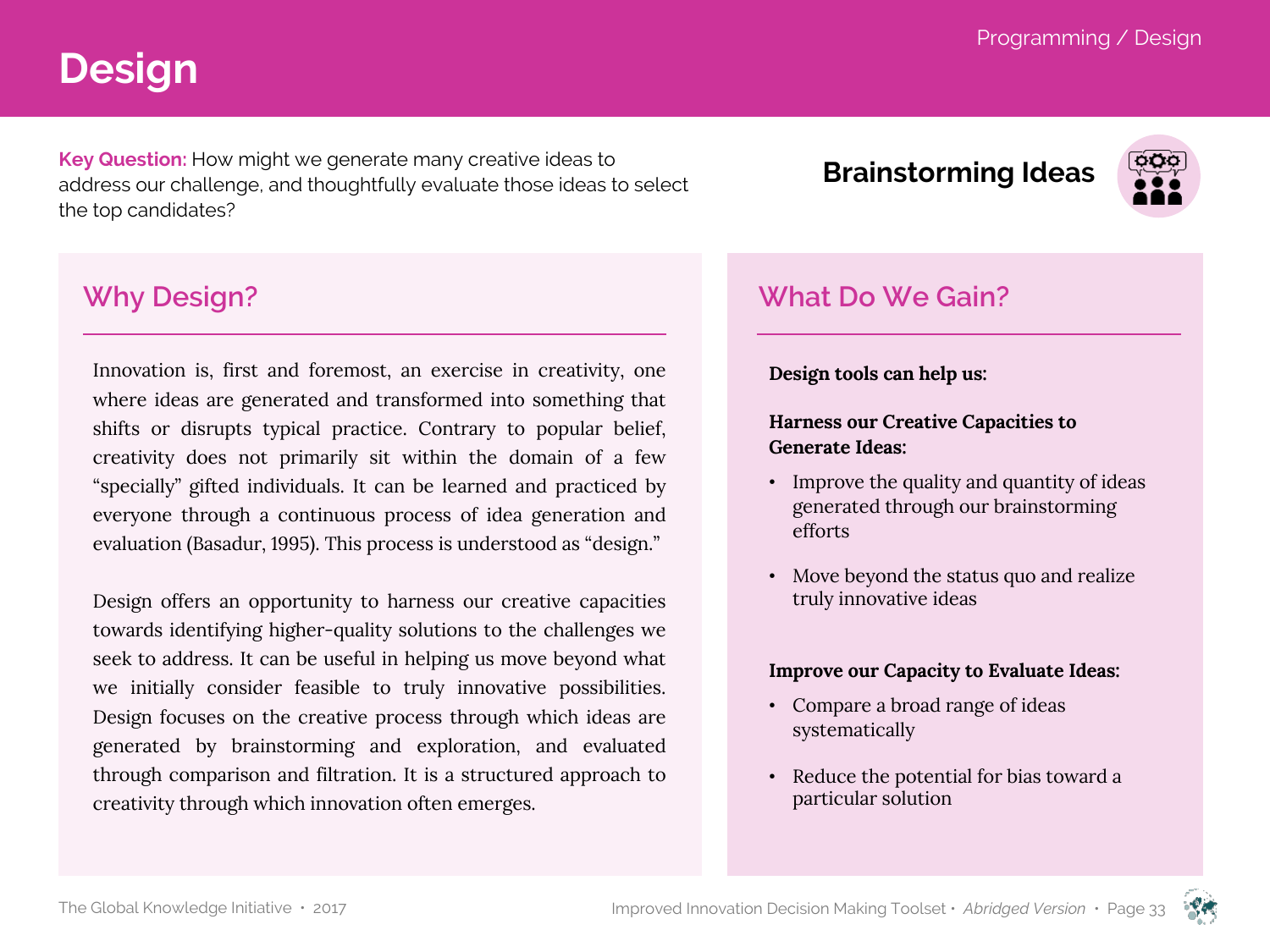# Programming / Design **Design**

# Innovation Decision Making

Decisions that fall within the Design category can be some of the most creative decisions taken along the innovation journey. These decisions generally come into focus while we are attempting to identify innovative ideas to address a problem.



#### **Program Manager**

#### **Sample decisions:**

- How might we break out of the status quo to identify truly innovative program ideas?
- How might we determine the trade-off between risk and return? To what extent should I support my staff in taking informed risks?



## **Field Officer**

#### **Sample decisions:**

- How might we identify and sequence activities within our programs?
- Should we adopt an innovative solution or develop our own solution?
- How might we identify, evaluate, and select a solution from a range of innovative ideas?

# **Tools**

Here are some tools that innovation decision makers can use to improve their ability to design around challenges.

#### **1. Fast Idea Generator:**

Tool to quickly generating ideas by considering our challenge from various perspectives.

**Uses:** Helps us

- Brainstorm many creative ideas for addressing a challenge
- Consider challenge from a different perspective

### **2. Innovation Inspiration:**

Tool for generating truly out-of-the-box innovative ideas through considering general innovations with cross-cutting value.

**Uses:** Helps us

- Brainstorm many creative ideas for addressing a challenge
- Imagine how general areas of innovation (e.g., mobile technology) can be applied to a challenge
- Apply ideas that have worked in other contexts within our work

## **3. Criteria Grid:**

Tool to consider qualities a solution must exhibit and critically evaluate our ideas.

**Uses:** Helps us

- Outline the key characteristics of the desired solution
- Evaluate which ideas are best aligned with the solution and outcomes we seek to achieve

#### **To learn more about how to use and apply these tools, contact Cait Goddard** at **Caitie@gkinitiative.org**

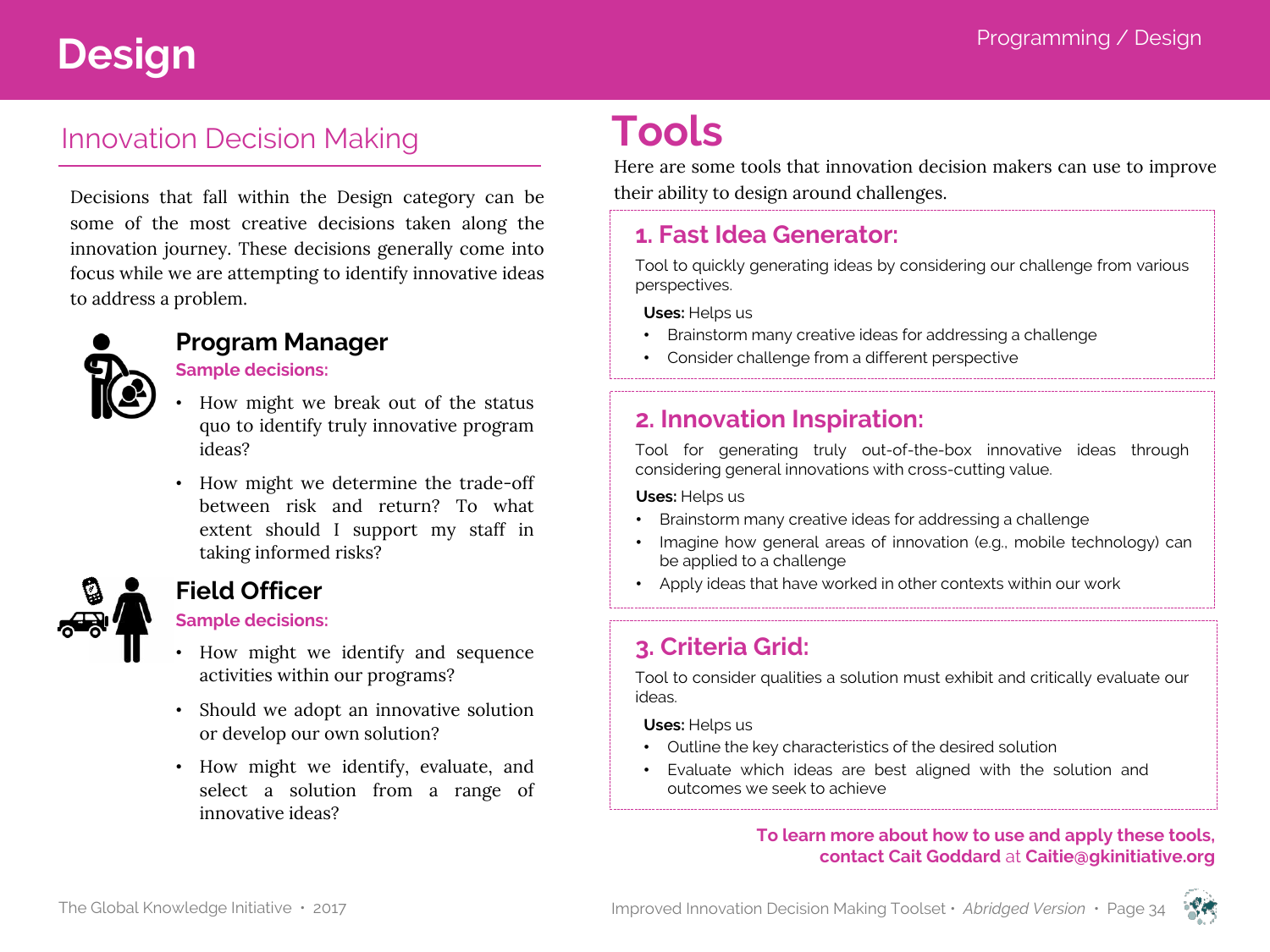

# Plan & Improve

These tools help decision makers develop and refine their ideas both before and during implementation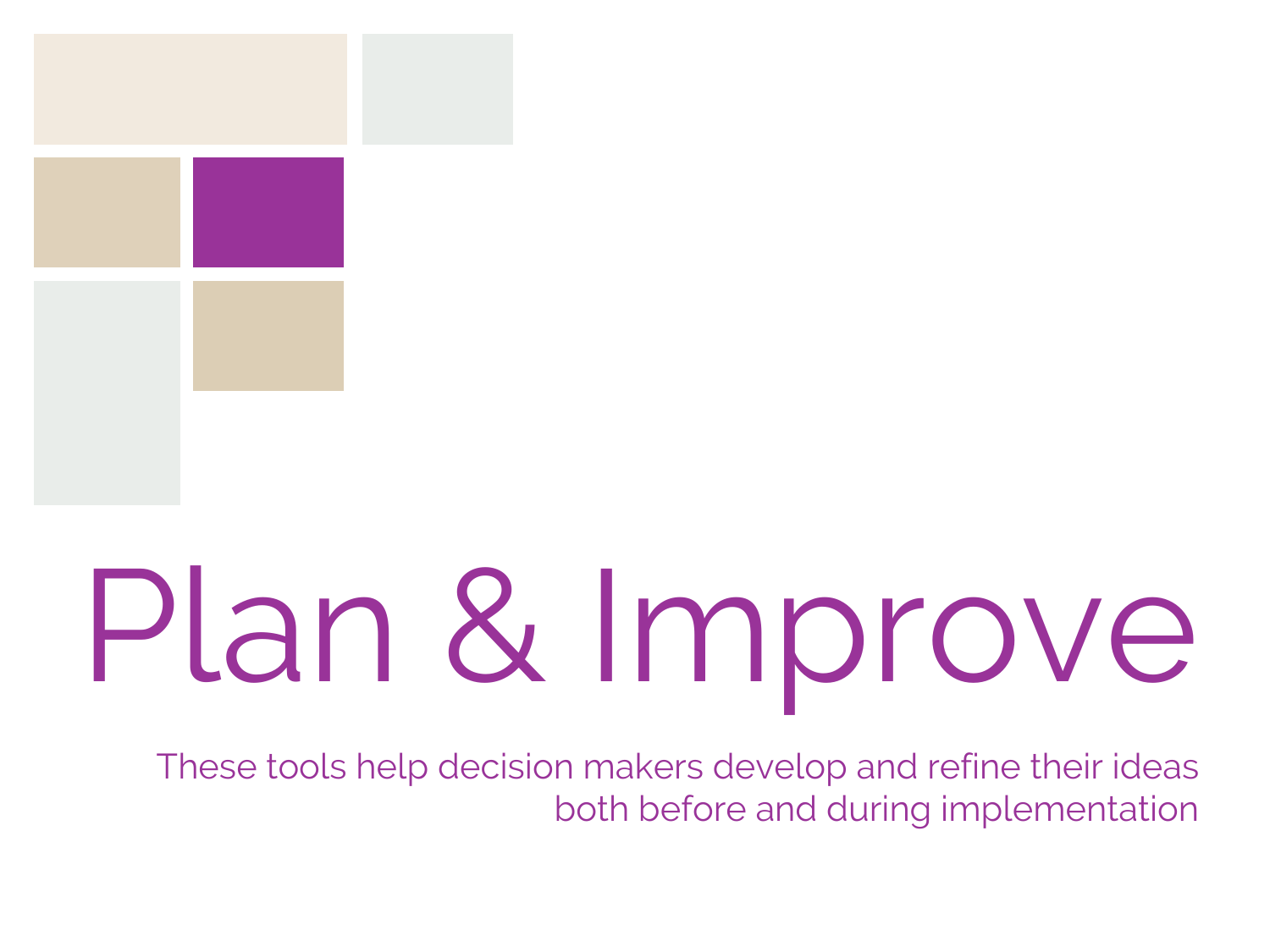# **Plan & Improve**

**Key Question:** How might we develop our top ideas into robust solutions, and improve upon them as we move into implementation? **Developing a Strategy**

## **Why Plan & Improve?**

Good or innovative ideas are only as valuable as our ability to implement them. Making the transition from idea to action can be challenging. Ideas often fall apart at this stage due to factors such as a lack of vision, misalignment of stakeholder goals and perspectives, or poor implementation skills. We might also encounter challenges implementing our initial ideas because they need to be further refined or adapted to account for changing conditions. Good planning can help us address some of these factors and fortify our abilities to successfully implement our ideas. It recognizes that it must be iterative and flexible to account for changing conditions and new information.

*Plan and Improve* offers an opportunity to build out a strategy for implementing an idea and consider factors that may impact implementation speed or success (such as incentives, risks, partners, resources, changing conditions, and new information). It also helps us refine or adapt project plans as things change or as we learn more about the project context.



## **What Do We Gain?**

#### **Plan and improve tools can help us:**

#### **Develop a Strategy:**

- Transition our ideas into actionable plans and activities
- Build consensus among stakeholders
- Consider factors that might support or impede implementation of our ideas

#### **Improve the Quality of Our Ideas:**

- Consider negative or unintended consequences that may arise from our ideas
- Strengthen our ideas through mitigating issues we identify

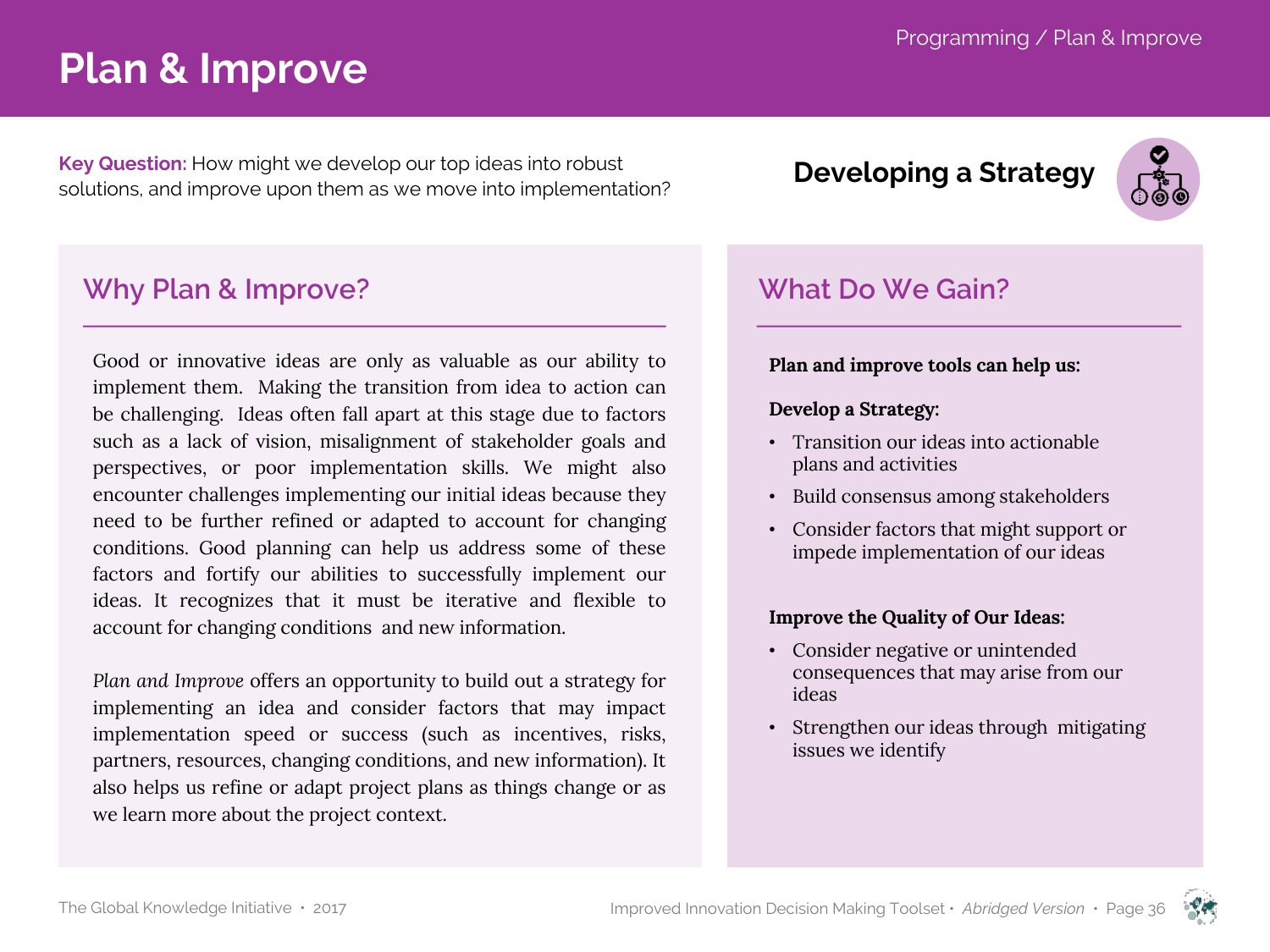# **Plan & Improve**

### Innovation Decision Making

Decisions which fall within the Plan and Improve category can be some of the most practical types of decisions taken along the innovation journey. These decisions generally come into focus as we transition from ideas to practical implementation.



#### **Program Manager**

### **Sample decisions:**

- How might we develop an implementation strategy given changing conditions or limited information?
- What challenges should we anticipate? How might we mitigate them?



### **Field Officer**

#### **Sample decisions:**

- What stakeholders should we engage in the roll-out of the program?
- Do we need to run a program pilot? How do we run one?
- How do we monitor program progress?

# **Tools**

Here are some tools that innovation decision makers can use to improve their ability to plan and improve solutions.

#### **1. Strategy Guide:**

Tool to build an effective strategy to take forward our top ideas.

**Uses:** Helps us

- Develop our ideas into solutions we can implement
- Play out our ideas before moving ahead

#### **2. Idea Refinement:**

Tool to improve upon our ideas by considering ways to mitigate negative consequences.

**Uses:** Helps us

- Refine our ideas by considering how to mitigate negative consequences
- Outline the key qualities or characteristics of a solution and outcomes you hope to achieve

#### **To learn more about how to use and apply these tools, contact Cait Goddard** at **Caitie@gkinitiative.org**

The Global Knowledge Initiative · 2017 **Improved Innovation Decision Making Toolset ·** *Abridged Version* **· Page 37** 

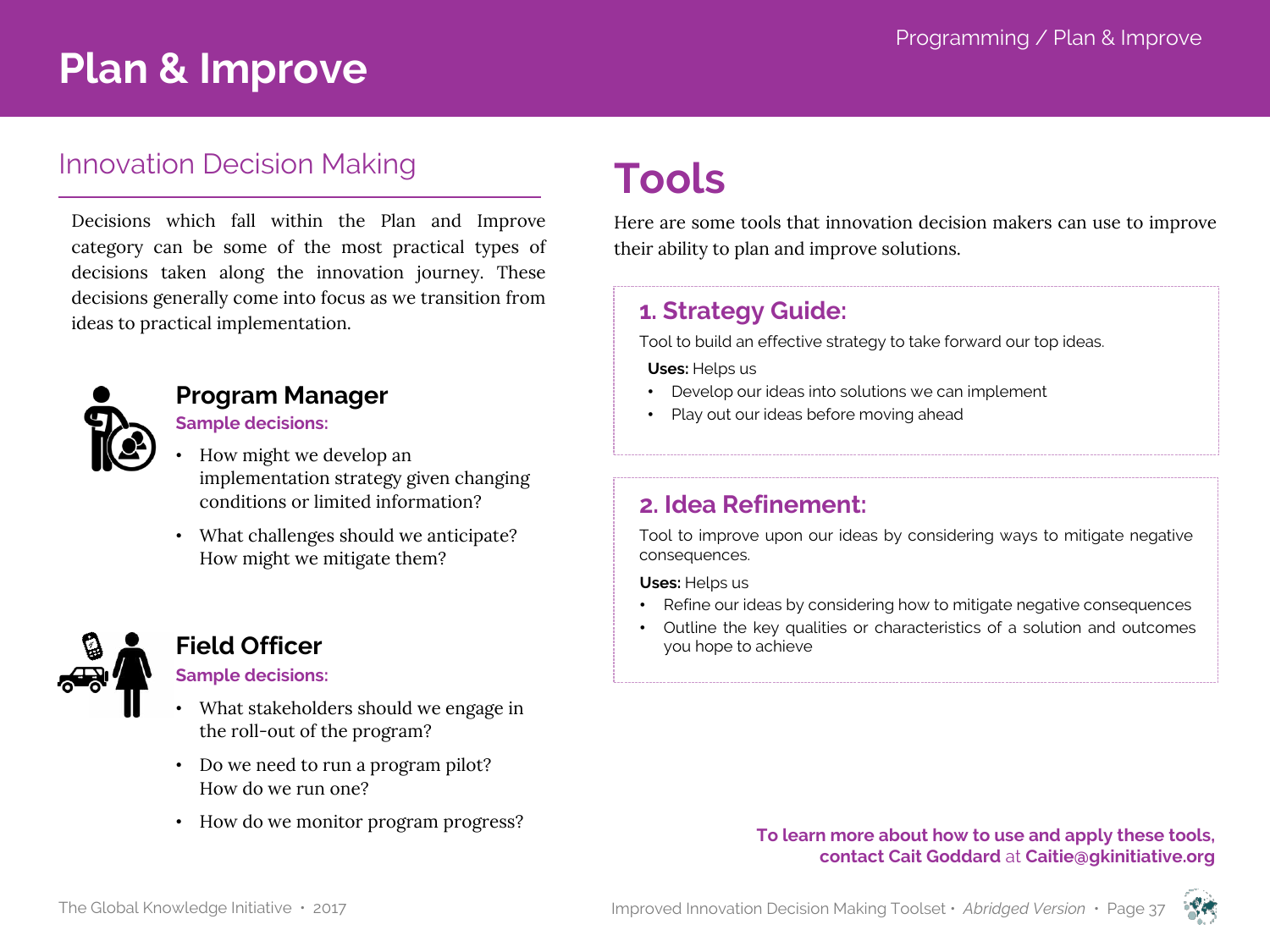# Enabling Environment

Decision areas that typically fall outside a decision maker's sphere of influence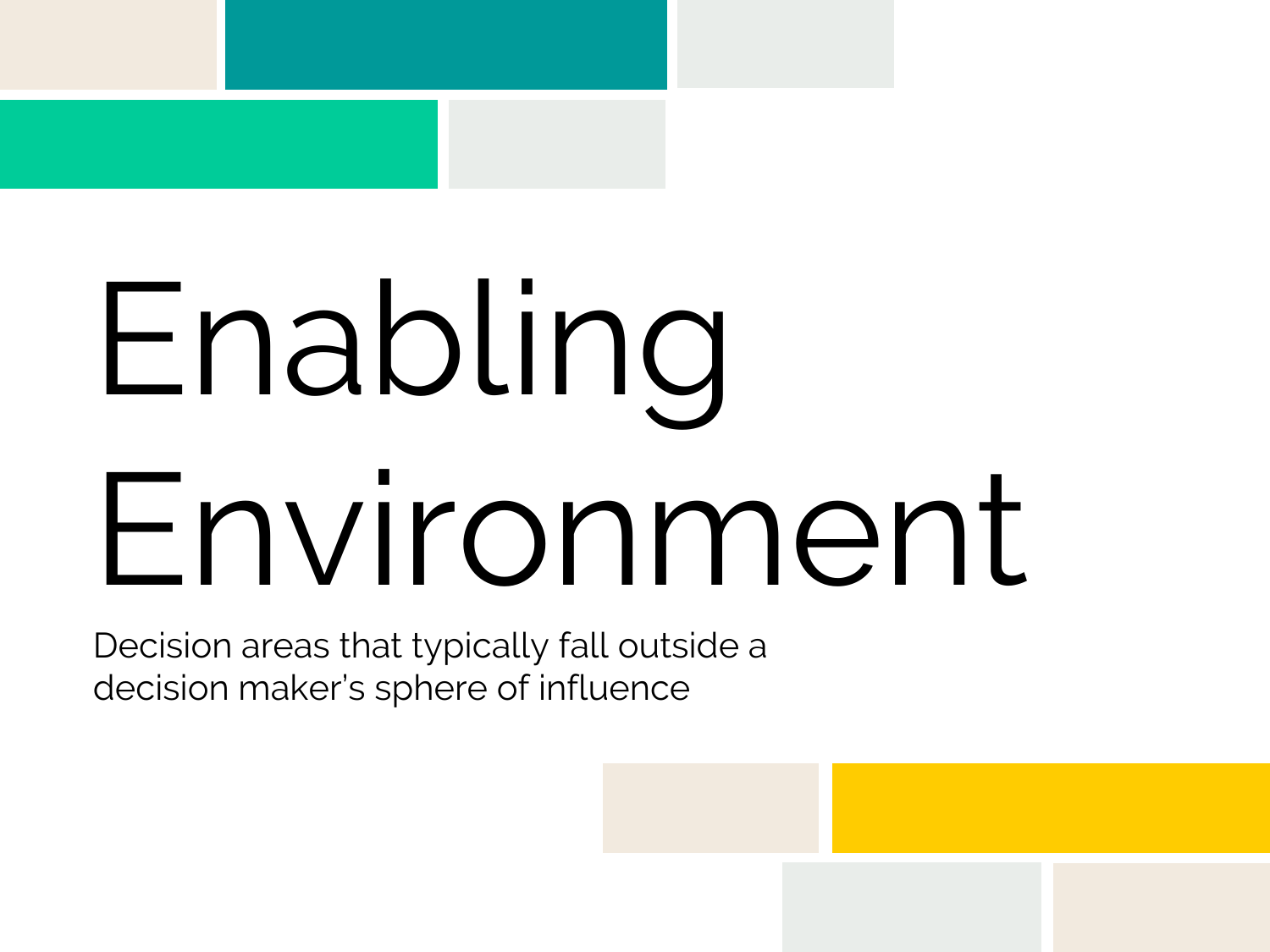# **ENABLING ENVIRONMENT** Improved Innovation Decision Making / Enabling Environment

Development practitioners regularly work amidst a set of system features and dynamics that impact their ability to innovate. These system realities form an enabling environment around innovation efforts, and can involve anything from governmental or organizational polices, human capital, infrastructure, market conditions, and structures and processes through which knowledge is shared. Learning how to effectively contend with these broader system features stands as an important opportunity for those seeking large-scale impact through innovation. Improved innovation decision making activities aim to help practitioners navigate the systems – both within and outside their organizational contexts – that influence their work. Three critical opportunities include:

- **Cultivate:** How might we cultivate an innovative culture across an organization? How might we better understand how each member of an organization can contribute and improve innovation decision making?
- **Resource:** How might we take stock of the resources we have, and those that we need, to innovate effectively?
- **Network:** How might we build networks equipped to tackle complex challenges and deliver on proposed solutions?



Why are these critical? They represent opportunities to exert some influence within the environment in which we work. The tools presented in this section will help decision makers innovate more effectively within their environments.

# *Learning how to effectively contend with system features stands as an important opportunity for those seeking large-scale impact through innovation.*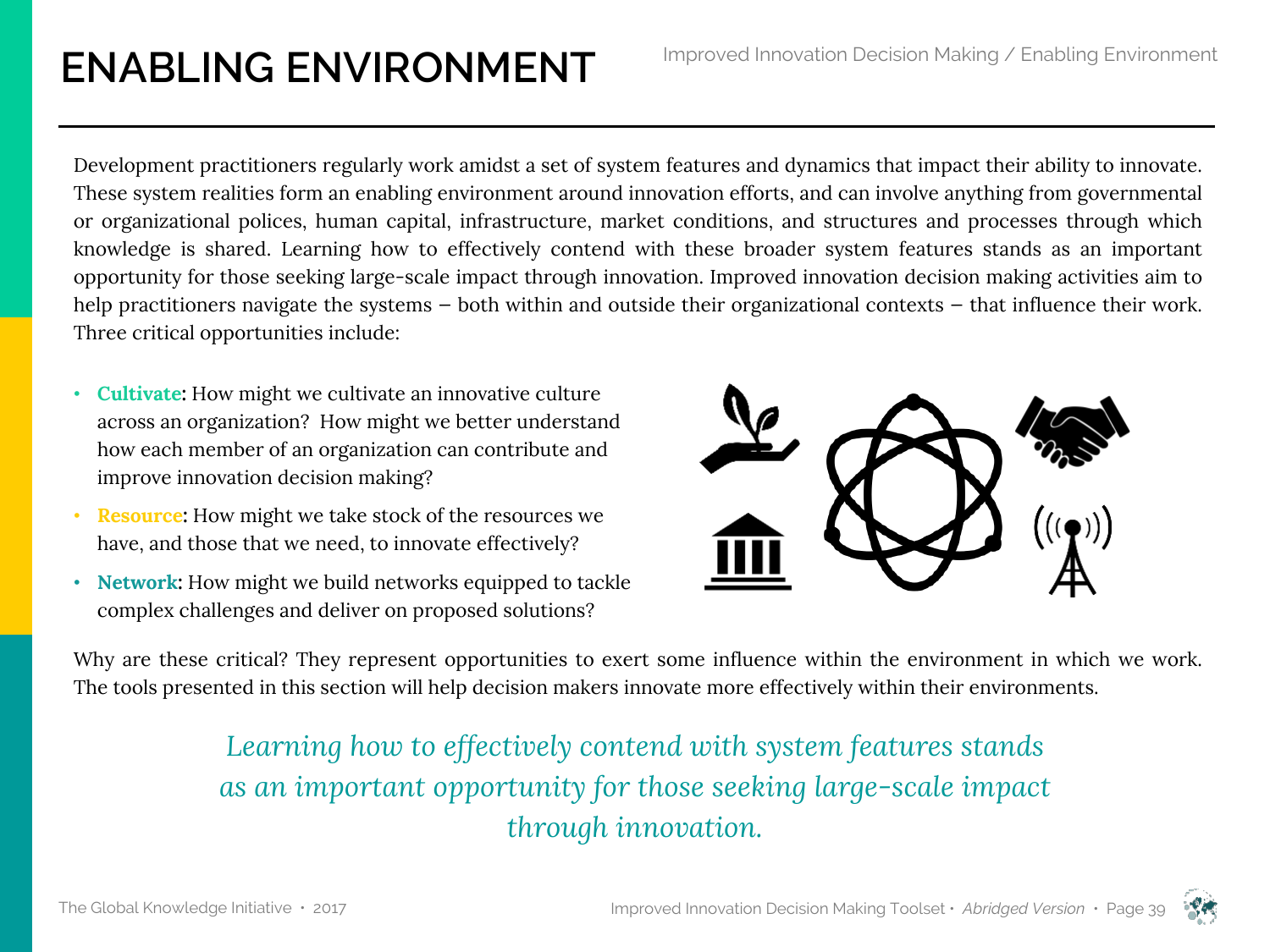

# Cultivate

These tools help decision makers assess and align their organization's culture with their innovation goals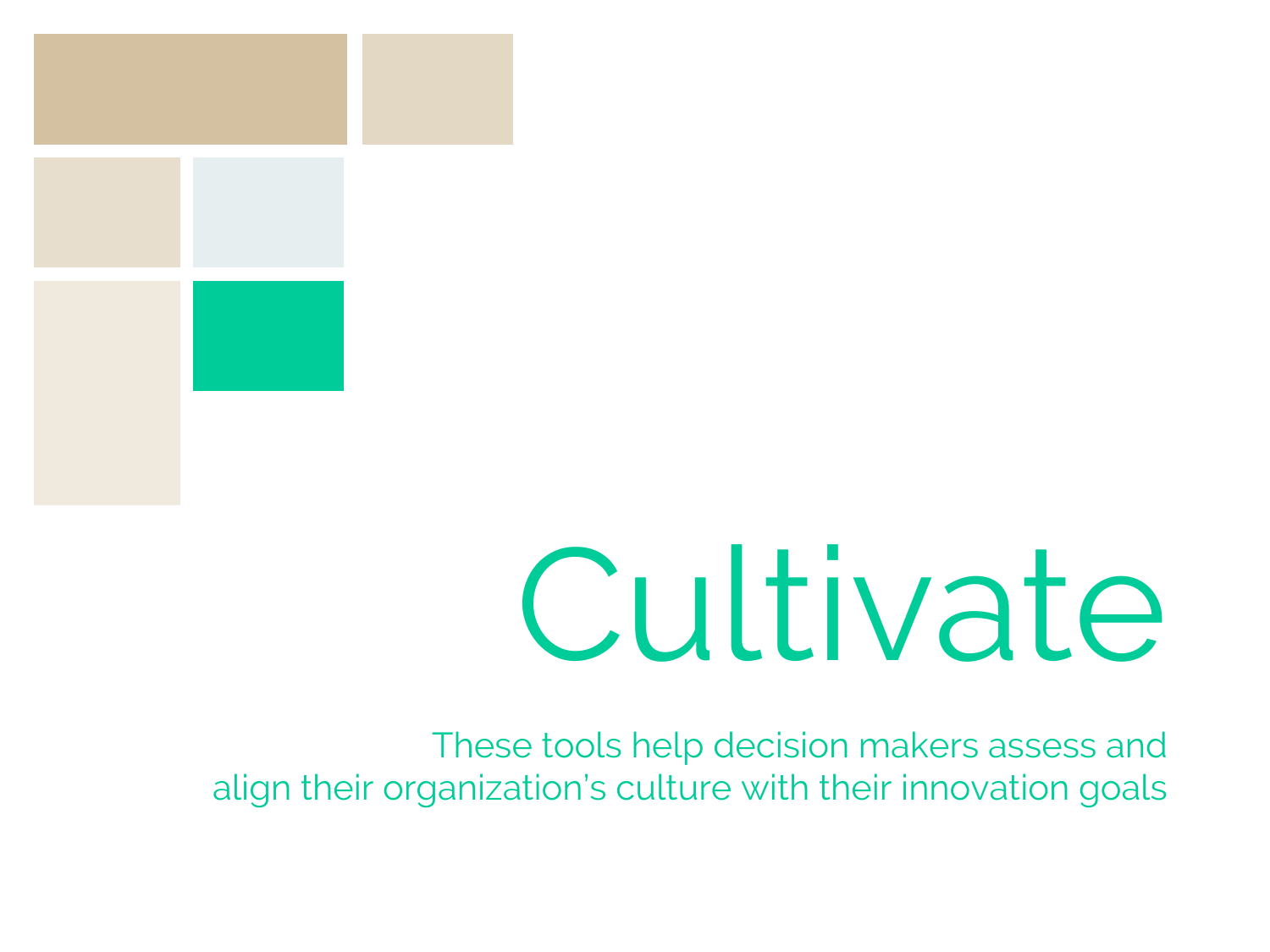# **Cultivate**

**Key Questions:** How might we cultivate an innovative culture across an organization? How might we better understand how each member of an organization can contribute and improve innovation decision making?

## **Why Cultivate?**

For many organizations in a growth stage – whether spanning across sectors or driving further impact on a particular challenge – organizational culture can be a predictor of long-term success. In a dynamic, ever changing environment, the ability for individuals and teams to adapt quickly and take on different leadership roles is imperative. Yet in many institutions, creativity is left for those at the top of the hierarchy, with major decisions being handed down to implementers. For instance, a field officer may receive feedback that a new process for identifying local market needs is ineffective, but lack the license to identify new approaches.

Cultivating innovation mindsets and skills across full organizations allows us to better adapt to increasingly fast paced workplaces and high expectations for achieving impact. As Aristotle stated, "we are what we repeatedly do." Creating a culture that elevates a collective capacity to pursue innovation requires engaging everyone from the field to the C-suite in the decision-making process and recognizes the unique capabilities each team member can offer.

# **Developing Culture**



## **What Do We Gain?**

#### **Cultivate tools help us:**

#### **Better Measure Innovation Awareness in the Workplace:**

- Understand the entrepreneurship, creativity, learning, and risk tolerance within an organization
- Relate to an organization's motivation for, involvement in, and adaptation to innovation

#### **Better Understand our Challenges:**

- Figure out how we might view and measure innovation success within the organization
- Relate to the people, tools, and networks dedicated to innovation within an organization

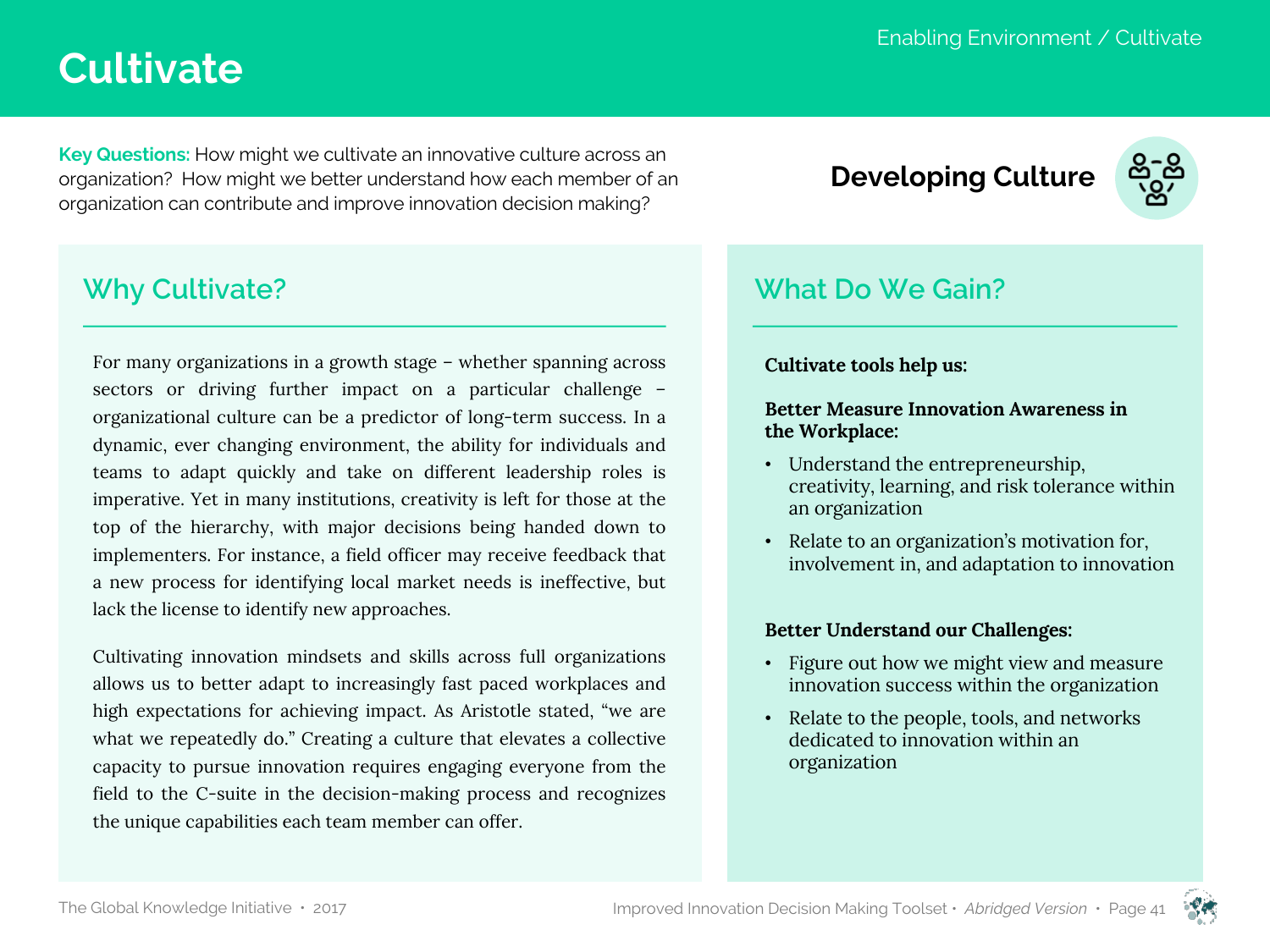# **Cultivate**

## **6 Building Blocks of Organizational Innovation Culture**



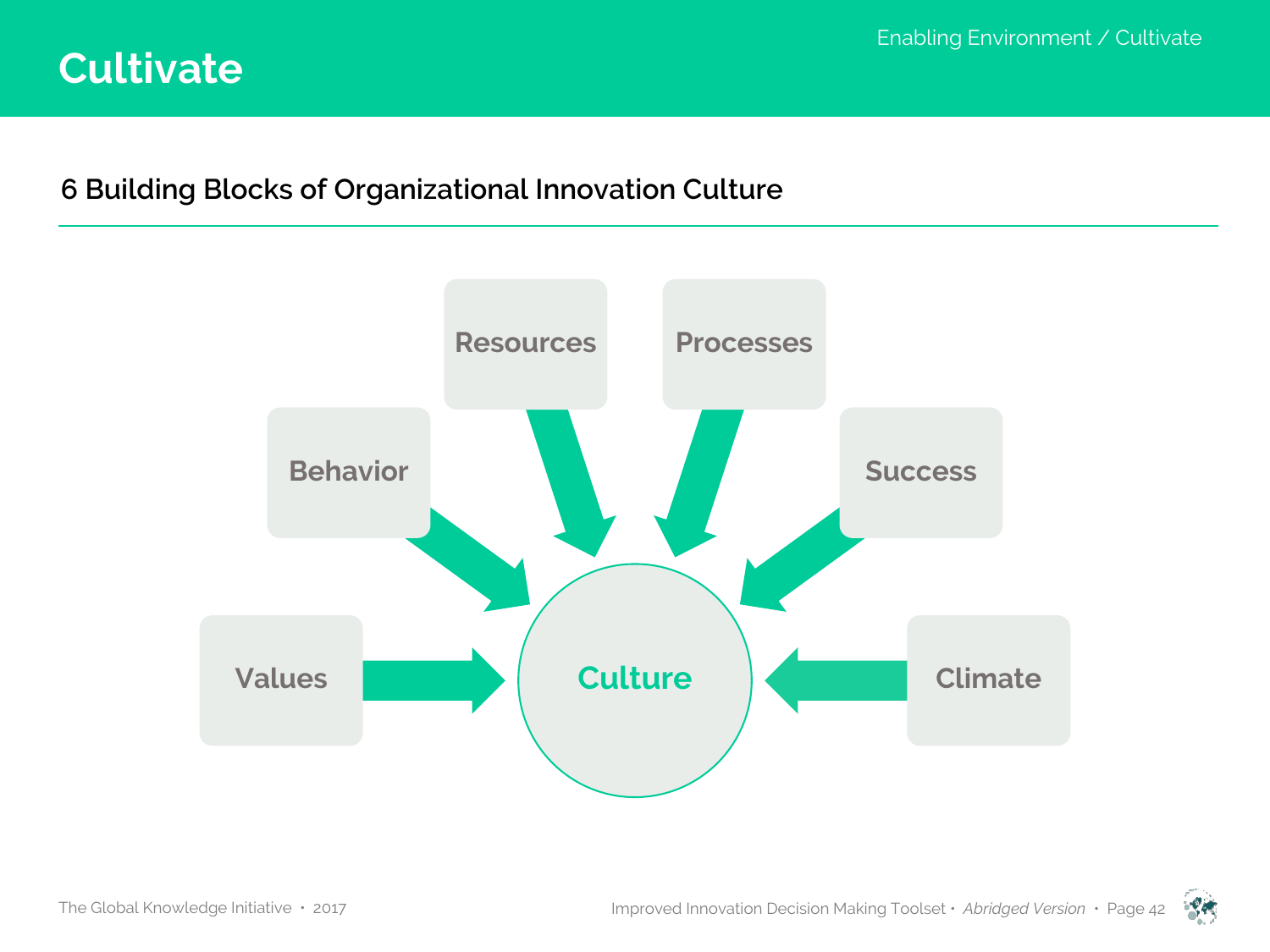# Enabling Environment / Cultivate **Cultivate**

# Innovation Decision Making

Decisions that fall within the Cultivate category are critical for sourcing strategic inputs needed for the innovation journey. These decisions generally come into focus while we are attempting to identify the partners and resources needed to address a problem.



# **Program Manager**

- **Sample decisions:**
- How do we develop a stronger ecosystem of innovation?
- How do we develop appropriate measures to track progress?
- What internal policies will attract international talent, young entrepreneurs, and investors?

#### **Field Officer**

#### **Sample decisions:**

- How do we keep pace with the moving targets of new technologies and market opportunities?
- How do we nurture an environment that strives for and values collaboration?

# **Tools**

Here are some tools that innovation decision makers can use to improve their ability to cultivate an innovative organization.

## **Innovation Culture Assessment:**

Tool to assess how conducive your organization's culture is to innovation.

#### **Uses:** Helps us

- Secure a data-based foundation to guide culture change within your organization
- Quantitatively assess your organization's current culture of innovation
- Anonymously solicit the opinions of a large, diverse group within your organization

### **Culture Map:**

Tool to explore how your organizational culture and norms influence behavior.

**Uses:** Helps us

- Understand how your organization's culture positively or negatively impacts your work and the goals you're trying to achieve
- Gauge whether a new project or initiative will face barriers to its success given your organization's values
- Change your organization's culture so that it better aligns with your organization's strategic goals

#### **To learn more about how to use and apply these tools, contact Cait Goddard** at **Caitie@gkinitiative.org**



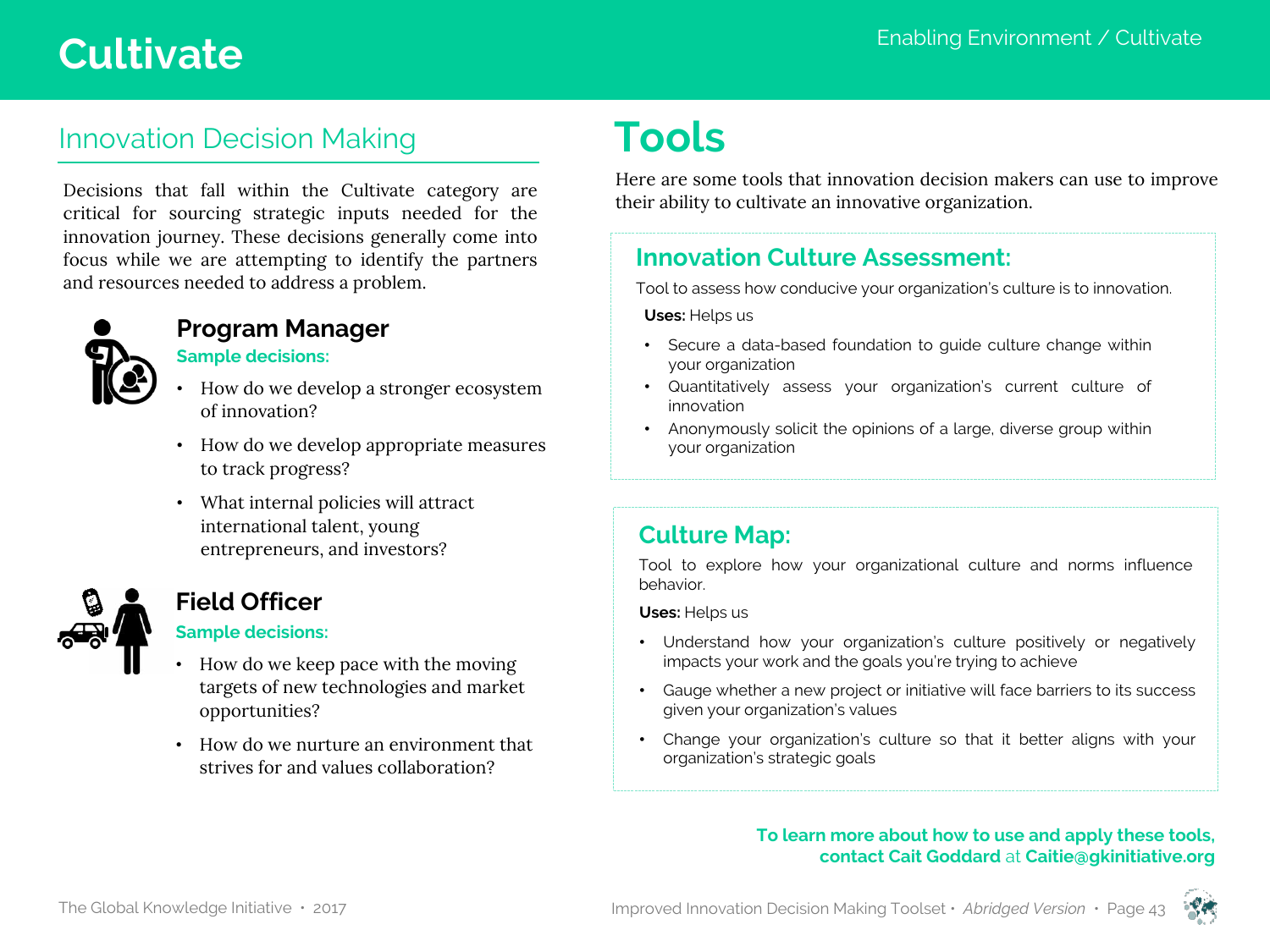

These tools help decision makers take stock of the resources they have, and those they need, to innovate effectively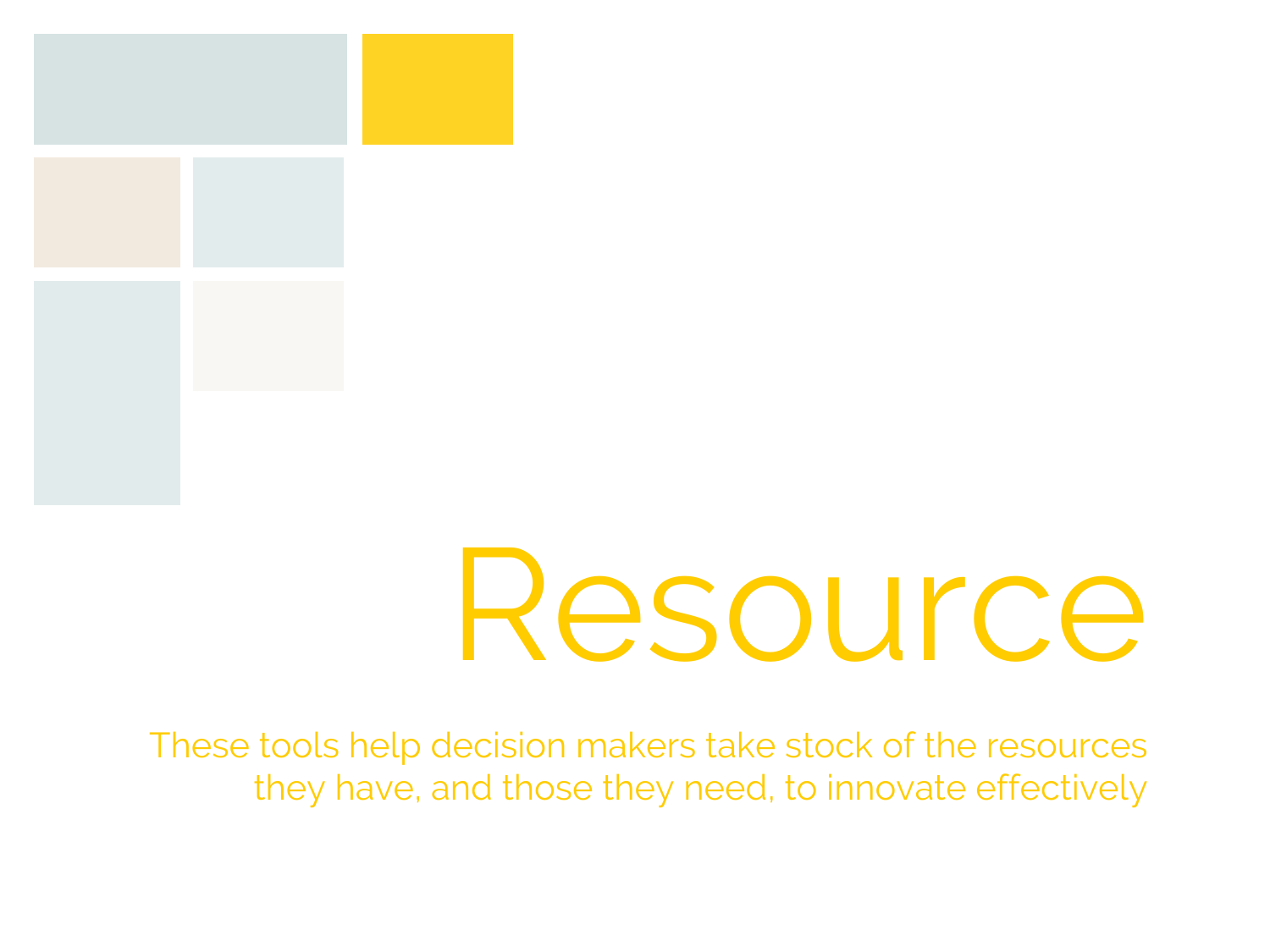**Key Question:** How might we take stock of the resources we have, and those that we need, to innovate effectively?<br>and those that we need, to innovate effectively?

### **Why Resource?**

GKI believes it is not a failure of intellect, nor a lack of resources, that keeps us from solving complex, global development challenges. Rather, the failure often lies in how we connect committed individuals, organizations, and their resources to fill these gaps.

Resources are commonly defined in terms of finances. However, money alone will not transform systems. Distinguishing what resources — technologies, policies, experts — are available versus needed positions decision makers to be more specific and creative in fostering change. Additionally, taking a broad-based perspective on resources allows decision makers to see more clearly where new investments should be used to plug holes and catalyze, not duplicate, efforts.

Resource tools expand our perspective on the resources we have and need. This section focuses on the process of taking stock of available and existing resources, and how we might align and leverage resources across strategic partners to achieve greater impact.



## **What Do We Gain?**

#### **Resource tools can help us:**

#### **Expand our Perspective on Resources Available for Our Work:**

- Identify existing resources and clarify resource gaps
- Get creative about using a broader range of resources to achieve our innovation goals

#### **Leverage Resources within the Broader Global Community:**

- Understand where resources exist within the broader community and how they might be leveraged to achieve impact at scale
- Identify and offer a rationale for strategic partnership opportunities

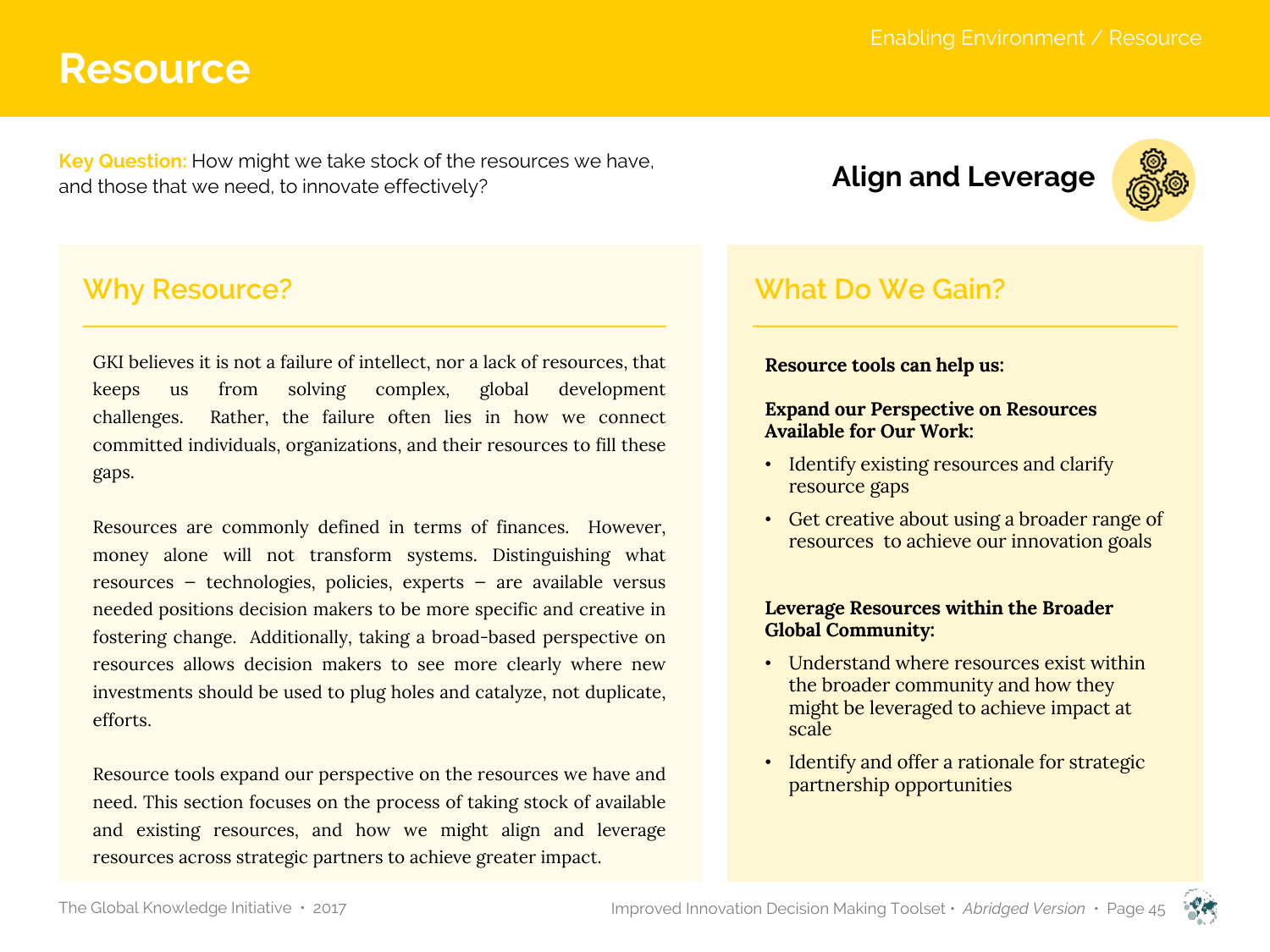## **Examples of Resources**



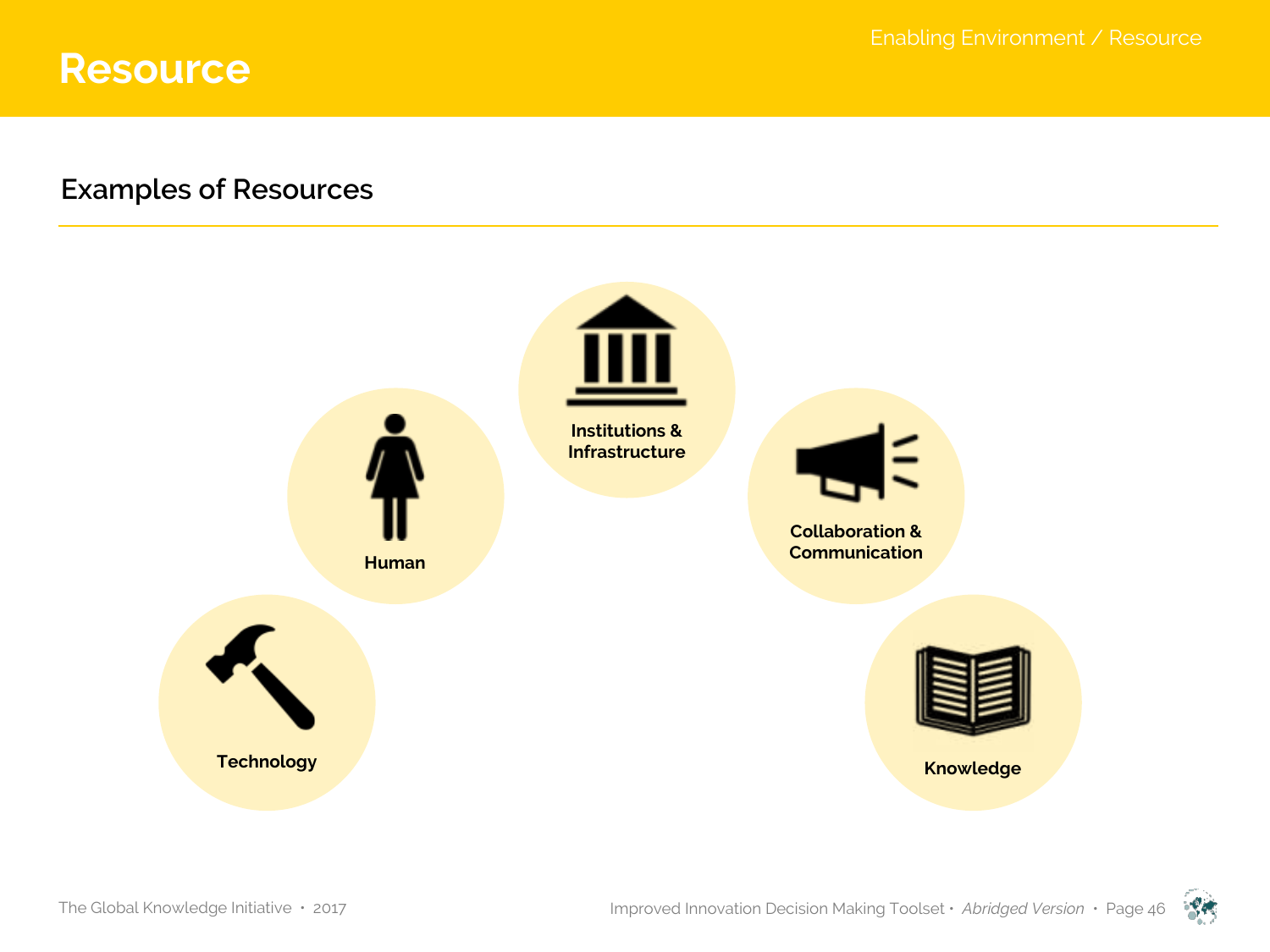## Innovation Decision Making

Decisions that fall within the Resource category can play a critical role in sourcing strategic inputs needed along the innovation journey. These decisions generally come into focus while we are attempting to identify the partners and resources needed to address a complex challenge.



#### **Program Manager**

#### **Sample decisions:**

- If we had the funding we needed for our programs, what non-financial resources would we acquire with them?
- How do we identify partnership opportunities that are strategic to reaching our program objectives?



#### **Field Officer**

#### **Sample decisions:**

- What existing resources can we leverage to realize our project goals?
- How might we integrate good local knowledge and practices into our programming to increase impact and sustainability of our interventions?

# **Tools**

Here are some tools that innovation decision makers can use to identify the resources needed and available to address their challenges.

#### **Resource Stocktaking:**

Tool for taking stock of the resources we have and those we need to address our challenge.

**Uses:** Helps us

- Identify existing and needed resources for tackling a challenge
- Clarify priority partnership objectives

#### **Network Resource Diagram:**

Tool for visualizing the resources available and needed within our network.

**Uses:** Helps us

- Identify available resources and resource gaps within a network
- Initiate preliminary discussions on potential partnership opportunities

#### **To learn more about how to use and apply these tools, contact Cait Goddard** at **Caitie@gkinitiative.org**



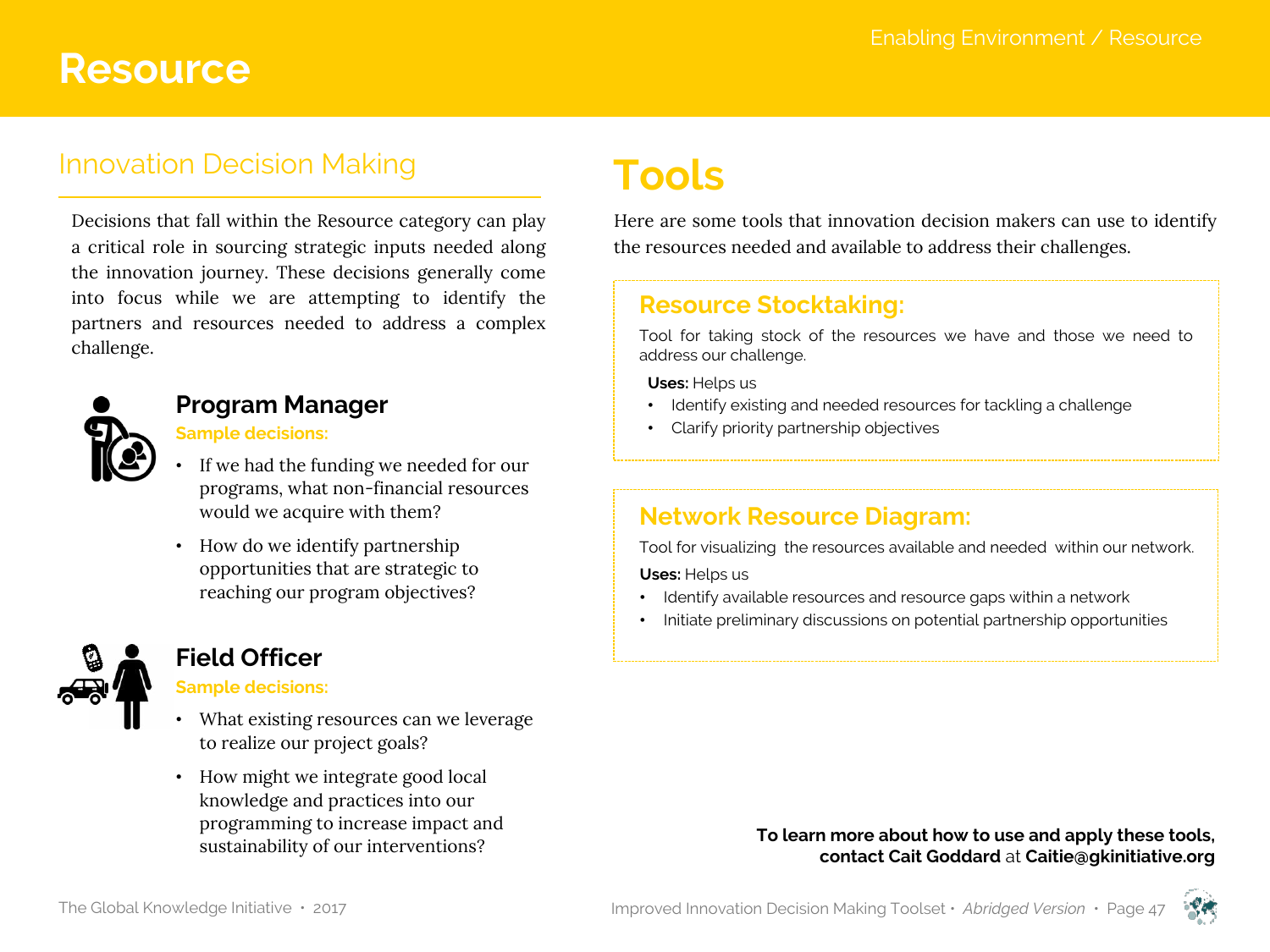

# Network

These tools help decision makers build networks equipped to tackle complex challenges and deliver on proposed solutions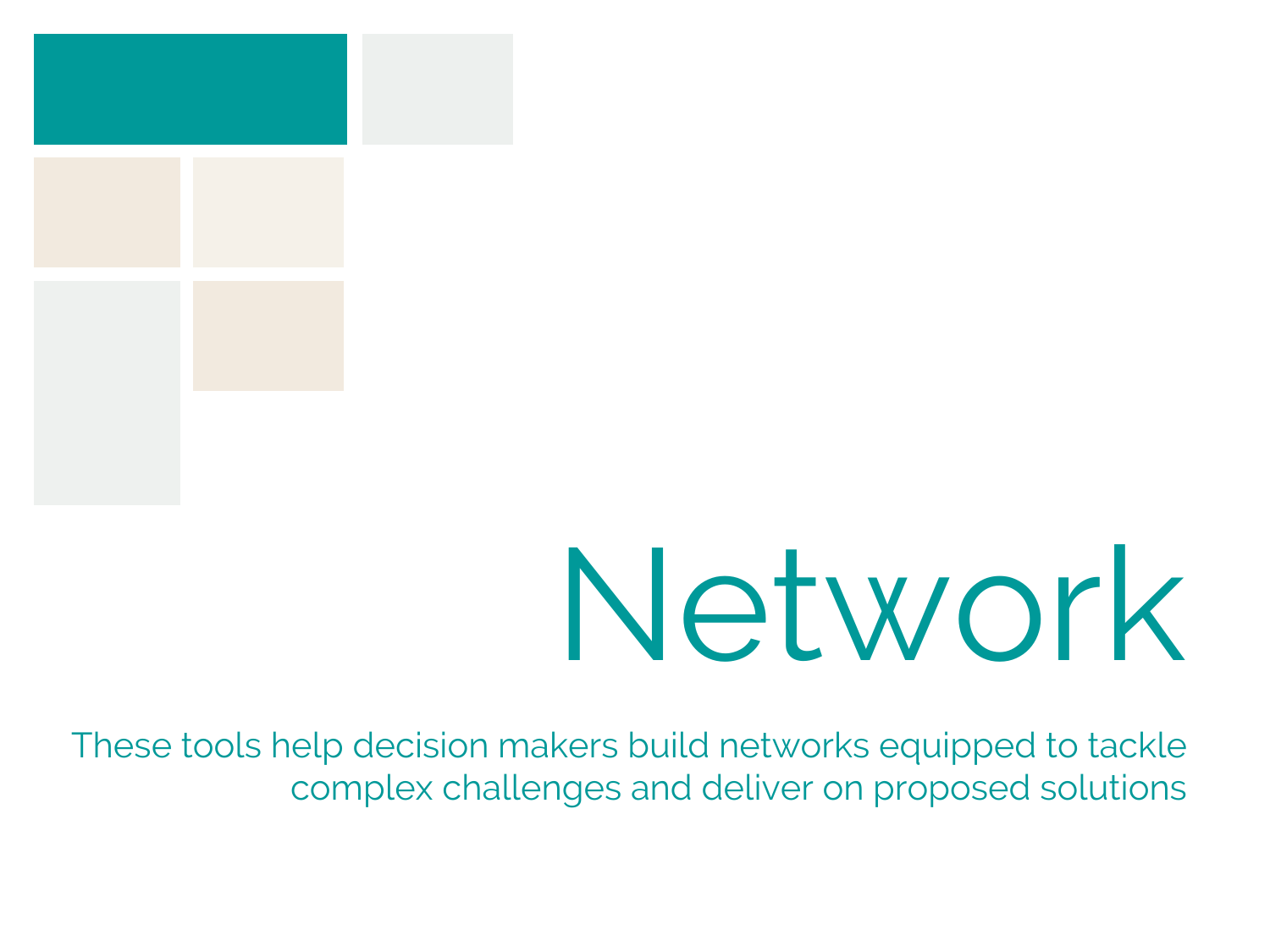# **Network**

**Key Question:** How might we build networks equipped to tackle **key Question:** How might we build networks equipped to tackle<br>complex challenges and deliver on proposed solutions?



## **Why Network?**

As noted previously, global development challenges are typically complex and extensive in scope. They often eclipse single-actor attempts to address them. Lessons from development practice continue to show how the sharing of knowledge, resources, perspectives and capacities among actors can improve our abilities to develop innovative, scalable solutions. This is spurring a paradigm shift among development practitioners toward greater collaboration across different domains – geographic, disciplinary, and sectoral. Increasingly, practitioners attempt to figure out how they might extend their networks to leverage resources and improve the scale and impact of their activities. Networks – whether informal or formal - can also provide important spaces through which to share experiences and ideas.

The Network section offers an opportunity to take a more strategic approach to identifying potential partners. It focuses on helping us consider areas where we might work with other actors to maximize our collective abilities to achieve impact.

## **What Do We Gain?**

#### **Network tools can help us:**

#### **Identify Potential Partners:**

- Clarify who exists in our network and who might be missing
- Understand actors, in terms of their ability to influence a problem and the incentives that drive them
- Prioritize actors with whom we can partner and build networks

#### **Maximize Relationships:**

- Understand which partners are best suited to address which needs and roles
- Identify approaches to reach shared objectives

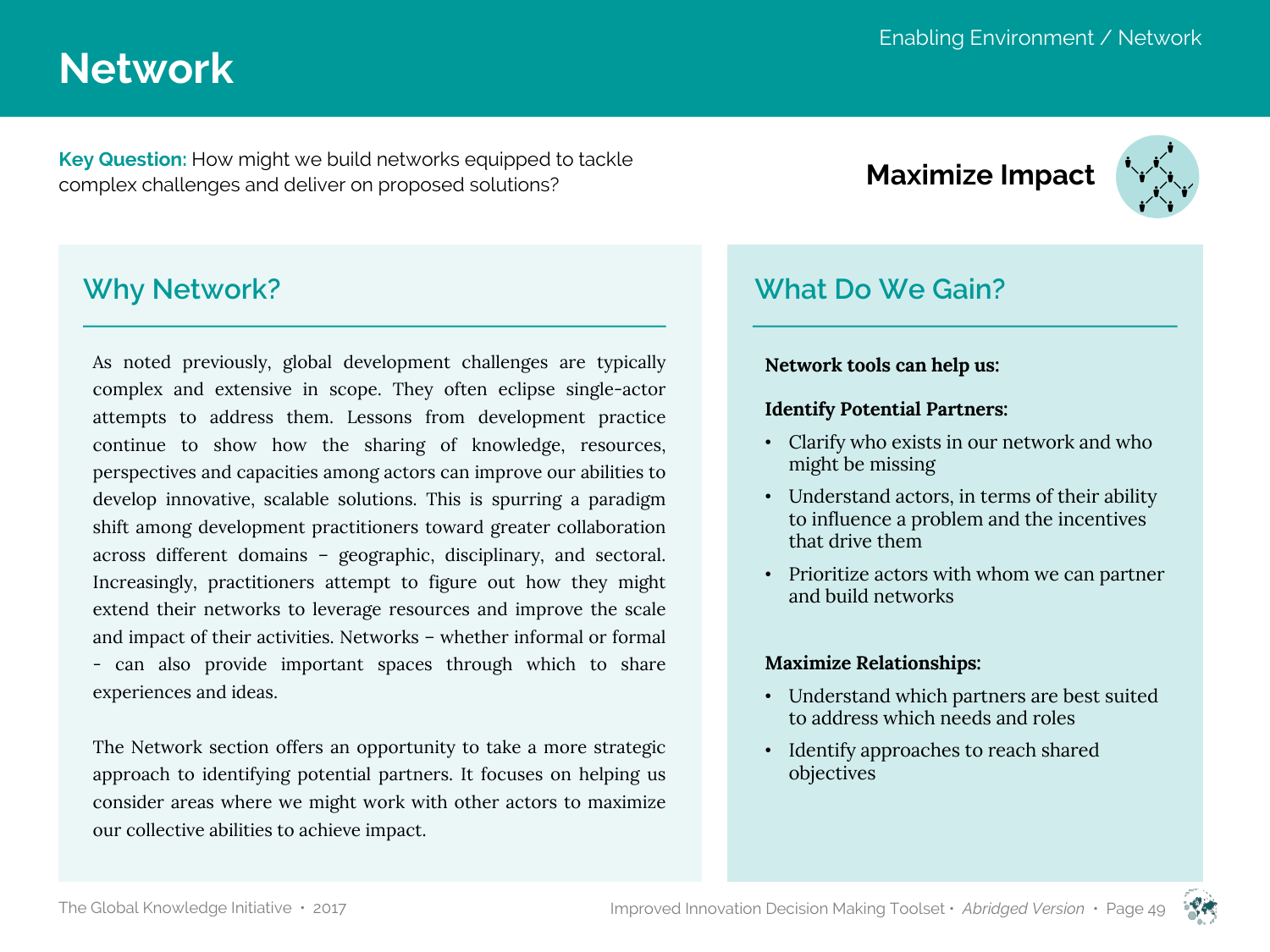# **Network**

## Innovation Decision Making

Decisions that fall within the Network category can play a critical role in informing the actors with whom we work along the innovation journey. These decisions generally come into focus while we are attempting to identify the partners and resources needed to address a complex challenge.



### **Program Manager**

#### **Sample decisions:**

- With whom and on what basis might we build strategic alliances?
- How might we prioritize among a list of potential partners?
- Are our incentives for action aligned with a potential partner?



#### **Field Officer**

#### **Sample decisions:**

- What actors should we include within our activities?
- How do we identify and prioritize opportunities to network and build relationships within the communities and spaces in which we work?

# **Tools**

Here are some tools that innovation decision makers can use to build networks equipped to tackle complex challenges.

#### **Network Segmentation:**

Tool to map out the landscape of actors with whom we might potentially partner.

**Uses:** Helps us

- Understand existing and potential partners and the value they offer
- Clarify how relationships can be mutually leveraged to achieve shared objectives

### **Influence and Incentives Matrix:**

Tool to understand the influence actors hold and incentives that drive or inhibit them to act on the challenge we seek to address.

**Uses:** Helps us

- Clarify which actors are able to influence or have the incentive to address a challenge
- Prioritize actors with whom you should partner based on your programmatic objectives

#### **To learn more about how to use and apply these tools, contact Cait Goddard** at **Caitie@gkinitiative.org**



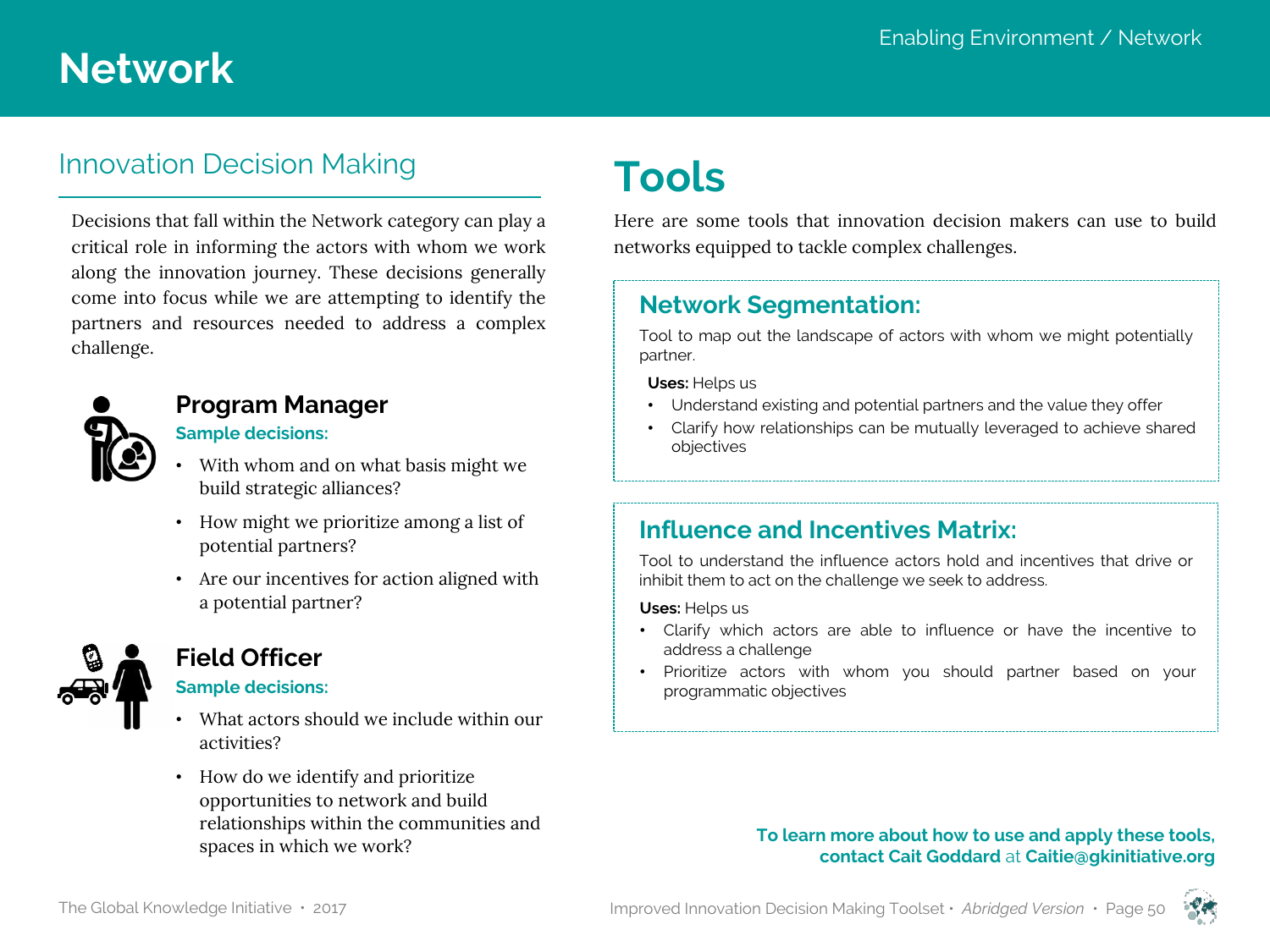

# Getting to Results

Moving from knowledge to practice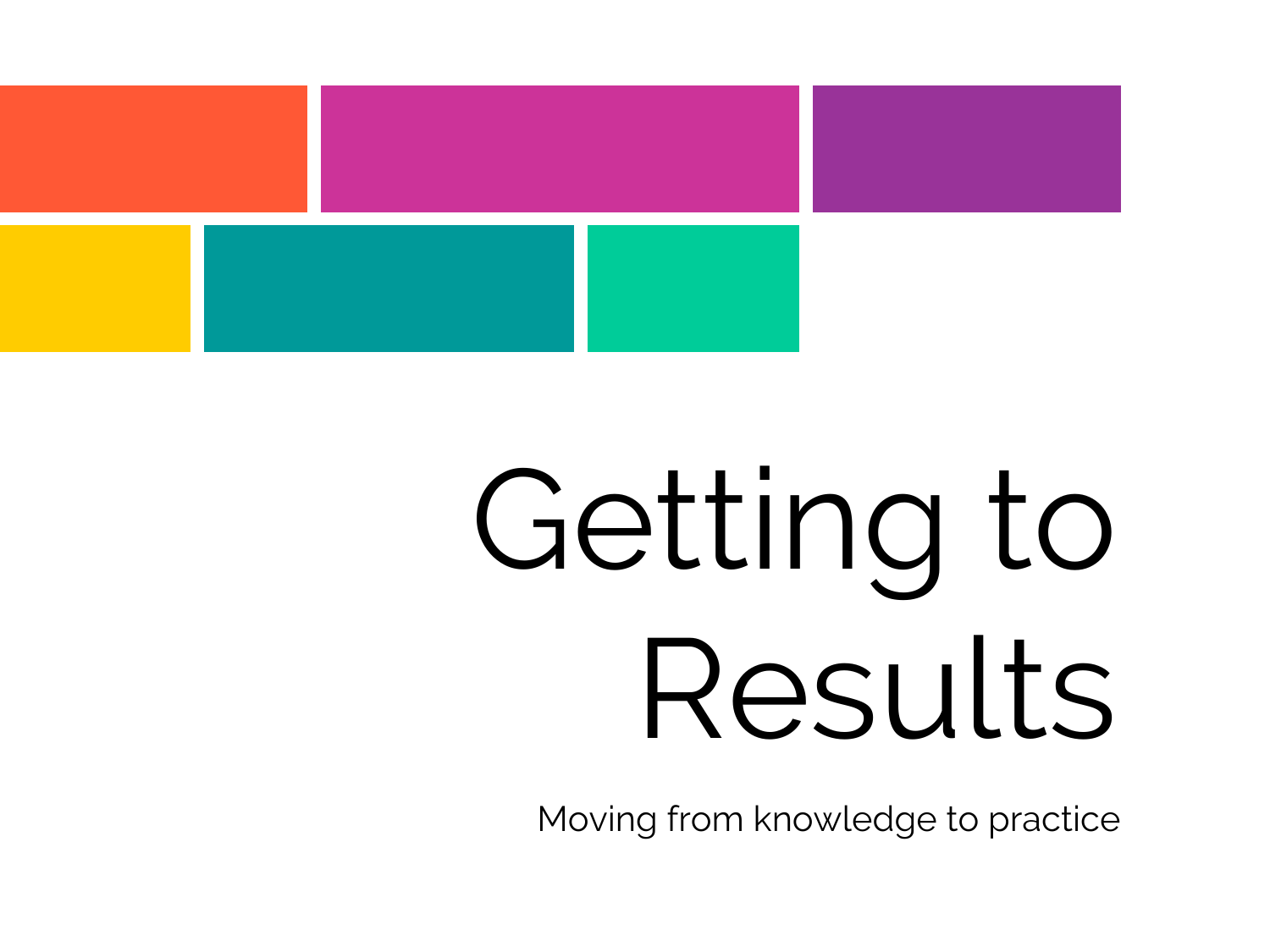You've used the toolset to make an innovation decision and feel great about it. You know that your idea has the power to transform your work and help you achieve your goals. Now what? First and foremost, you need to bring the rest of your organization on board to support your idea. But organizational culture change is difficult. It takes strategy and effort to build buy-in. Doing so is critical: becoming an innovative organization *depends* on cultural alignment To lead change, individuals across the organization need to build trust, generate enthusiasm, and inspire others to join the cause. Below are tips for how to work within your organization's current culture to achieve buy-in for improved innovation decision-making processes across your organization.

- **Create a sense of urgency.** Communicate your vision again and again more times than you think is necessary to let your message slowly become familiar and, ultimately, gain acceptance across the organization.
- **Build a guiding coalition.** Establish a community of practice with innovation champions who can make timely and clear decisions. Create a supportive, safe environment for them to share their new ideas.
- **Form a strategy.** Targeted interventions, designed to change a few critical behaviors at a time, can energize and engage people. Be sure to use both formal approaches—new rules, metrics, training programs, and incentives—with informal approaches, such as behavior modelling, question-and-answer sessions, and distribution of promotional materials.
- **Enlist volunteer support.** Change will not succeed without the involvement of many people throughout the organization. Find people who already support the organization's innovation ethos and enlist their support. Be sure to look broadly across the organization.
- **Enable action by eliminating barriers.** Don't worry if some conflict arises; disagreement is inevitable and fundamental to innovation. But pay attention to others' emotional reactions, and be mindful to portray change in a positive light.
- **Generate short term wins.** Change is hard. You cannot expect to change everything all at once. Honor the strengths of your existing organizational culture by showing how it already supports innovation. This will make the change feel less top-down or forced.
- **Sustain momentum.** Effective culture change takes time. Remain positive and celebrate successes, no matter how small.
- **Institute change.** Once you achieve buy-in and begin implementing specific measures to support innovation, be sure to monitor progress to ensure goals stay aligned and momentum is maintained through the process.

*Adapted from the University of Pennsylvania Wharton School Center for Leadership and Change "Five Steps for Managing Culture Change."; Harvard Business Review "Culture Change that Sticks"; John Kotter "8-Step Process for Leading Change"*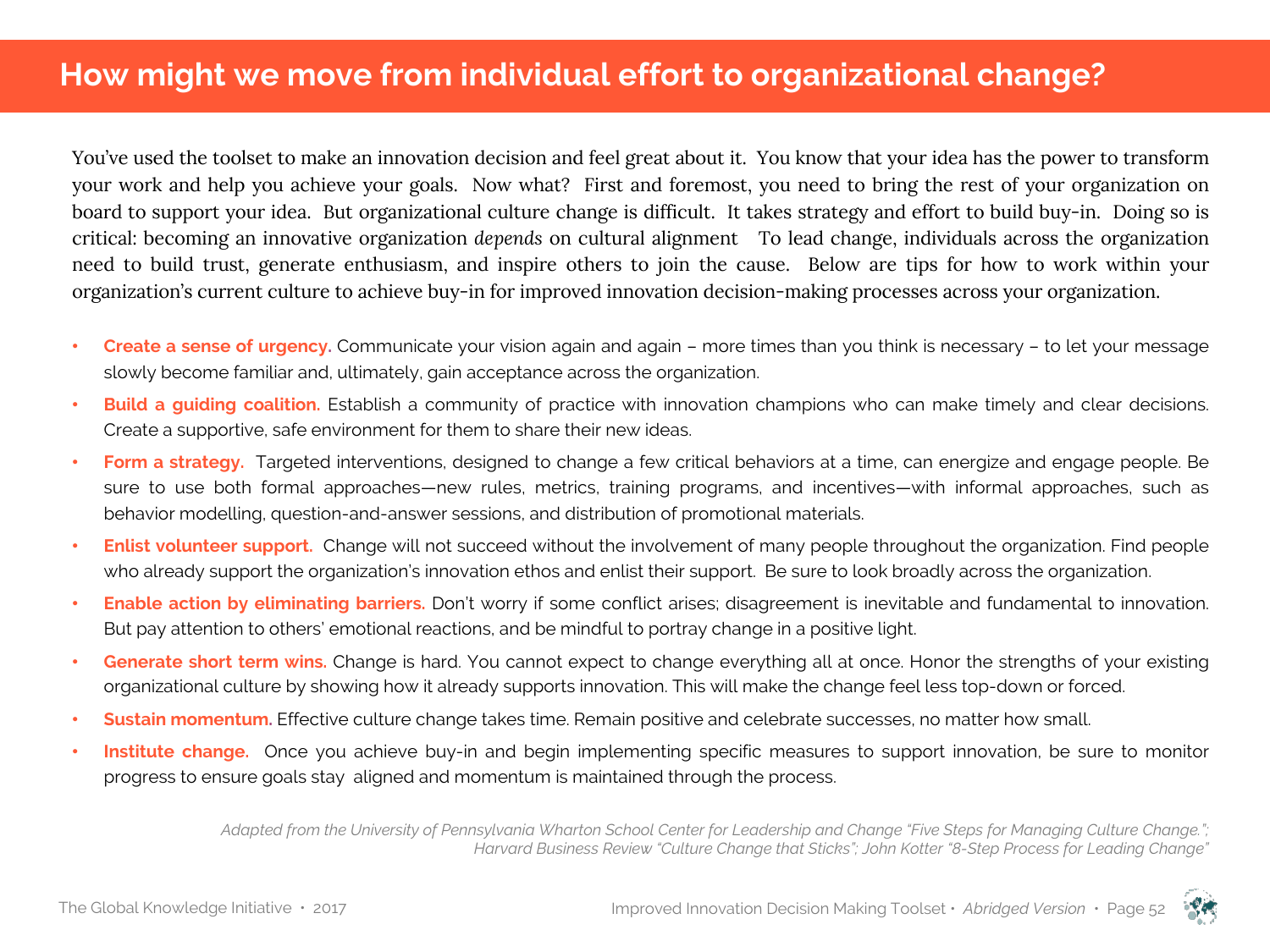# *"Change is a threat when done to me, but an opportunity when done by me."*

*- Rosabeth Moss Kanter, Harvard Business School*

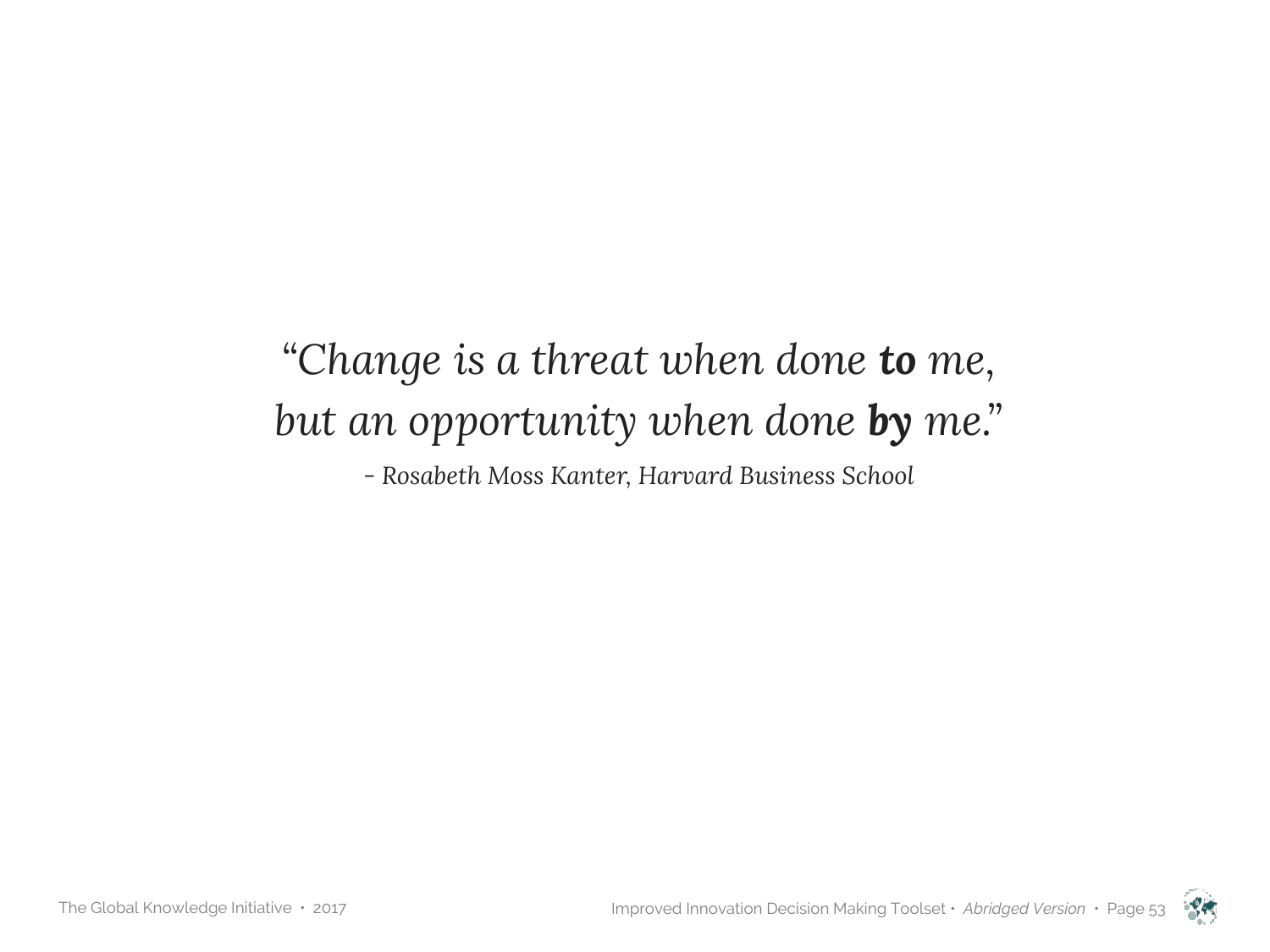# **How might we move from individual effort to organizational change?**

Individuals at various levels of an organization can exert influence over the broader innovation culture and practice via their personal innovation decision-making efforts. Indeed, as more and more people begin applying an innovation mindset and using innovation tools, "it has an effect on the larger pattern of behavior at the systems level and the organizational system starts operating in ways that constitutes innovation at a higher level" (Banerjee, 2016). While organizational change can be called for and supported from the top, it is brought to life by the individual efforts of many throughout the organization. The images below highlight how three key innovation decision makers – senior managers, program managers, and field officers – might begin this dual process of individual improvement and organizational change.



#### **Senior Manager**

People in charge of high-level vision, strategy, organizational development, etc.

*Key Opportunities: Set innovation strategy; support innovation culture; align incentives to spur innovation; support innovation skill building and procedural structures*

#### *Places to Start:*

- *Seek out opportunities to model and support innovation activities within your organization*
- *Incentivize innovative behavior and reward informed risk-taking*
- *Demonstrate how failures can be used as learning opportunities*



#### **Program Manager**

People in charge of day-today operations, staffing, budgets, etc.

*Key Opportunities: Lead innovation processes and teams; support knowledge sharing and collaboration across teams; Model appetite for experimentation and risk-taking*

#### *Places to Start:*

- *Listen to field officers and encourage them to put forward new ideas*
- *Remember many of the tools presented can be used multiple times to account for changing conditions*
- *Keep updated on what other partners are doing, seeking out ways to learn from and collaborate with them*



#### **Field Officer**

People who oversee and support program implementation on the ground

*Key Opportunities: Actively apply an innovation mindset and tools; refine innovation skills through practice; effectively participate in innovation teams and support colleagues' efforts to become more innovative*

#### *Places to Start:*

- *Look for different ways to undertake your activities more effectively and efficiently*
- *Explore challenges as opportunities and engage different perspectives*
- *Keep updated on what other partners are doing, seeking out ways to learn from and collaborate with them*



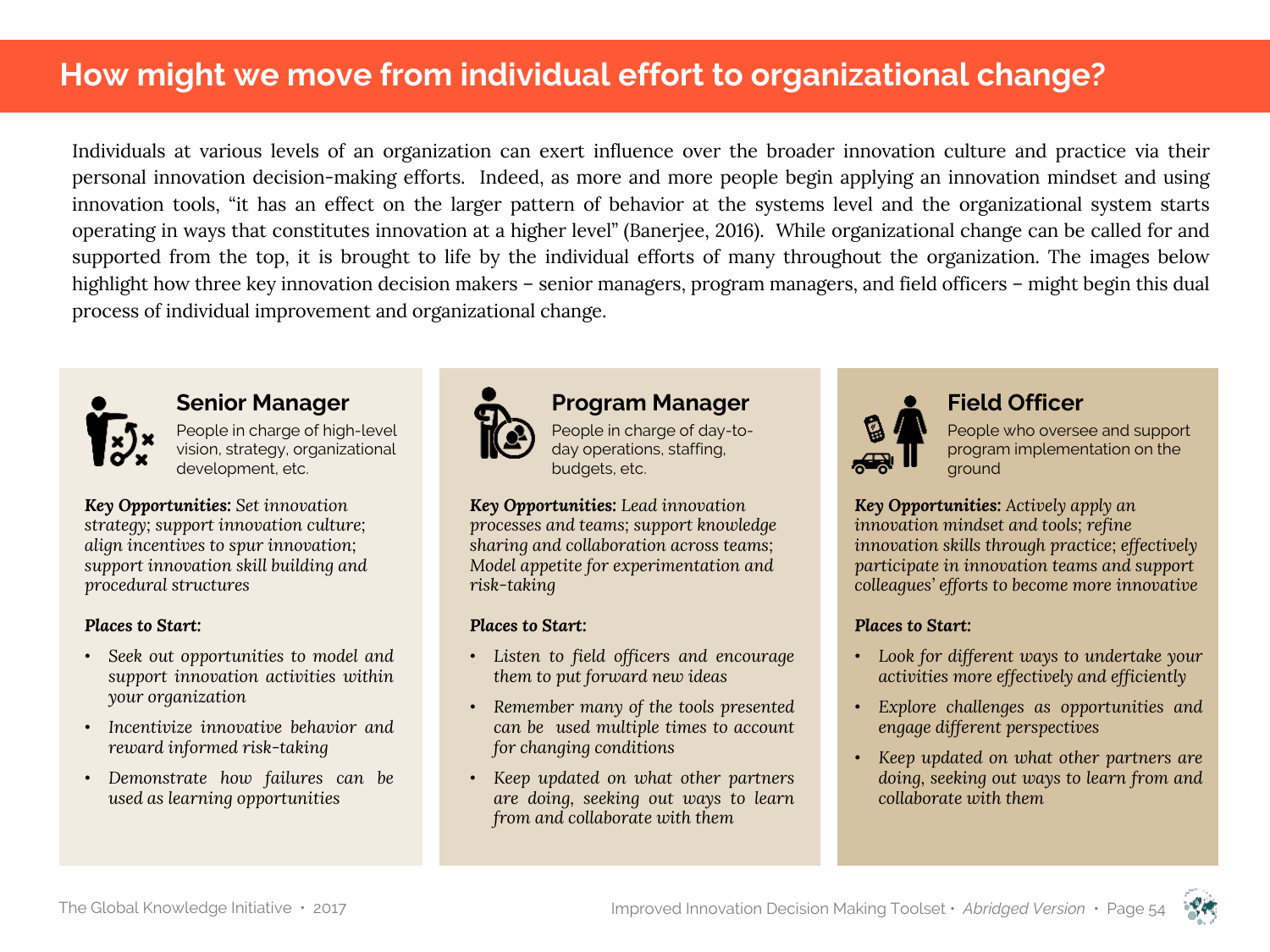# **To view the rest of the Improved Innovation Decision Making Toolset, including how-to guides for each of the profiled tools, please contact the Global Knowledge Initiative directly.**

The Global Knowledge Initiative www.globalknowledgeinitiative.org Phone: +1 650-814-6592 Email: info@gkinitiative.org

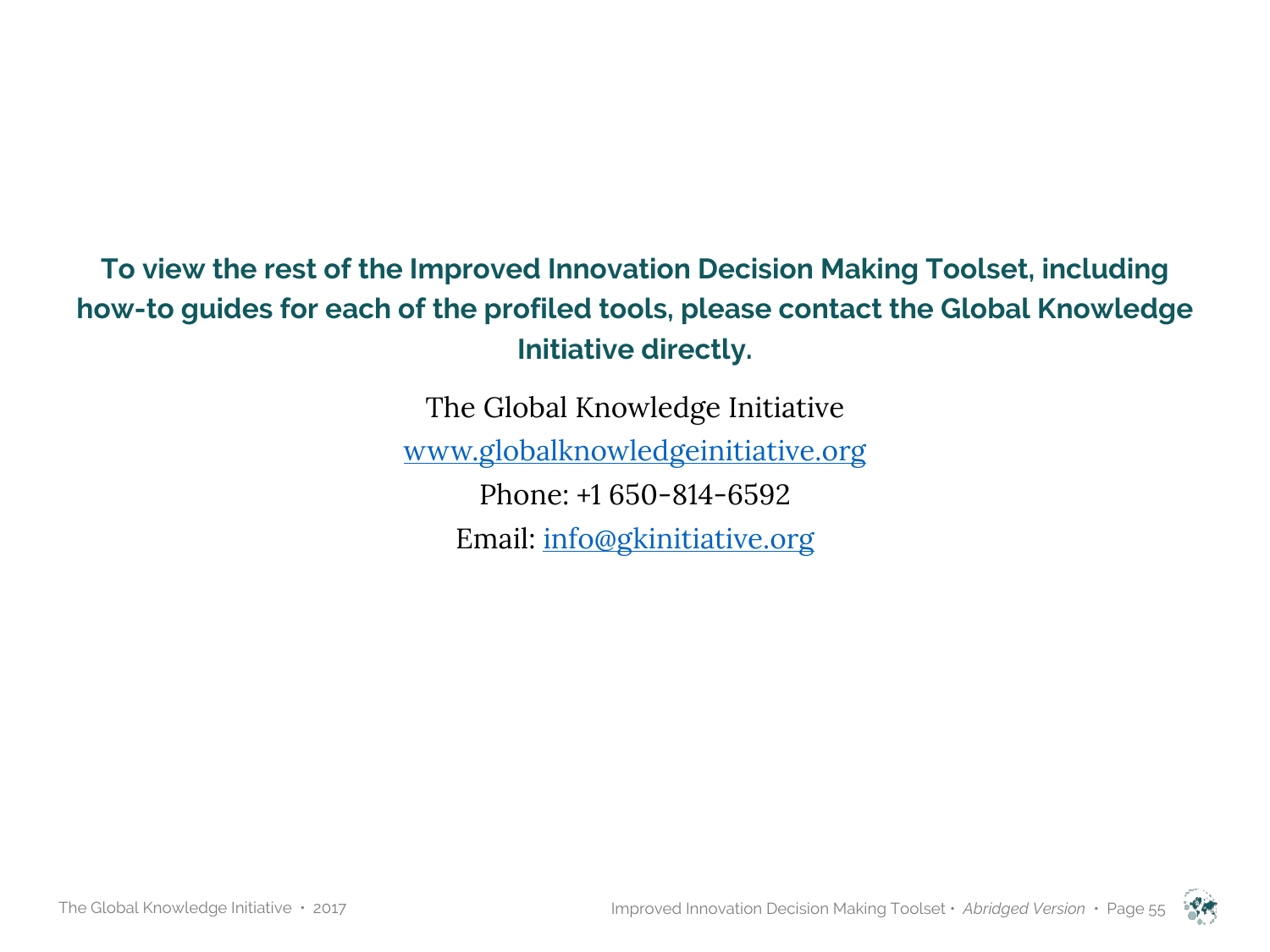# Appendix

Additional information for the interested reader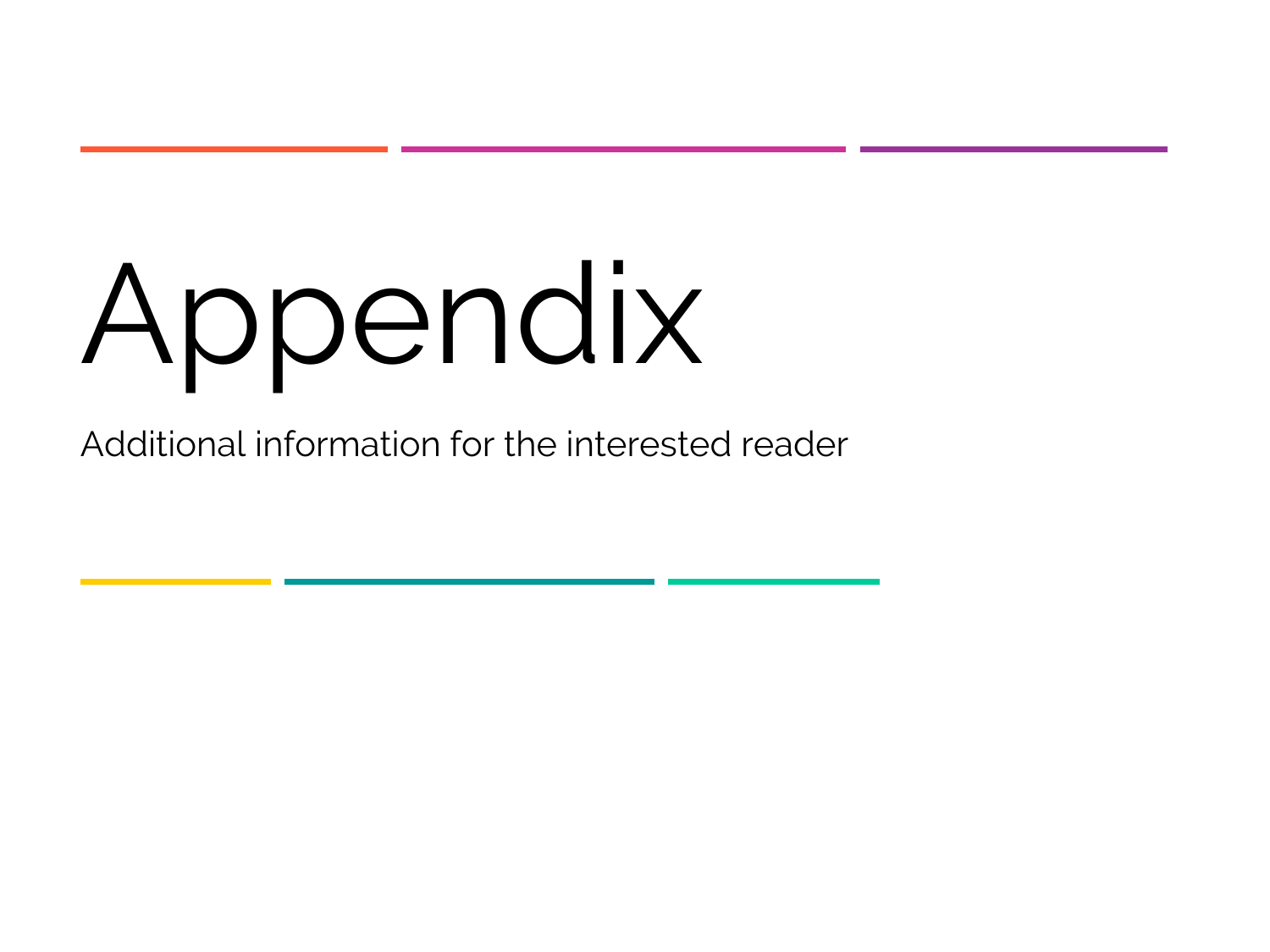# **Background**

The Rockefeller Foundation's YieldWise Initiative sets forward bold targets for reducing postharvest food loss in Sub-Saharan Africa. Supporting **innovation**—defined as a break from typical practice that unlocks improvements in value, efficiency, and/or effectiveness—serves as an essential element of The Rockefeller Foundation's strategy. The pursuit of innovation is not limited to sourcing potentially transformational ideas from other sectors and geographies. It also is represented in The Rockefeller Foundation's commitment to strengthen skills and processes for innovation across the initiative. In this way, The Rockefeller Foundation seeks to leave a legacy of enhanced innovation capacity that persists long after the YieldWise initiative concludes. The Foundation's core Implementing Partners—the Alliance for a Green Revolution in Africa (AGRA), PYXERA Global, and TechnoServe—along with their extended partner networks, serve as the focal points for this innovation capacity building effort within YieldWise.

#### **GKI as the YieldWise Innovation Partner**

The Global Knowledge Initiative (GKI), as the YieldWise Innovation Partner, is working closely with the YieldWise Implementing Partners to achieve the specific innovation capacity building goals they articulate during our consultative process. GKI builds purpose-driven networks to deliver innovative solutions to the world's most pressing problems. We thrive on creating the enabling environment, the mindset, and the tools that make Collaborative Innovation possible. Specifically, we help innovators locate resources critical for problem solving; enable effective collaboration by building skills and designing shared agendas; and connect resources and partners into durable networks; all to solve pressing problems and create shared value.

#### **AGRA as a key YieldWise Implementing Partner and Innovation Actor**

The Alliance for a Green Revolution in Africa (AGRA) is an African-led agriculture alliance which aims to double yields and incomes for 30 million farming households in Africa by 2020. In an effort to build on its strength as an effective resource mobilizer and program implementer within the African agricultural ecosystem, AGRA identified **improved innovation decision-making** as their chief innovation capacity building goal. GKI and AGRA have worked to develop resources and

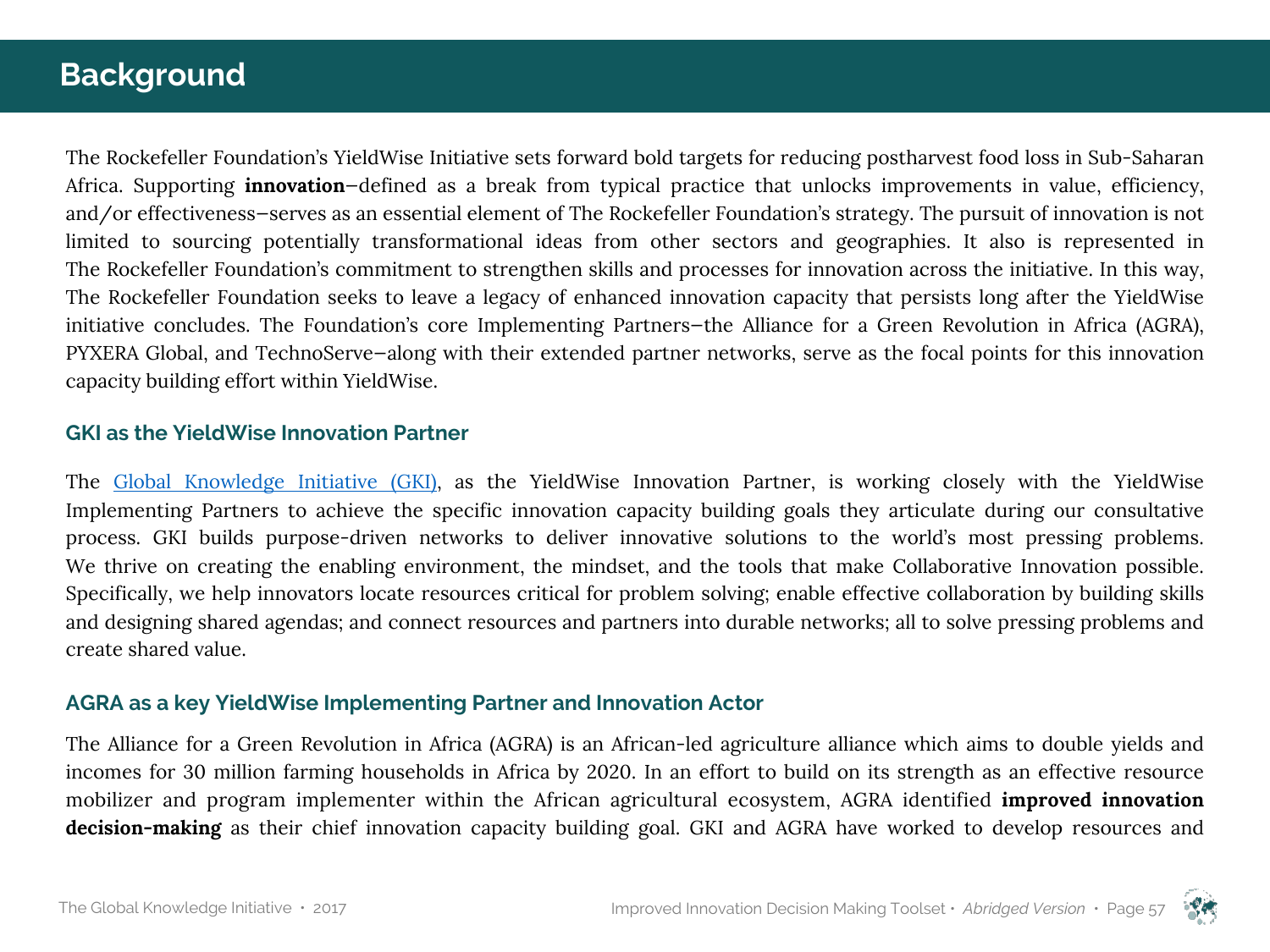# **Background (continued)**

approaches aimed at helping program/project management, staff and **partners more easily generate insights, reframe** their challenge, develop and test new ideas, and determine a course of action, while contending system dynamics. GKI and AGRA recently completed a learning period associated with this effort. Learning activities involved an assessment aimed at understanding the culture of innovation within AGRA and its partners (local organizations with whom AGRA works with and supports to achieve the YieldWise objectives); several consultations with AGRA staff; and a review of organizational documents. Key takeaways from this learning period included the need for a clearer strategy, approach and processes for incorporating innovation into AGRA's and partners' work. The ultimate output of this process is this innovation decisionmaking toolset, and a focused engagement with AGRA and its partners to support organizational change informed by the toolset.

While AGRA serves as the inaugural focal point for this effort, the utility of this toolset expands beyond a single organization. Indeed, many of the innovation decision making challenge and opportunities confronting AGRA are those shared by other organizations seeking to achieve high-level systems change in complex arenas. This toolset, therefore, seeks to respond to AGRA's need, and to the much broader demand for practical innovation decision-making resources GKI has encountered in our work supporting innovation for development broadly.

#### **For more information about the Improved Innovation Decision Making Toolset, the Global Knowledge Initiative, and our work as the YieldWise Innovation Partner, please contact:**

The Global Knowledge Initiative www.globalknowledgeinitiative.org Phone: +1 650-814-6592 Email: info@gkinitiative.org